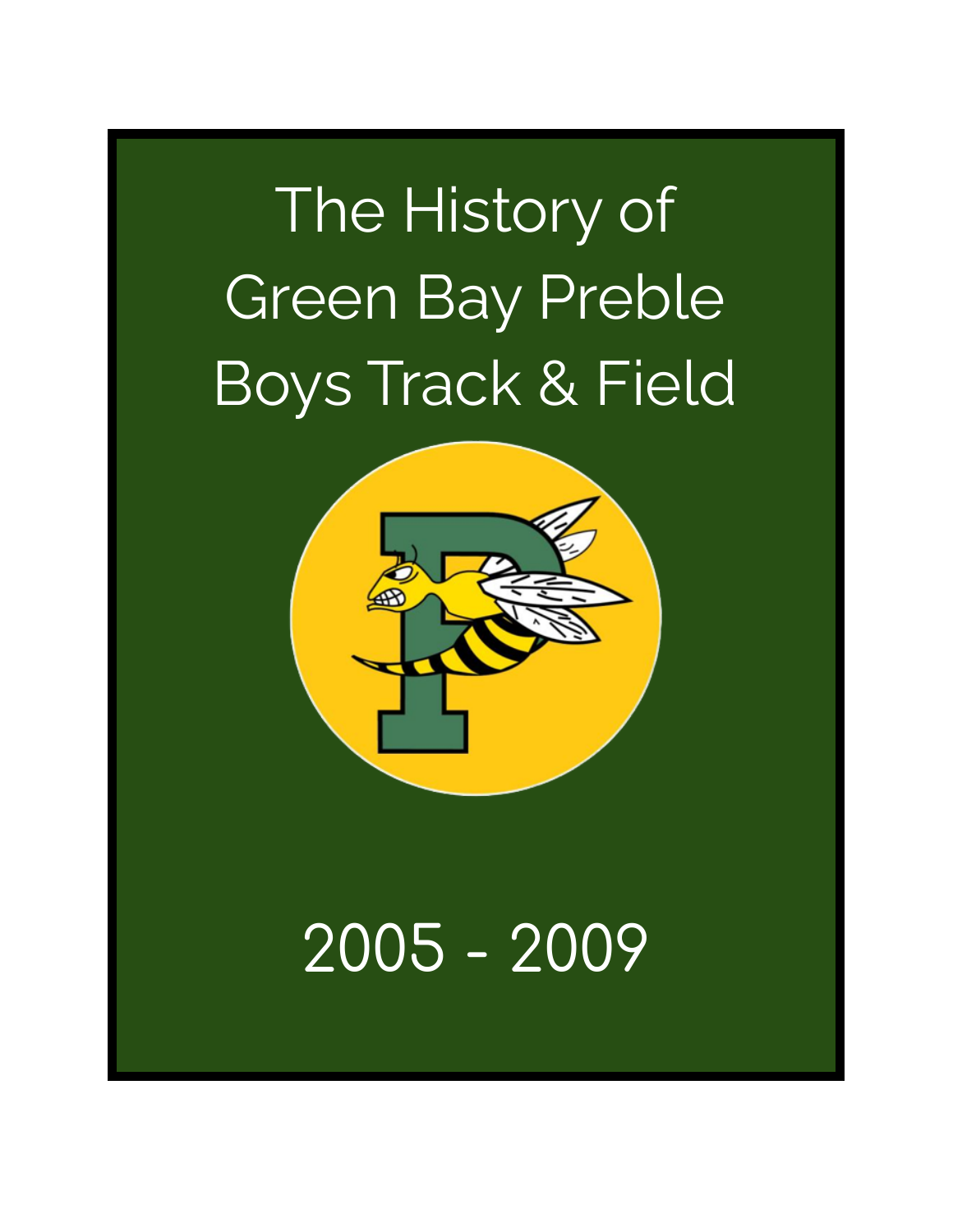# **Table of Contents**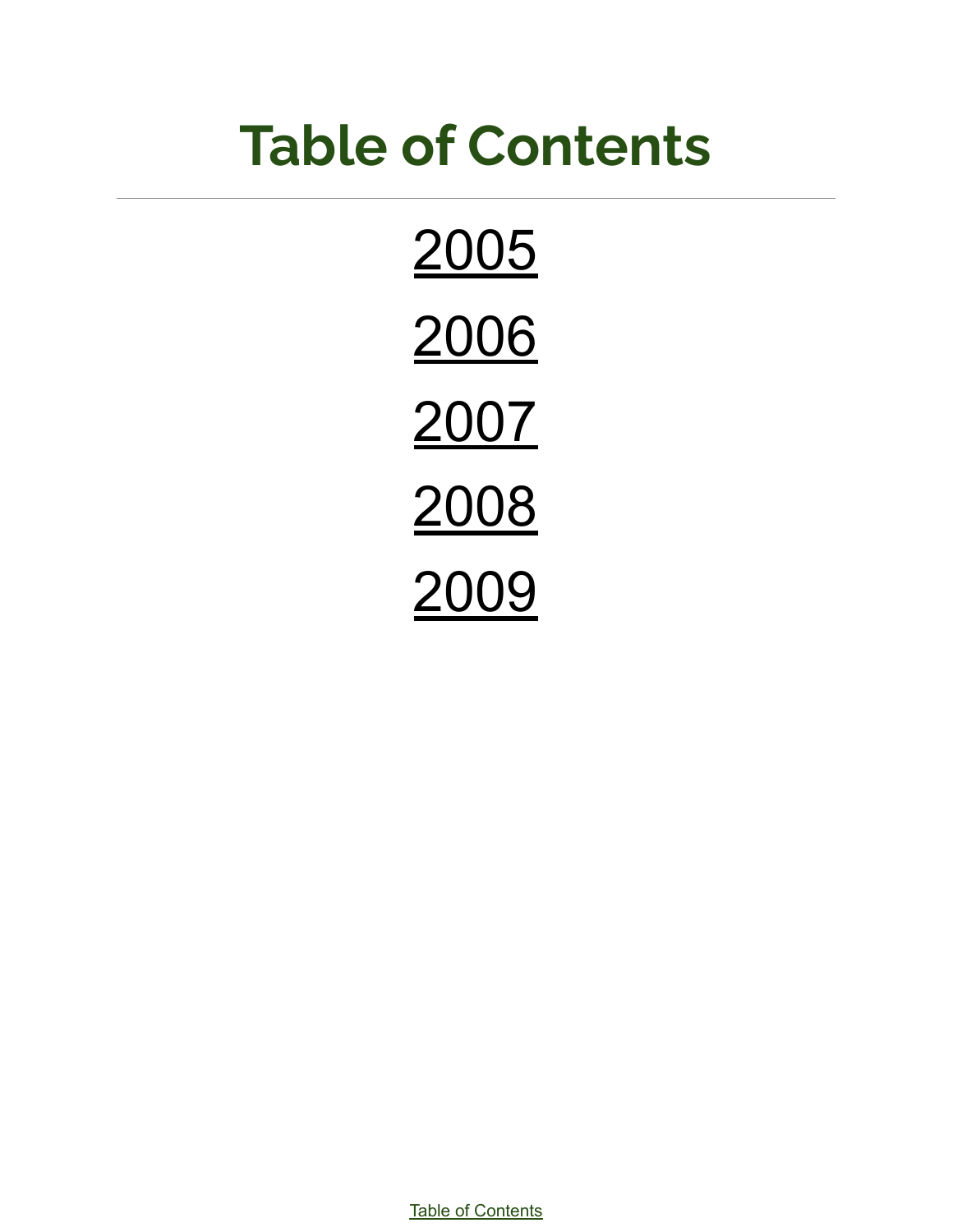

#### Coaching Staff

#### **Head Coach** Pat Prochnow

<span id="page-2-0"></span>**Assistant Coaches** Jack Drankoff, Dave Loritz, Kevin Kirchman, Paul Donart, Casey Bins, Andy Fameree, Dave Seebart, Ryan Losinski, Sarah Frisque

#### Season Results

#### **Indoor**

| <b>City Meet</b><br>1st Place     | <b>Oshkosh Titan</b><br>1st Place           | <b>Neenah Invite</b><br>1st Place  | <b>FRVC Conference</b><br><b>Indoor</b><br>1st Place | <b>W/TFA State Meet</b><br>1st Place     |
|-----------------------------------|---------------------------------------------|------------------------------------|------------------------------------------------------|------------------------------------------|
|                                   |                                             | <b>Outdoor</b>                     |                                                      |                                          |
| <b>Preble Relays</b><br>1st Place | <b>City Meet</b><br>1st Place               |                                    | <b>Marquette Invite</b><br>1st Place                 | <b>Appleton East Invite</b><br>1st Place |
|                                   | <b>FRVC Conference</b><br>Meet<br>1st Place | <b>Brown Co. Meet</b><br>1st Place | <b>FRVC Conference Relays</b><br>1st Place           |                                          |
| <b>WIAA Tournament</b>            |                                             |                                    |                                                      |                                          |
|                                   | <b>WIAA Regional</b><br>1st Place           | <b>WIAA Sectional</b><br>1st Place | <b>WIAA State Meet</b><br>2nd Place                  |                                          |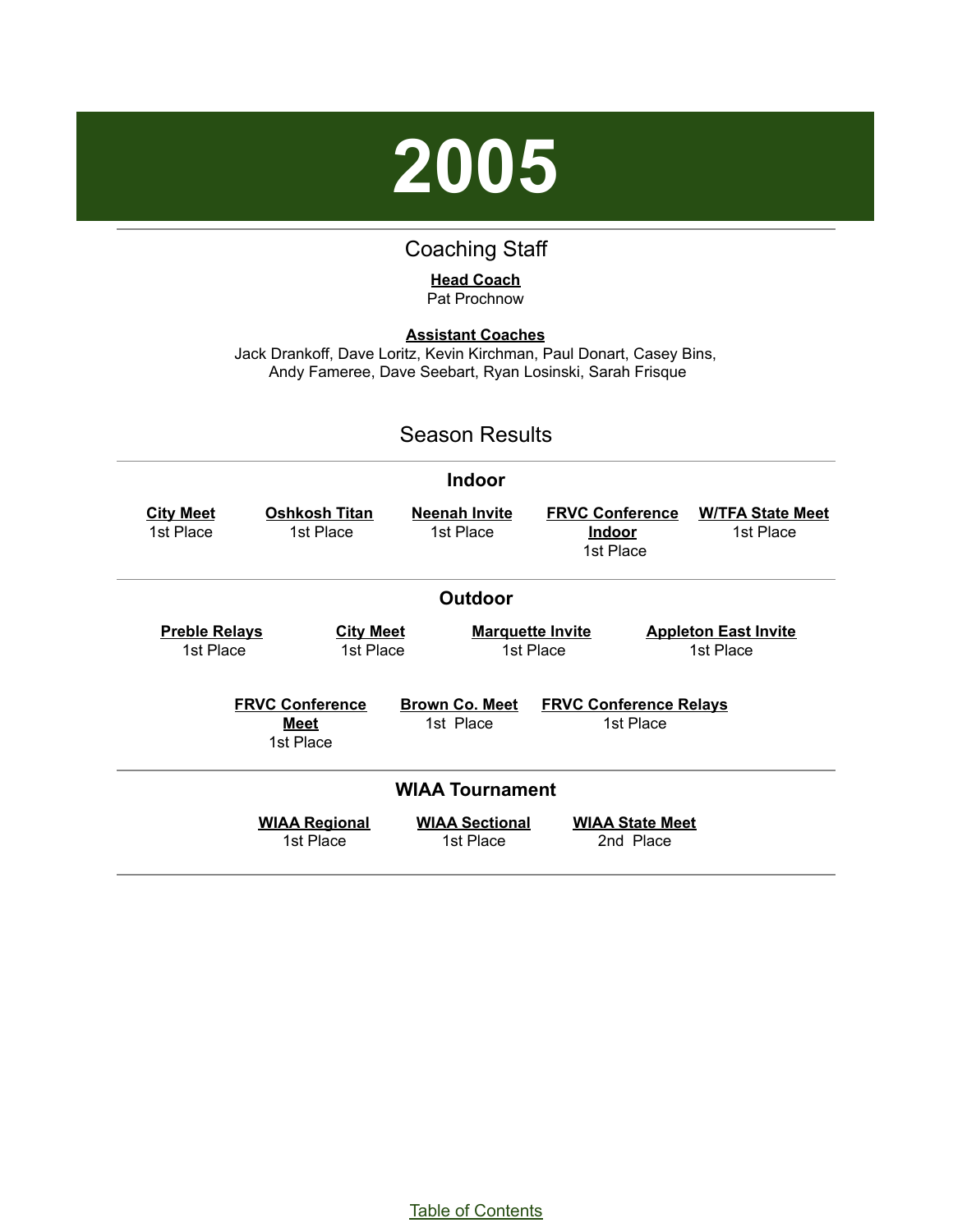#### Season Highlights

The Preble Men's Track and Field Team had one of the greatest seasons in school history by winning every meet during the year and finishing as runner-up at the WIAA State Meet. Victories included Indoor and Outdoor Conference Meets, Brown Co. Meet, WIAA Regional and Sectional Meets as well as the W/FTA State Indoor Meet where they doubled the 2nd place teams score!

Individually the team had many outstanding performers. Indoor State Champions included Steve VanRite in the 55 m High Hurdles, Andy Belter, Brandon Wiegert, Kurt VanBellinger, and Matt Winney in the 800 m Relay and Steve Marcelle in the Shot Put with a new State Indoor Record of 67' 4" set by Stu Voigt in 1966. In placing 2nd at the WIAA Outdoor Championships, the team was again led by Steve Marcelle who won the Shot Put and Discus Titles. In winning the Shot Put, Steve once again broke Stu Voigt's record from 1966 with a throw of 67' 6". This was the 2nd oldest record at the State Meet and Steve broke the old record on 4 of his 6 throws!

Other top performers for the Hornets were Steve VanRite (Hurdles & Relays), Kyle Scofield (Shot Put & Discus), Josh Zill (Triple Jump & Hurdles), Nick Kropp (sprints & Relays), Andy Belter (sprints & relays), Kyle Soukup (distance and relays), Jorge Perez (hurdles, long jump, & relays), Nick Herman (jumps), Matt Winney (relays), Brandon Wiegert (relays), Brad Parent (High Jump), Adam Enderby (Pole Vault & Relays), Kevin Hall, Brandon Cameron, Ben Carr, and Greg Rettler (distance relays)

#### Records Set

| Indoor  | >Steve VanRite - 45 m High Hurdles (6.5)<br>>Steve VanRite - 55 m High Hurdles (7.77)<br>>Steve VanRite - 176 m Intermediate Hurdles (23.7)<br>>Andy Belter - 200 m Dash (22.7)<br>>Greg Rettler - 400 m Dash (53.9)<br>>Andy Belter, Brandon Wiegert, Kurt VanBellinger, Matt Winney - 800 m Relay (1:33.76)<br>>Josh Zill - Triple Jump (45'4")<br>>Steve Marcelle - Shot Put (67' 4" State Record)                                                                                                                                                                                                                                                                                    |
|---------|------------------------------------------------------------------------------------------------------------------------------------------------------------------------------------------------------------------------------------------------------------------------------------------------------------------------------------------------------------------------------------------------------------------------------------------------------------------------------------------------------------------------------------------------------------------------------------------------------------------------------------------------------------------------------------------|
| Outdoor | >Steve VanRite - 300 m Intermediate Hurdles (38.90)<br>>Steve Marcelle - Shot Put (67' 6" State Record)<br>>Matt Winney, Kurt VanBellinger, Brandon Wiegert, Andy Belter - 800 Meter Relay (1:30.33)                                                                                                                                                                                                                                                                                                                                                                                                                                                                                     |
| Relays  | >Steve VanRite, Josh Zill, Jorge Perez - 330 m High Hurdles (47.3 tie)<br>>Greg Rettler, Adam Nooker, Andy Belter, Brandon Cameron - Medley Relay (3:38.0)<br>>Evan Hutchison, Jorge Perez, Peter Herms, Nick Herman - Long Jump Relay (80' 7'/4")<br>>Ben Zill, Jorge Perez, Nick Herman, Josh Zill - Triple Jump Relay (168' 2")<br>>Steve Marcelle, Kyle Scofield, Kyle Heyrman - Shot Put Relay (156' 8 3/4")<br>>Brandon Nicklaus, Kyle Heyrman, Kyle Scofield, Steve Marcelle - Shot Put Relay (212' 7 1/2")<br>>Steve Marcelle, Kyle Scofield, Chris Marcelle - Discus Relay(459'0")<br>>Matt Winney, Kurt VanBellinger, Brandon Wiegert, Andy Belter - 800 Meter Relay (1:30.33) |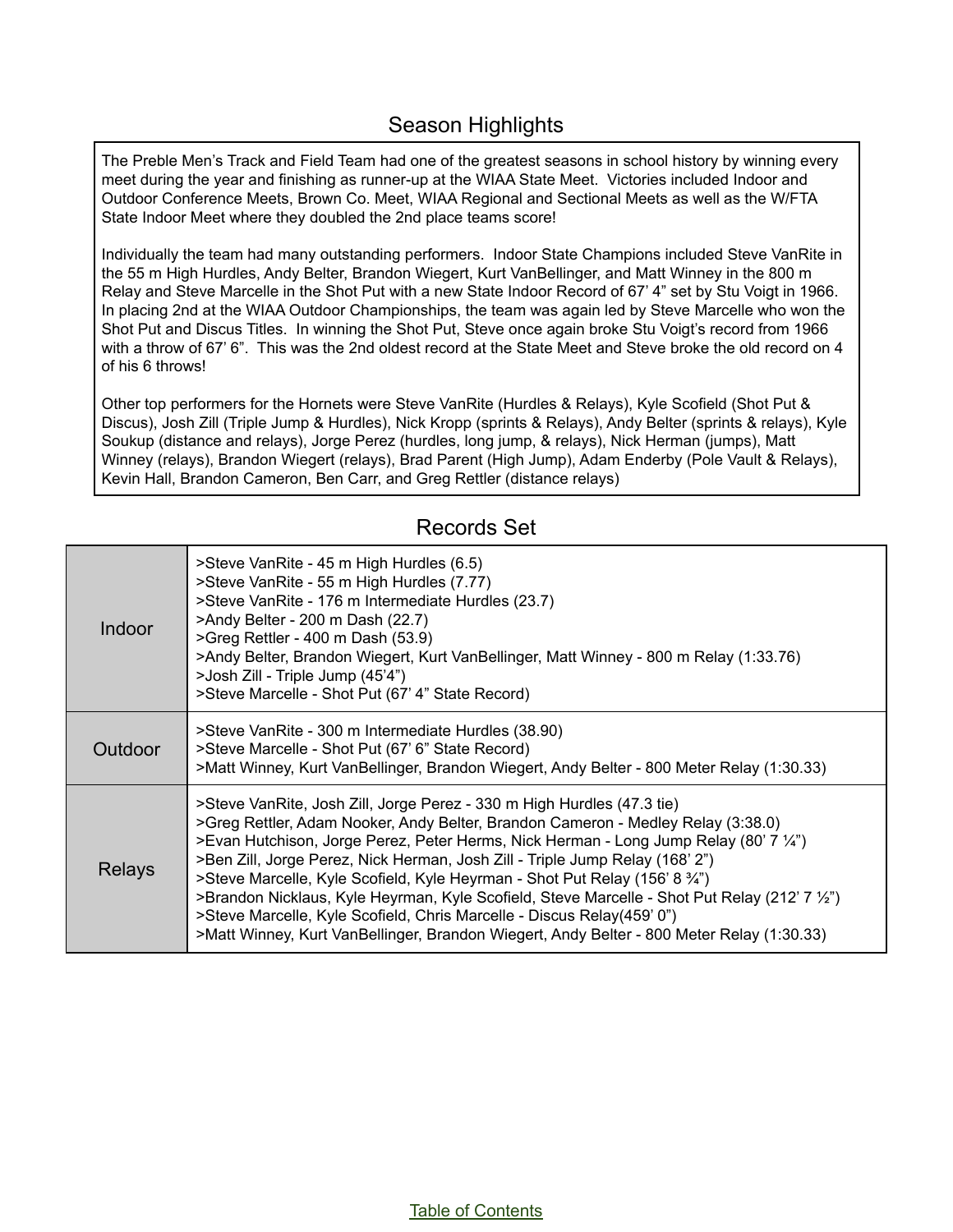## City Meet - Indoor

**Team Place** | 1st Place

| <b>1st Place</b>                                                                                                                                                                                                                                                                                                                                                                                                                                                                           | 2nd Place                                                                                                                                                                                                          | 3rd Place                                                                                                                                                                                  |
|--------------------------------------------------------------------------------------------------------------------------------------------------------------------------------------------------------------------------------------------------------------------------------------------------------------------------------------------------------------------------------------------------------------------------------------------------------------------------------------------|--------------------------------------------------------------------------------------------------------------------------------------------------------------------------------------------------------------------|--------------------------------------------------------------------------------------------------------------------------------------------------------------------------------------------|
| >3200 m Relay - Rettler, Carr, Hall,<br>Cameron<br>>Steve VanRite - 45 m H. Hurdles<br>>Andy Belter - 45 m Dash<br>>Steve Marcelle - Shot Put<br>>Kyle Soukup - 1600 m Run<br>>800 m Relay - Wiegert, VanBellinger,<br>Nooker, Belter<br>>4 Lap Relay - Wiegert, VanBellinger,<br>Nooker, Belter<br>>Steve VanRite - 176 m Int. Hurdles<br>>Jorge Perez - Long Jump<br>>Josh Zill - Triple Jump<br>>Kevin Hall - 3200 m Run<br>>1600 m Relay - Rettler, Delfosse,<br>Vanbellinger, VanRite | >Jorge Perez - 45 m H. Hurdles<br>>Kyle Scofield - Shot Put<br>>Kyle Hall - 1600 m Run<br>>Josh Zill - 176 m Int Hurdles<br>>Brandon Cameron - 800 m Run<br>>Peter Herms - Long Jump<br>>Nick Herman - Triple Jump | >Adam Enderby - Pole Vault<br>>Nick Herman - High Jump (tie)<br>>Josh Delfosse - High Jump (tie)<br>>Kevin Hall - 800 m Run<br>>Jorge Perez - Triple Jump<br>>David Pathakjee - 3200 m Run |

| 4th Place                                                                         | <b>5th Place</b>                                                                                  |
|-----------------------------------------------------------------------------------|---------------------------------------------------------------------------------------------------|
| >Matt Reidinger - Pole Vault<br>>Ben Carr - 800 m Run<br>>Nick Herman - Long Jump | >Josh Zill - 45 m H Hrudles<br>>Kyle Scofield - 45 m Dash<br>>Matt Reidinger - 176 m Int. Hurdles |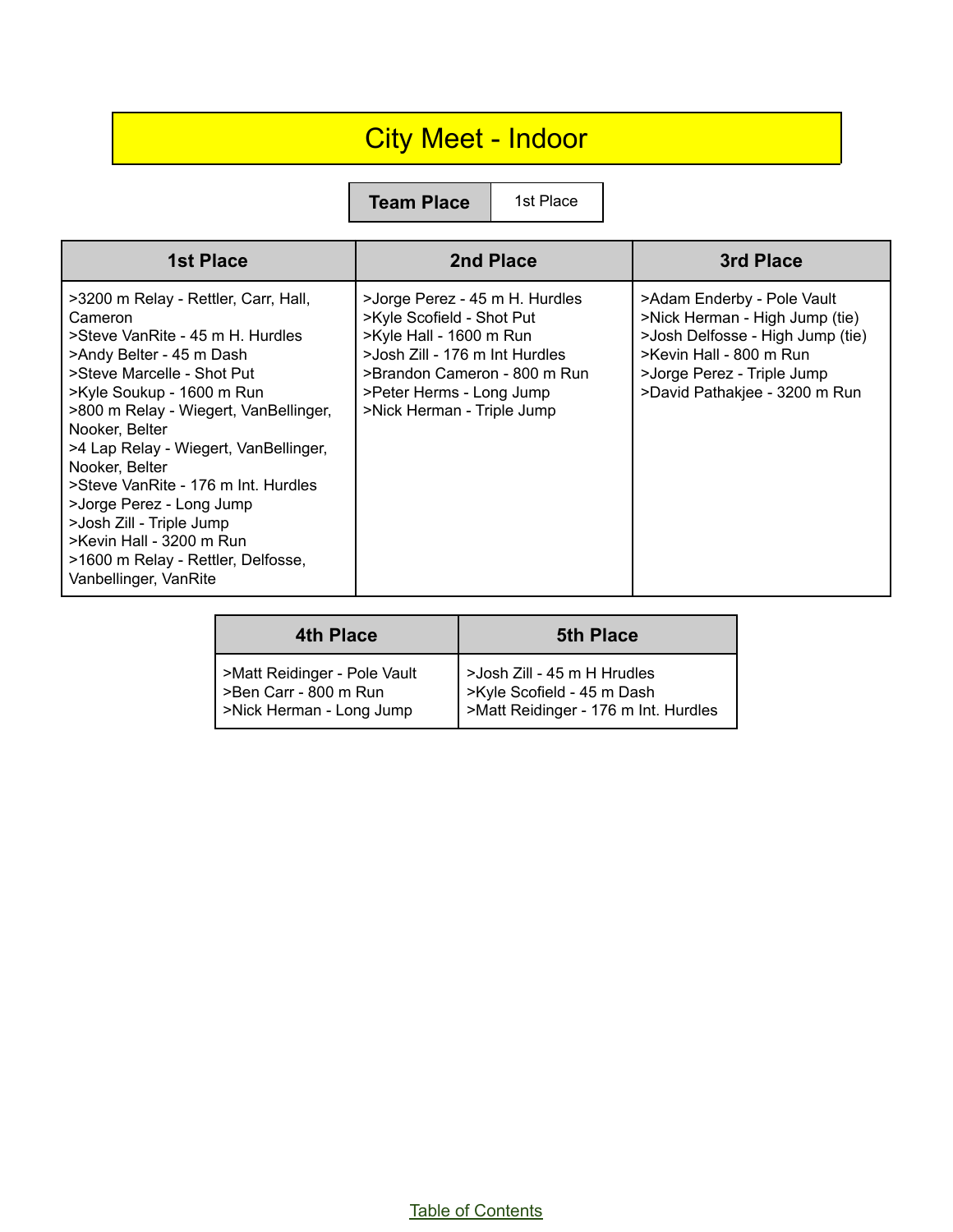#### Stevens Point - Indoor

**Team Place** | 1st Place

#### Oshkosh Titan - Indoor

**Team Place** | 1st Place

| 1st Place                                                                                                             | 2nd Place                                                                         | 3rd Place                                                |
|-----------------------------------------------------------------------------------------------------------------------|-----------------------------------------------------------------------------------|----------------------------------------------------------|
| >Steve VanRite - 55 m H Hurdles<br>>Nick Herman - Long Jump<br>>Josh Zill - Triple Jump<br>>Steve Marcelle - Shot Put | >Jorge Perez - Long Jump<br>>Andy Belter - 55 m Dash<br>>Kyle Scofield - Shot Put | >Greg Rettler - 400 m Dash<br>>Nick Herman - Triple Jump |

#### **5th Place**

>Kyle Soukup - 1600 m Run

#### Neenah - Indoor

**Team Place** | 1st Place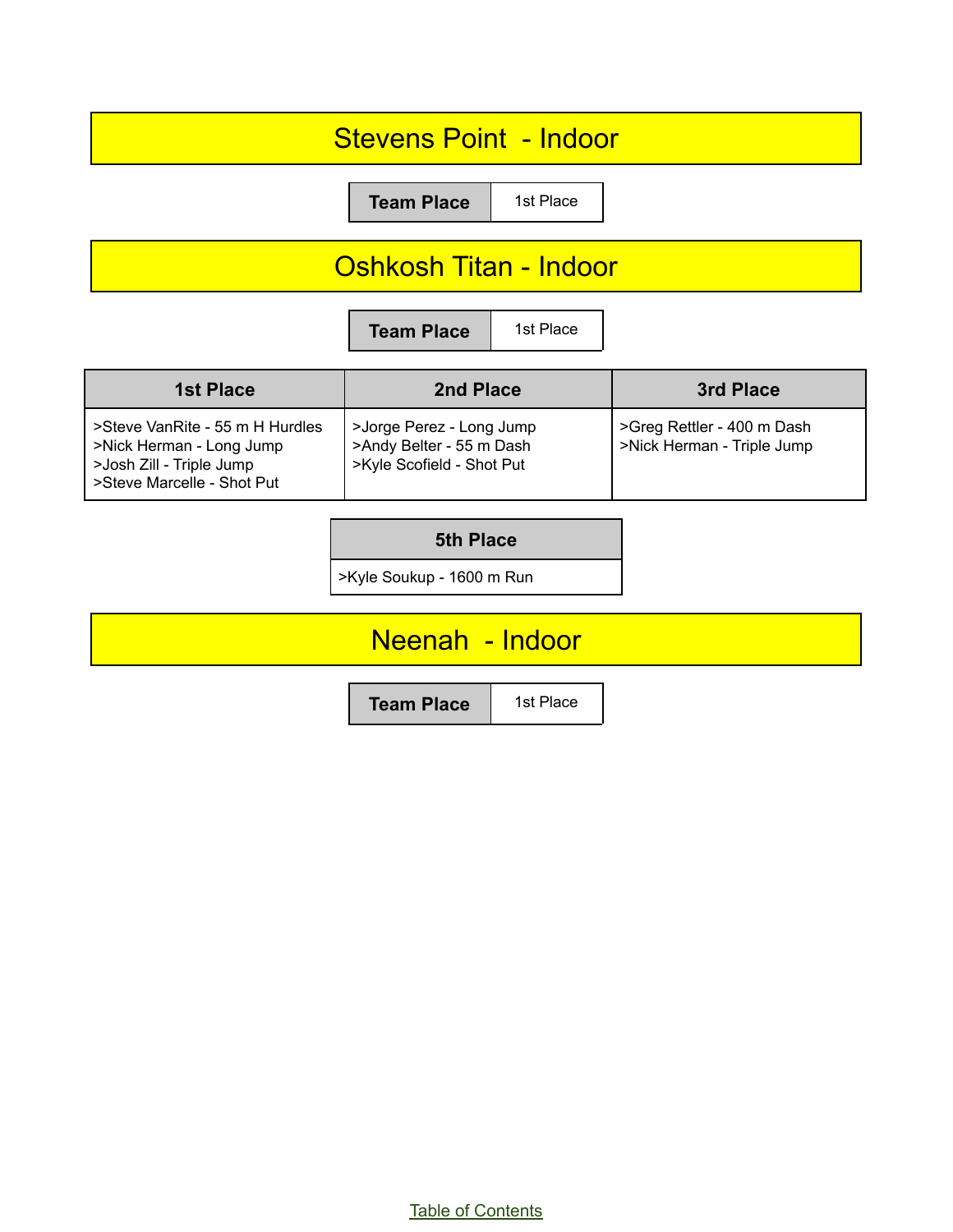## FRVC Conference - Indoor

**Team Place** | 1st Place

| 1st Place                                                                                                                                                                                                                                                                                                                                                        | 2nd Place                                                                                                                                                                                                                                                  | 3rd Place                |
|------------------------------------------------------------------------------------------------------------------------------------------------------------------------------------------------------------------------------------------------------------------------------------------------------------------------------------------------------------------|------------------------------------------------------------------------------------------------------------------------------------------------------------------------------------------------------------------------------------------------------------|--------------------------|
| >Steve Marcelle - Shot Put<br>>Nick Herman - Long Jump<br>>Josh Zill - Triple Jump<br>>Steve VanRite - 55 m H Hurdles<br>>Kyle Soukup - 1600 m Run<br>>4 Lap Relay - Belter, Wiegert,<br>VanBellinger, Nooker<br>>Greg Rettler - 800 m Run<br>>Andy Belter - 200 m Dash<br>>Kevin Hall - 3200 m Dash<br>>1600 m Relay - Belter, Wiegert,<br>VanBellinger, Nooker | >Kyle Scofield - Shot Put<br>>Adam Enderby - Pole Vault<br>>Brad Parent - High Jump<br>>Nick Herman - Triple Jump<br>>3200 m Relay - Cameron, Hall, Carr,<br>Rettler<br>>Josh Zill - 55 m H Hurdles<br>>Andy Belter - 55 m Dash<br>>Kyle Hall - 1600 m Run | >Jorge Perez - Long Jump |

| 4th Place                                                     | <b>5th Place</b>            |
|---------------------------------------------------------------|-----------------------------|
| >Matt Reidinger - Pole Vault<br>>David Pathakjee - 3200 m Run | >Steve VanRite - 400 m Dash |

## W/TFA State Meet - Indoor

| <b>Team Place</b>                        | 1st |
|------------------------------------------|-----|
| Prebe doubled the 2nd place team's score |     |

| <b>1st Place</b>                                                                                                                                                | 2nd Place                                                                                | 4th Place                                                   | <b>5th Place</b>                                         |
|-----------------------------------------------------------------------------------------------------------------------------------------------------------------|------------------------------------------------------------------------------------------|-------------------------------------------------------------|----------------------------------------------------------|
| >Steve Marcelle - Shot Put<br>(State Record - $67'$ 4")<br>>Steve VanRite - 55 m H<br><b>Hurdles</b><br>>800 m Relay - Belter,<br>Wiegert, VanBellinger, Winney | >Andy Belter - 55 m Dash<br>>1600 m Relay o- Rettler,<br>Soukup, VanBellinger,<br>Winney | >Kyle Scofield - Shot<br>Put<br>>Brad Parent - High<br>Jump | >Josh Zill - 55 m H Hurdles<br>>Kyle Soukup - 1600 m Run |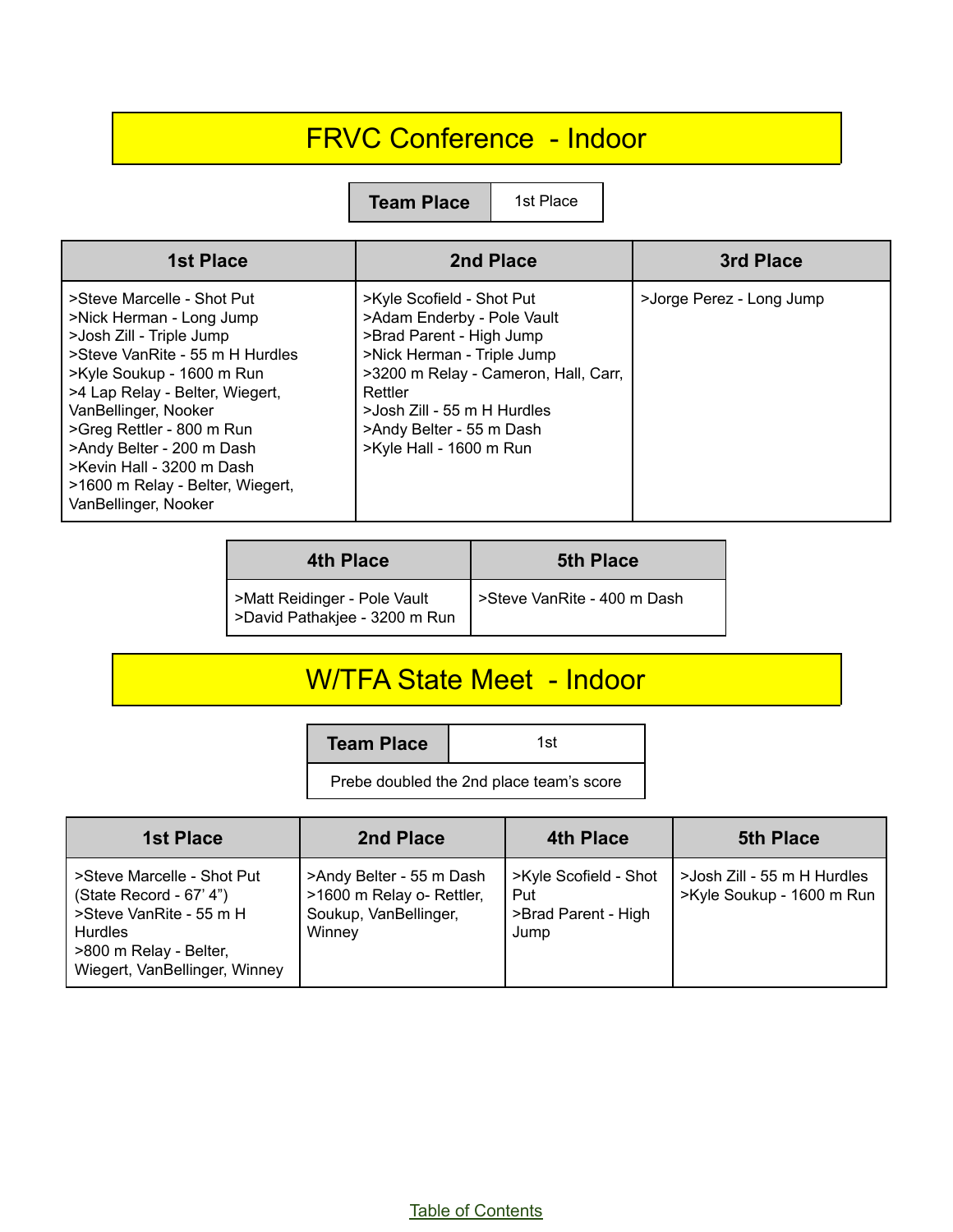## Preble / East Relays - Outdoor

**Team Place** | 1st Place

| <b>1st Place</b>                                                                                                                                                                                                                                                                                                                                                                                                                                                                                                                                                                                            | 2nd Place                                                                                             | 3rd Place                                                                                                |
|-------------------------------------------------------------------------------------------------------------------------------------------------------------------------------------------------------------------------------------------------------------------------------------------------------------------------------------------------------------------------------------------------------------------------------------------------------------------------------------------------------------------------------------------------------------------------------------------------------------|-------------------------------------------------------------------------------------------------------|----------------------------------------------------------------------------------------------------------|
| >Distance Medley - Cameron, Rettler,<br>Hall, Soukup<br>>440 H Hurdle Relay o- Perez, J. Zill,<br>B. Zill, VanRite<br>>Shot Put Relay - Nicklaus, Heyrman,<br>Scofield, Marcelle<br>>900 m Int Hurdle Relay - J. Zill, Perez,<br>VanRite<br>>Triple Jump Relay - B. Zill, Perez,<br>Herman, J. Zill<br>>Discus Relay - C. Marcelle, Heyrman,<br>Scofield, S. Marcelle<br>>High Jump Relay - Herman, Parent,<br>Delfosse, Herms<br>>400 m Relay - wiegert, VanBellinger,<br>Nooker, Belter<br>>Pole Vault Relay - Demott, Enderby,<br>M. Reidinger<br>>800 m Relay - Kropp, VanBellinger,<br>Wiegert, Belter | >6400 m Relay - Hall, Carr, Baeten,<br>Pathakjee<br>>1600 m Relay - rettler, Kropp,<br>Winney, Soukup | >6400 m Relay - Delfosse, Zill,<br>Wallenfang, VanRite<br>>3200 m Relay - Cameron,<br>Downey, Carr, Hall |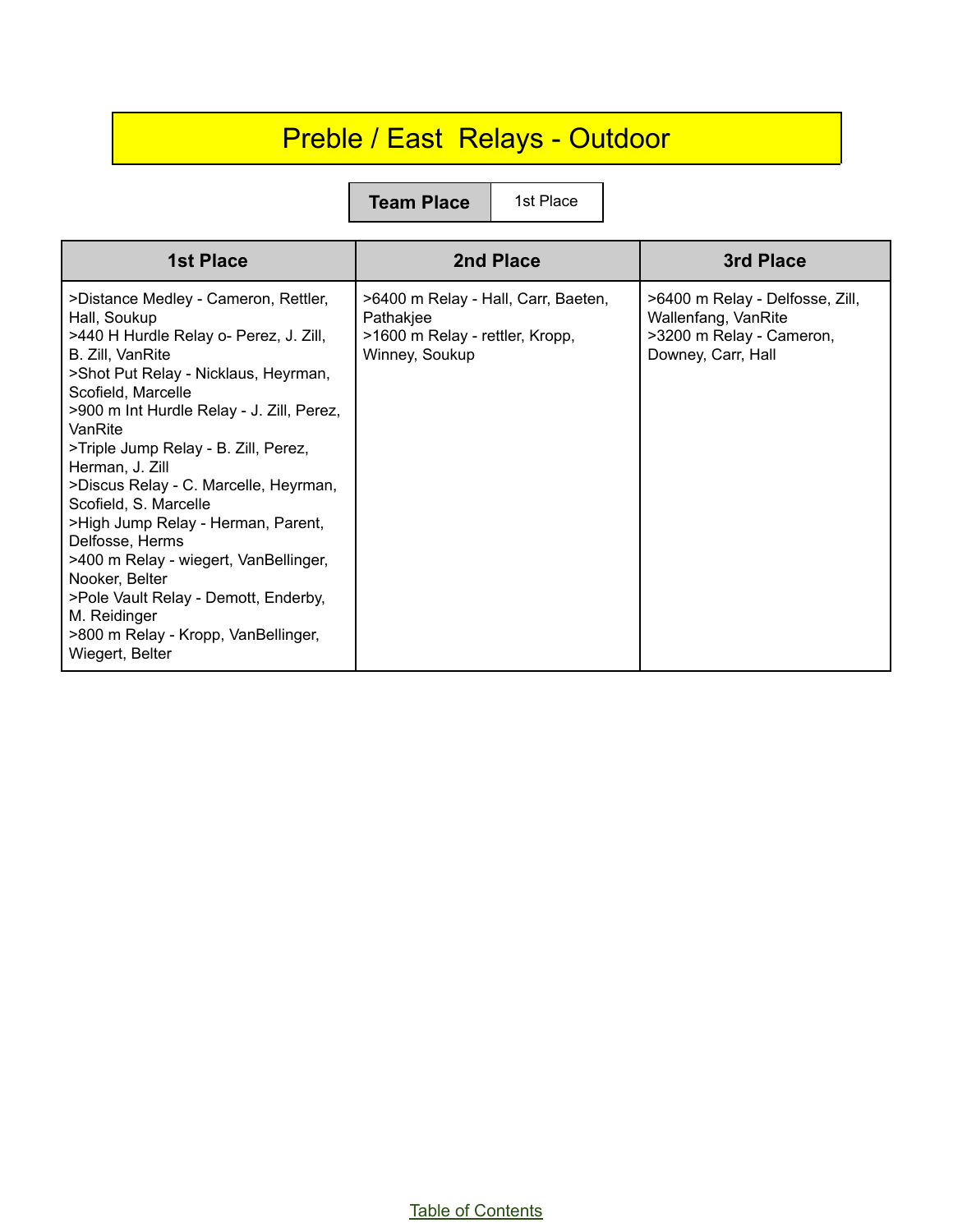## Green Bay City Meet - Outdoor

**Team Place** | 1st Place

| <b>1st Place</b>                                                                                                                                                                                                                                                                                                                                                                                                                                                                                                    | 2nd Place                                                                                                                                                                                                 | 3rd Place                                                                                                                                                                                                                                                               |
|---------------------------------------------------------------------------------------------------------------------------------------------------------------------------------------------------------------------------------------------------------------------------------------------------------------------------------------------------------------------------------------------------------------------------------------------------------------------------------------------------------------------|-----------------------------------------------------------------------------------------------------------------------------------------------------------------------------------------------------------|-------------------------------------------------------------------------------------------------------------------------------------------------------------------------------------------------------------------------------------------------------------------------|
| >3200 m Relay - Cameron, Hall, Carr,<br>Rettler<br>>Steve VanRite - 110 m H Hurdles<br>>Andy Belter - 100 m Dash<br>>Kyle Soukup - 1600 m Run<br>>800 m Relay - Winney, VanBellinger,<br>Wiegert, Belter<br>>400 m Relay - Winney, VanBellinger,<br>Wiegert, Kropp<br>>Steve VanRite - 300 m Int Hurdles<br>>Kyle Soukup - 800 m Run<br>>Kevin Hall - 3200 m Run<br>>1600 m Relay - Soukup, Rettler,<br>VanRite, VanBellinger<br>>Josh Zill - Triple Jump<br>>Steve Marcelle - Shot Put<br>>Steve Marcelle - Discus | >Jorge Perez - 110 m H Hurdles<br>>Andy Belter - 200 m Dash<br>>Nick Herman - Long Jump<br>>Nick Herman - Triple Jump<br>>Nick Herman - High Jump<br>>Kyle Scofield - Shot Put<br>>Kyle Scofield - Discus | >Josh Zill - 110 m H Hurdles<br>>Nick Kropp - 100 m Dash<br>>Greg Rettler - 400 m Dash<br>>Nick Kropp - 200 m Dash<br>>David Pathakjee - 3200 m Run<br>>Peter Herms - Long Jump<br>>Peter Herms - High Jump<br>>Kyle Heyrman - Shot Put<br>>Matt Reidinger - Pole Vault |

| 4th Place                                                                                                                                                                | <b>5th Place</b>                                                                                                                                         |
|--------------------------------------------------------------------------------------------------------------------------------------------------------------------------|----------------------------------------------------------------------------------------------------------------------------------------------------------|
| >Matt Winney - 100 m Dash<br>>Kyle Hall - 1600 m Run<br>>Ben Zill - 300 m Int Hurdles<br>>Ben Carr - 800 m Run<br>>Jorge Perez - Long Jump<br>>Jorge Perez - Triple Jump | >Josh Delfosse - 400 m Dash<br>>Brandon Cameron - 800 m Run<br>>Brandon Wiegert - 200 m Dash<br>>Josh Delfosse - High Jump<br>>Adam Enderby - Pole Vault |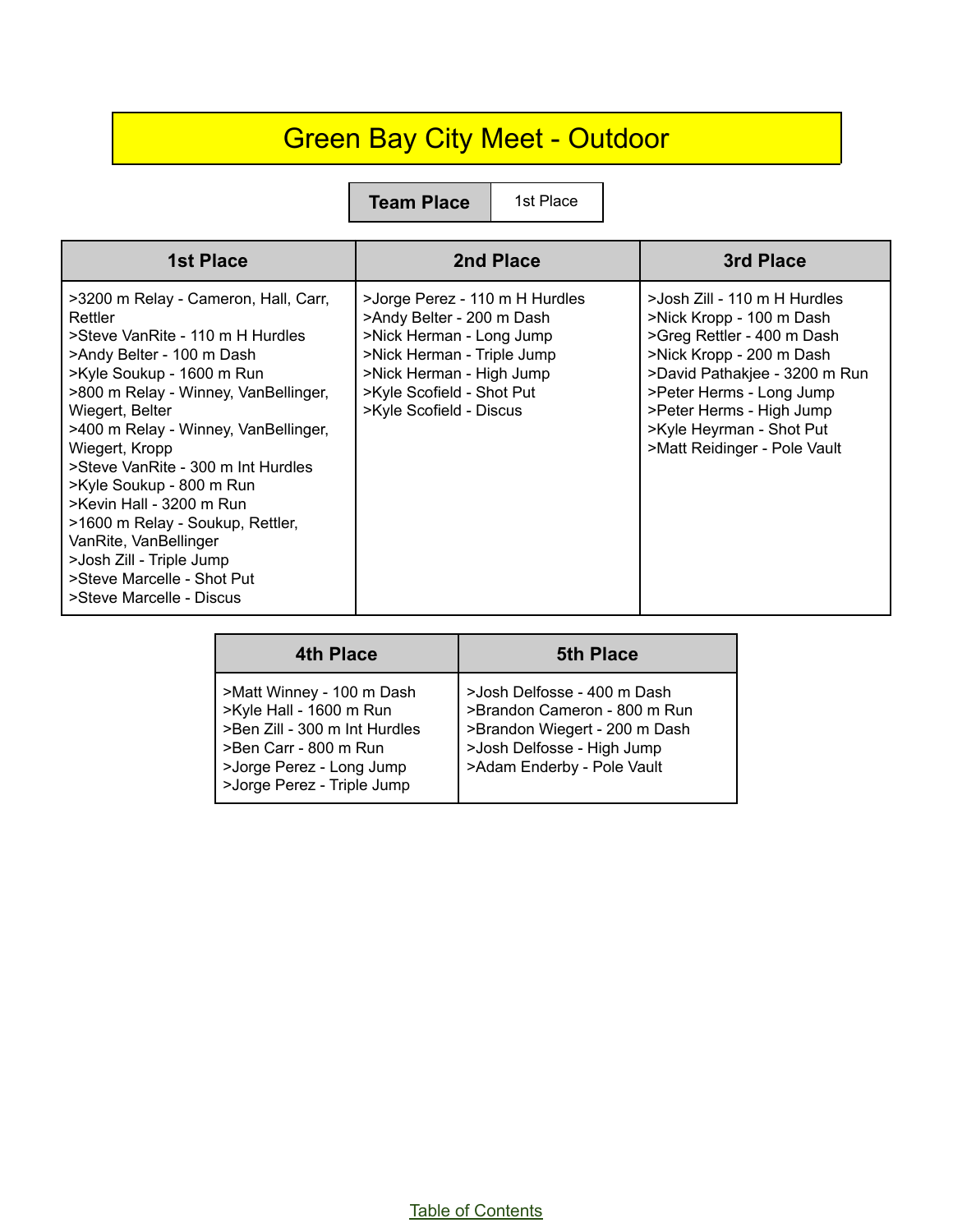#### Marquette Invitational - Outdoor

**Team Place** | 1st Place

| <b>1st Place</b>                                                                                                                                              | 2nd Place                                                                                                                 | 3rd Place                                                                           |
|---------------------------------------------------------------------------------------------------------------------------------------------------------------|---------------------------------------------------------------------------------------------------------------------------|-------------------------------------------------------------------------------------|
| >Kyle Soukup - 800 m Run<br>>Steve VanRite - 110 m H Hurdles<br>>Steve Vanrite - 300 m Int. Hurdles<br>>Steve Marcelle - Shot Put<br>>Steve Marcelle - Discus | >Andy Belter - 200 m Dash (tie)<br>>Kyle Soukup - 1600 m run<br>>Josh Zill - 110 m H Hurdles<br>>Kyle Scofield - Shot Put | >Andy Belter - 100 m Dash<br>>Adam Enderby - Pole Vault<br>>Josh Zill - Triple Jump |

| <b>4th Place</b>               | <b>5th Place</b>               |
|--------------------------------|--------------------------------|
| >Jorge Perez - 110 m H Hurdles | >Nick Kropp - 100 m Dash       |
| >800 m Relay - Winney,         | >3200 m Relay - Cameron, Carr, |
| VanBellinger, Weigert, Belter  | Downey, Rettler                |
| >Kyle Scofield - Discus        | >Nick Herman - High Jump       |

## Appleton East Patriot Invitational - Outdoor

**Team Place** | 1st Place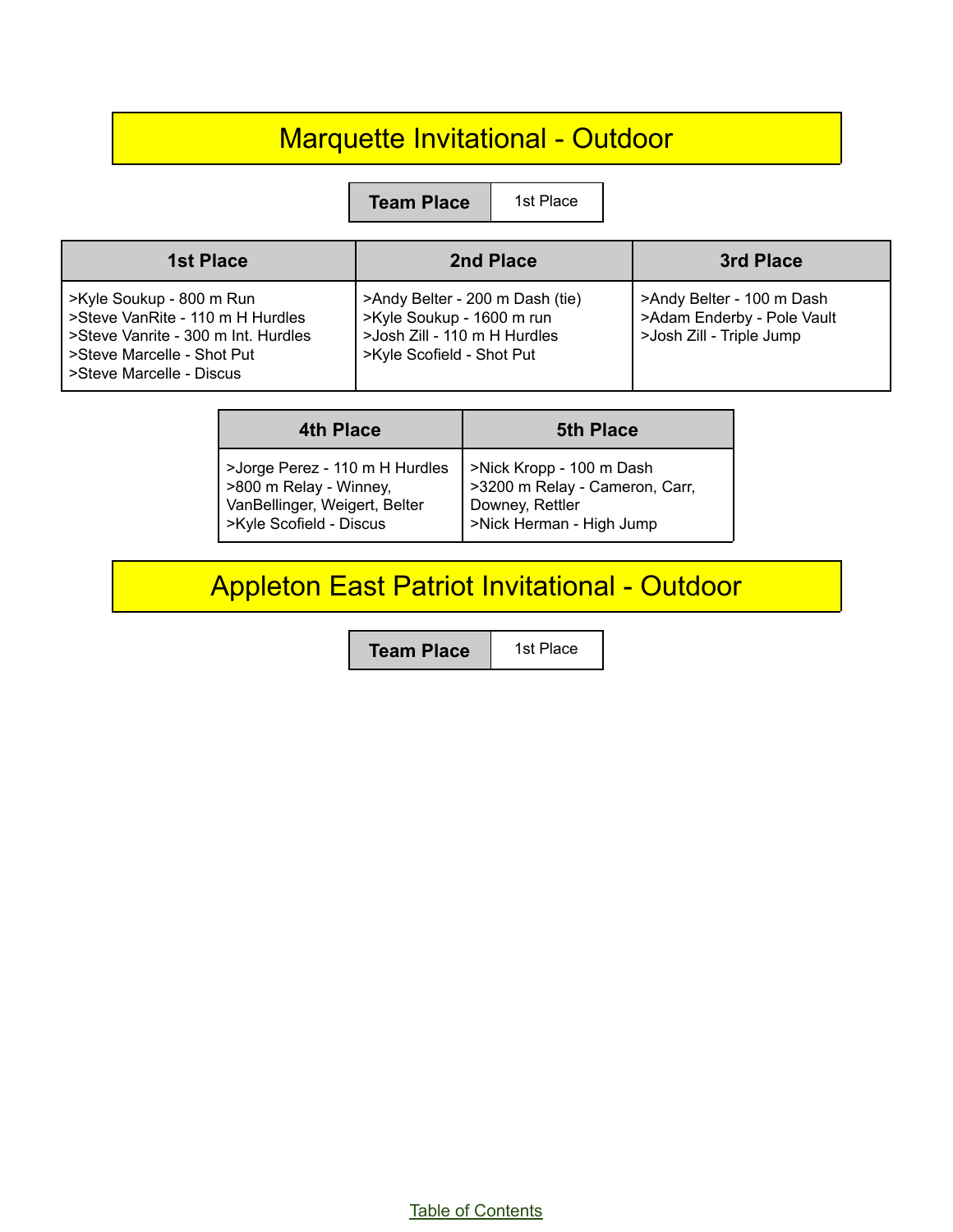#### FRVC Conference Meet - Outdoor

**Team Place** | 1st Place

| <b>1st Place</b>                                                                                                                                                                                                                                                                                                                                                                                                                                       | 2nd Place                                                                                                                                | 3rd Place                                                                                                                                                                                                        |
|--------------------------------------------------------------------------------------------------------------------------------------------------------------------------------------------------------------------------------------------------------------------------------------------------------------------------------------------------------------------------------------------------------------------------------------------------------|------------------------------------------------------------------------------------------------------------------------------------------|------------------------------------------------------------------------------------------------------------------------------------------------------------------------------------------------------------------|
| >3200 m Relay - Hall, Cameron, Carr,<br>Rettler<br>>Steve VanRite - 110 m H Hurdles<br>>Andy Belter - 100 m Dash<br>>Kyle Soukup - 1600 m Run<br>>800 m Relay - Winney, Wiegert,<br>VanBellinger, Belter<br>>400 m Relay - Wiegert, Winney,<br>VanBellinger, Kropp<br>>Steve VanRite - 300 Int. Hurdles<br>>Andy Belter - 200 m Dash<br>>Kevin Hall - 3200 m Run<br>>Josh Zill - Triple Jump<br>>Steve Marcelle - Shot Put<br>>Steve Marcelle - Discus | >Kyle Soukup - 800 m Run<br>>Jorge Perez - Long Jump<br>>Brad Parent - High Jump<br>>Kyle Scofield - Shot Put<br>>Kyle Scofield - Discus | >Nick Kropp - 100 m Dash<br>>Brandon Cameron - 800 m Run<br>>David Pathakjee - 3200 m Run<br>>1600 m Relay - Rettler, VanRite,<br>Vanbellinger, Soukup<br>>Kyle Heyrman - Shot Put<br>>Adam Enderby - Pole Vault |

#### **4th Place**

>Greg Rettler - 800 m Run >Nick Herman - Long Jump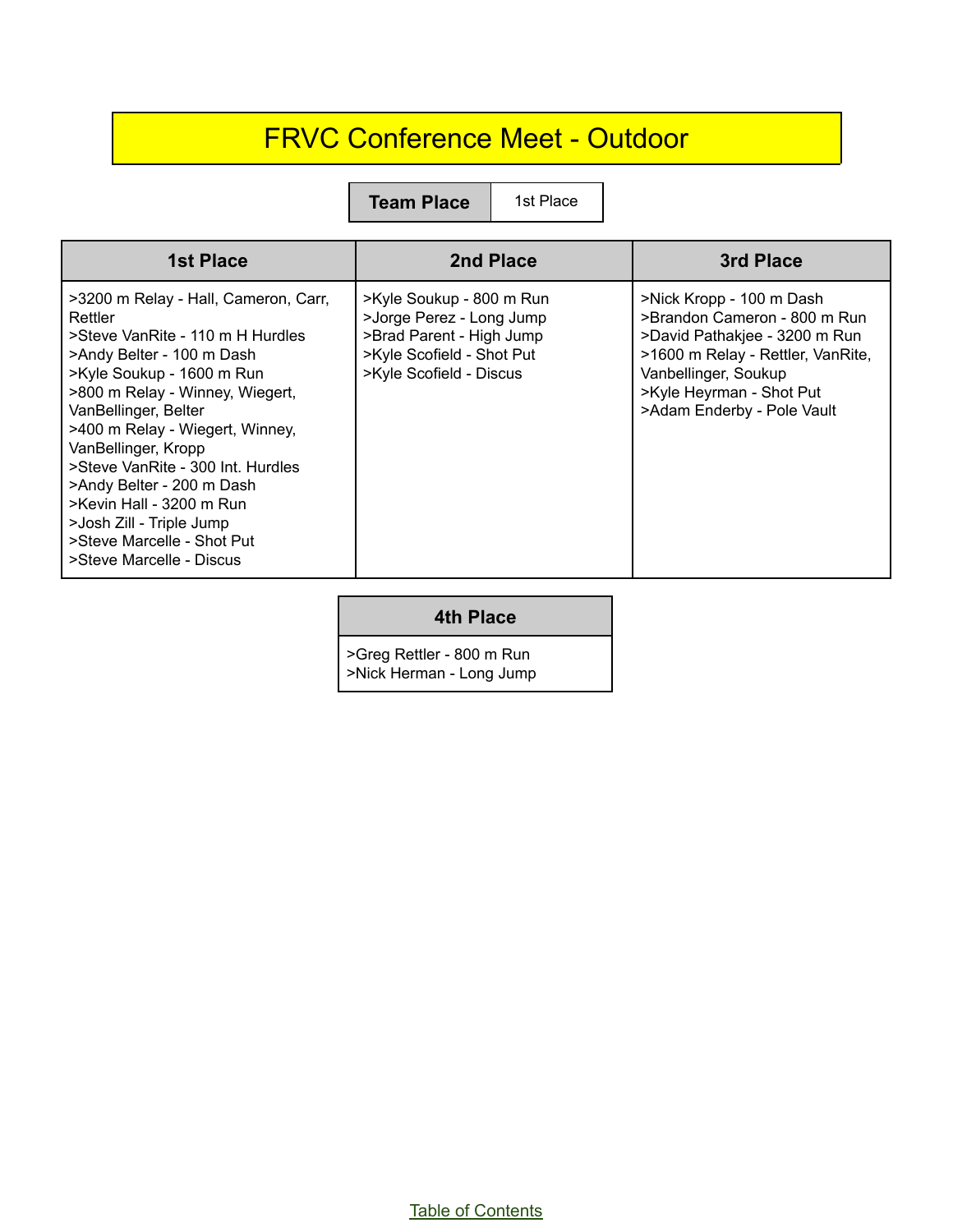## Brown County Meet - Outdoor

**Team Place** | 1st Place

| <b>1st Place</b>                                                                                                                                                                                                                                                                                                                                                                                                          | 2nd Place                                                                                                                                 | 3rd Place                                                   |
|---------------------------------------------------------------------------------------------------------------------------------------------------------------------------------------------------------------------------------------------------------------------------------------------------------------------------------------------------------------------------------------------------------------------------|-------------------------------------------------------------------------------------------------------------------------------------------|-------------------------------------------------------------|
| >3200 m Relay - Cameron, Hall, Carr,<br>Rettler<br>>Steve VanRite - 110 m H Hurdles<br>>Andy Belter - 100 m Dash<br>>800 m Relay - Krop, VanBellinger,<br>Wiegert, Belter<br>>400 m Relay - Wiegert, Nooker,<br>VanBellinger, Kropp<br>>Steve VanRite - 300 m Int. Hurdles<br>>Andy Belter - 200 m Dash<br>>Steve Marcelle - Shot Put<br>>Jorge Perez - Long Jump<br>>Josh Zill - Triple Jump<br>>Steve Marcelle - Discus | >Nick Kropp - 100 m Dash<br>>Kyle Soukup - 1600 m Run<br>>Kevin Hall - 3200 m Run<br>>Kyle Scofield - Shot Put<br>>Kyle Scofield - Discus | >Ben Zill - 110 m H Hurdles<br>>Brandon Cameron - 800 m Run |

| <b>4th Place</b>                   | <b>5th Place</b>              |
|------------------------------------|-------------------------------|
| >Jorge Perez - 110 m H Hurdles     | >Kyle Hall - 1600 m Run       |
| >Kyle Heyrman - Shot Put           | >Ben Zill - 300 m Int Hurdles |
| >Jorge Perez - Triple Jump         | >Brandon Wiegert - 200 m Dash |
| >Brad Parent - High Jump           | >David Pathakjee - 3200 m Run |
| >Matt Reidinger - Pole Vault (tie) | >Nick Herman - Long Jump      |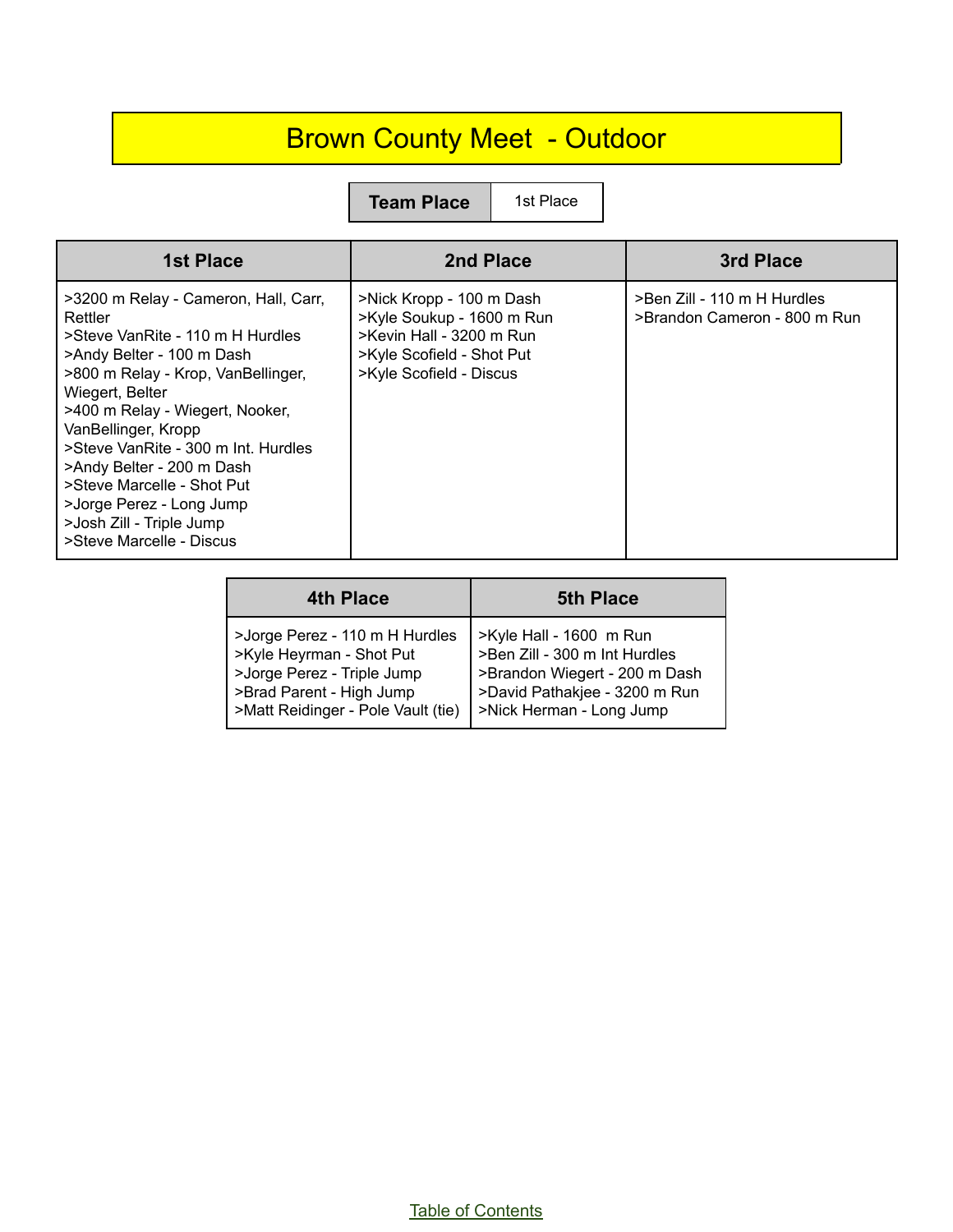## FRVC Conference Relays - Outdoor

**Team Place** | 1st Place

| <b>1st Place</b>                                                                                                                                                                                                                                                                                                                                                                                                                                                                                                                                                  | 2nd Place                                                                                          | 3rd Place                                                                                                       |
|-------------------------------------------------------------------------------------------------------------------------------------------------------------------------------------------------------------------------------------------------------------------------------------------------------------------------------------------------------------------------------------------------------------------------------------------------------------------------------------------------------------------------------------------------------------------|----------------------------------------------------------------------------------------------------|-----------------------------------------------------------------------------------------------------------------|
| >Shot Put Relay - Marcelle, Scofield,<br>Kyle Heyrman<br>>Discus Relay - Marcelle, Scofield,<br>Heyrman<br>>High Jump Relay - Parent, Delfosse,<br>B. Zill<br>>Pole Vault Relay - Enderby, Reidinger,<br>Demott<br>>Long Jump Relay - Perez, Enderby,<br>Hutchison<br>>Triple Jump Relay - J. Zill, B. Zill,<br>Perez<br>>330 m High Hurdle Relay - VanRite, J.<br>Zill, Perez<br>>900 m Int. Hurdle Relay - VanRite,<br>Perez, Reidinger<br>>1600 m Medley Relay - Rettler,<br>Nooker, Belter, Cameron<br>>400 m Relay - wiegert, winney,<br>VanBellinger, Kropp | >3200 m Relay - Carr, Bins, Rettler,<br>Downey<br>>800 m Relay - Kropp, Winney,<br>Wiegert, Belter | >6400 m Relay - Pathakjee,<br>Baeten, Millett, Hall<br>>1600 m Relay - Wallenfang, B.<br>Zill, Borlee, Delfosse |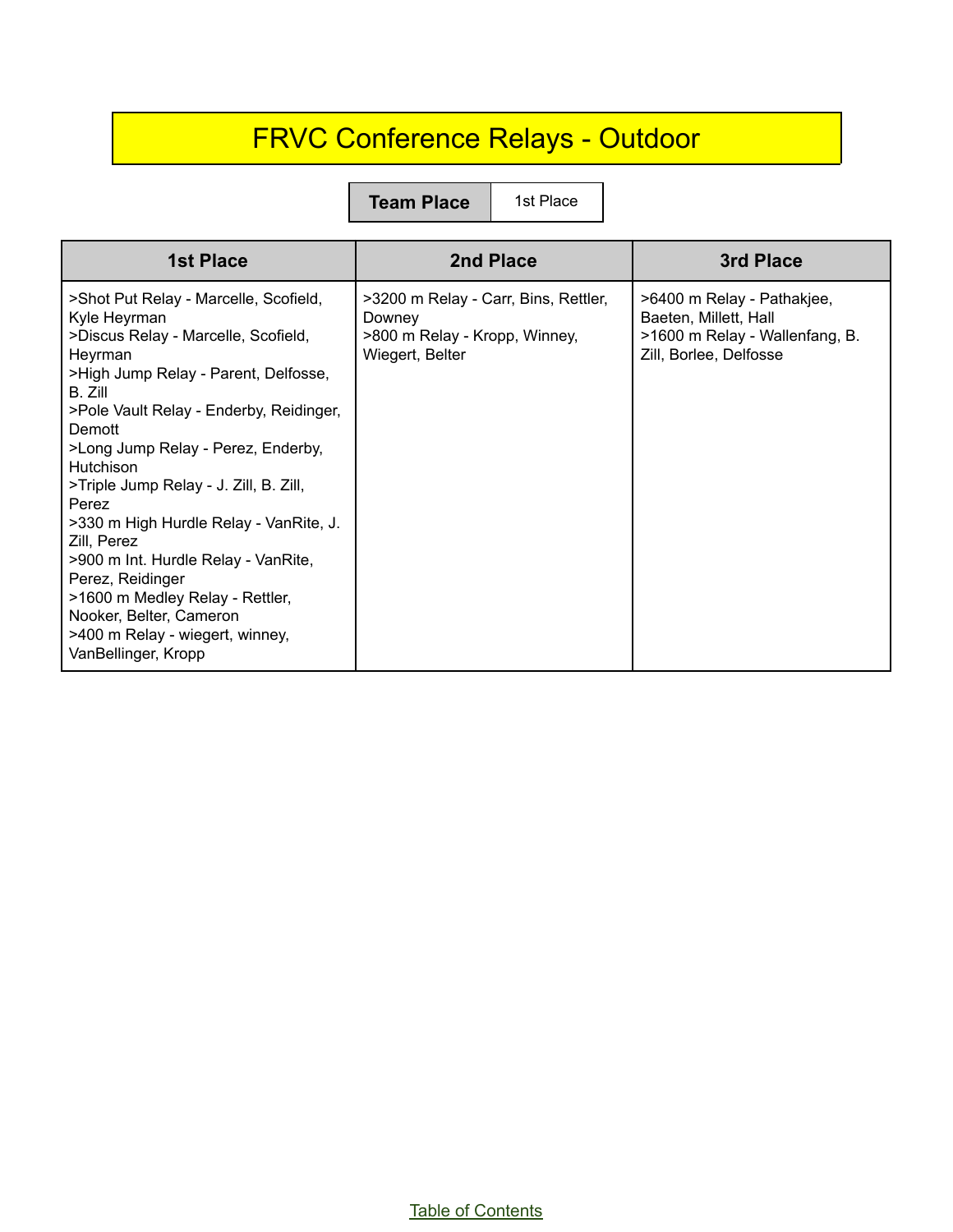#### WIAA Regional

Top 4 qualify for the Sectional Meet

|                                                                                                                                                                                                                                                                                                                                                                                                                                                    | <b>Team Place</b>       | 1st Place                                                                                                                                            |                                                                                                                   |
|----------------------------------------------------------------------------------------------------------------------------------------------------------------------------------------------------------------------------------------------------------------------------------------------------------------------------------------------------------------------------------------------------------------------------------------------------|-------------------------|------------------------------------------------------------------------------------------------------------------------------------------------------|-------------------------------------------------------------------------------------------------------------------|
|                                                                                                                                                                                                                                                                                                                                                                                                                                                    |                         | Won by over 100 points                                                                                                                               |                                                                                                                   |
| <b>1st Place</b><br><b>Sectional Qualifier</b>                                                                                                                                                                                                                                                                                                                                                                                                     |                         | 2nd Place<br><b>Sectional Qualifier</b>                                                                                                              | 3rd Place<br><b>Sectional Qualifier</b>                                                                           |
| >Kyle Soukup - 800 m Run<br>>Kyle Soukup - 1600 m Run<br>>Steve VanRite - 300 m Int Hurdles<br>>400 m Relay - wiegert, Winney,<br>VanBelliner, Kropp<br>>800 m Relay - Winney, VanBellinger,<br>Wiegert, Belter<br>>1600 m Relay - Rettler, VanRite,<br>VanBellinger, J. Zill<br>>3200 m Relay - Hall, Cameron, Carr,<br>Rettler<br>>Jorge Perez - Long Jump<br>>Josh Zill - Triple Jump<br>>Steve Marcelle - Shot Put<br>>Steve Marcelle - Discus | >Kyle Scofield - Duscus | >Andy Belter - 100 m Dash<br>>Andy Belter - 200 m Dash<br>>Steve VanRite - 110 m H Hurdles<br>>Brad Parent - High Jump<br>>Adam Enderby - Pole Vault | >Nick Kropp - 100 m Dash<br>>Josh Zill - 110 m H Hurdles<br>>Nick Herman - Long Jump<br>>Kyle Scofield - Shot Put |

| 4th Place<br><b>Sectional Qualifier</b>                                                          | <b>5th Place</b>                                           |
|--------------------------------------------------------------------------------------------------|------------------------------------------------------------|
| >Brandon Wiegert - 200 m Dash<br>>Jorge Perez - 110 m H Hurdles<br>>Ben Zill - 300 m Int Hurdles | >Brandon Cameron - 800 m Run<br>>Nick Herman - Triple Jump |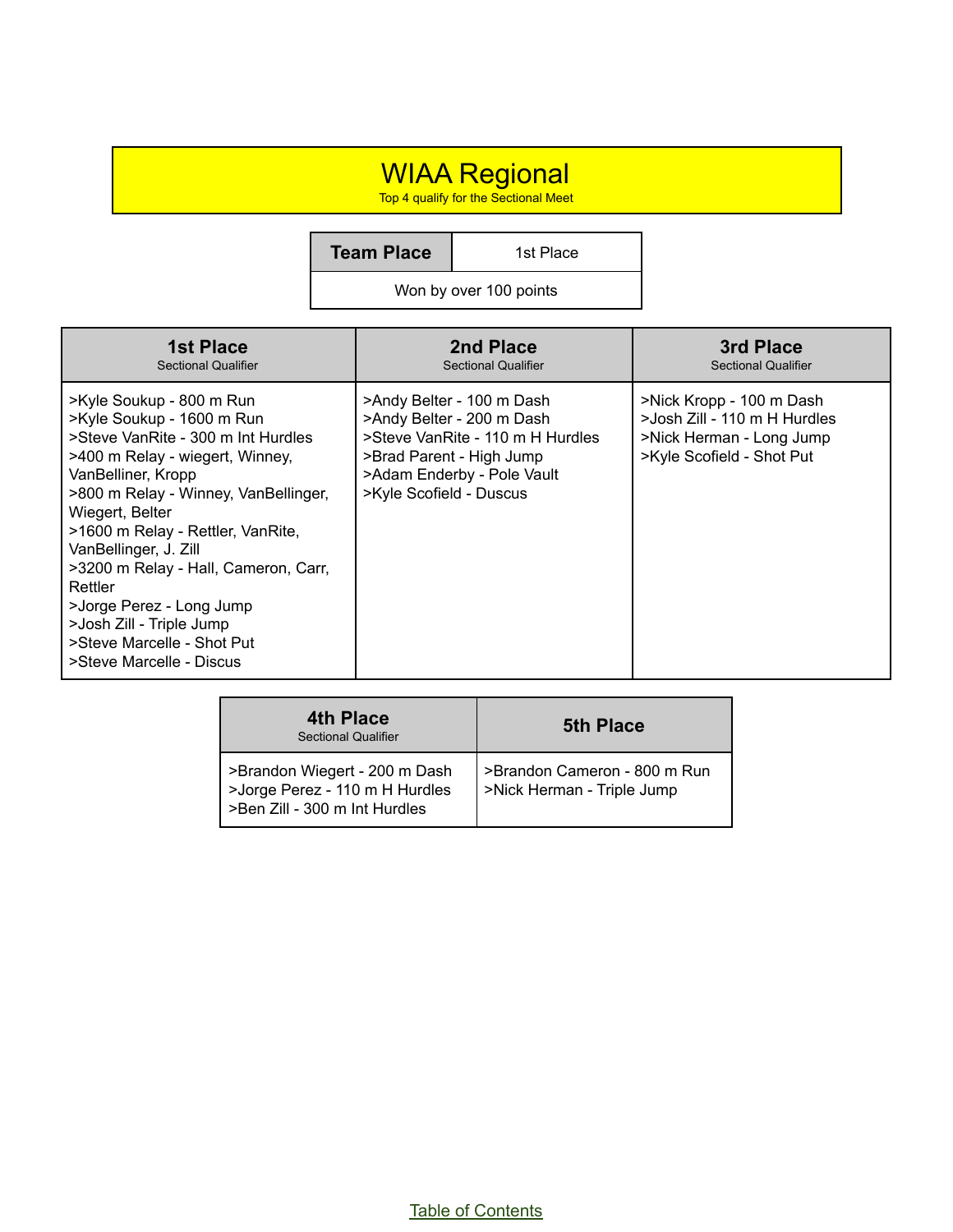#### WIAA Sectional

Top 3 advance to the State Meet

**Team Place** 1st Place

| <b>1st Place</b>                                                                                                                                                                                                                                       | 2nd Place                                                                                                                                                                                                                                                         | 3rd Place                                                                   |
|--------------------------------------------------------------------------------------------------------------------------------------------------------------------------------------------------------------------------------------------------------|-------------------------------------------------------------------------------------------------------------------------------------------------------------------------------------------------------------------------------------------------------------------|-----------------------------------------------------------------------------|
| <b>State Meet Qualifier</b>                                                                                                                                                                                                                            | <b>State Meet Qualifier</b>                                                                                                                                                                                                                                       | <b>State Meet Qualifier</b>                                                 |
| >Jorge Perez - Long Jump<br>>Steve Marcelle - Shot Put<br>>Steve Marcelle - Discus<br>>Steve VanRite - 300 m Int Hurdles<br>>Steve VanRite - 110 m H Hurdles<br>>1600 m Relay - Rettler, VanRite,<br>VanBellinger, J. Zill<br>>Josh Zill - Triple Jump | >Nick Herman - Long Jump<br>>Kyle Scofield - Shot Put<br>>Josh Zill - 110 m H Hurdles<br>>Andy Belter - 100 m Dash<br>>Kyle Soukup - 1600 m Run<br>>800 m Relay - Winney, VanBellinger,<br>Wiegert, Belter<br>>Kyle Soukup - 800 m Run<br>>Kyle Scofield - Discus | >Nick Kropp - 100 m Dash<br>>3200 m Relay - Hall, Cameron,<br>Carr, Rettler |

#### **4th Place**

>Brad Parent - High Jump >Jorge Perez - 110 H Hurdles >Andy Pelter - 200 m Dash >Adam Enderby - Pole Vault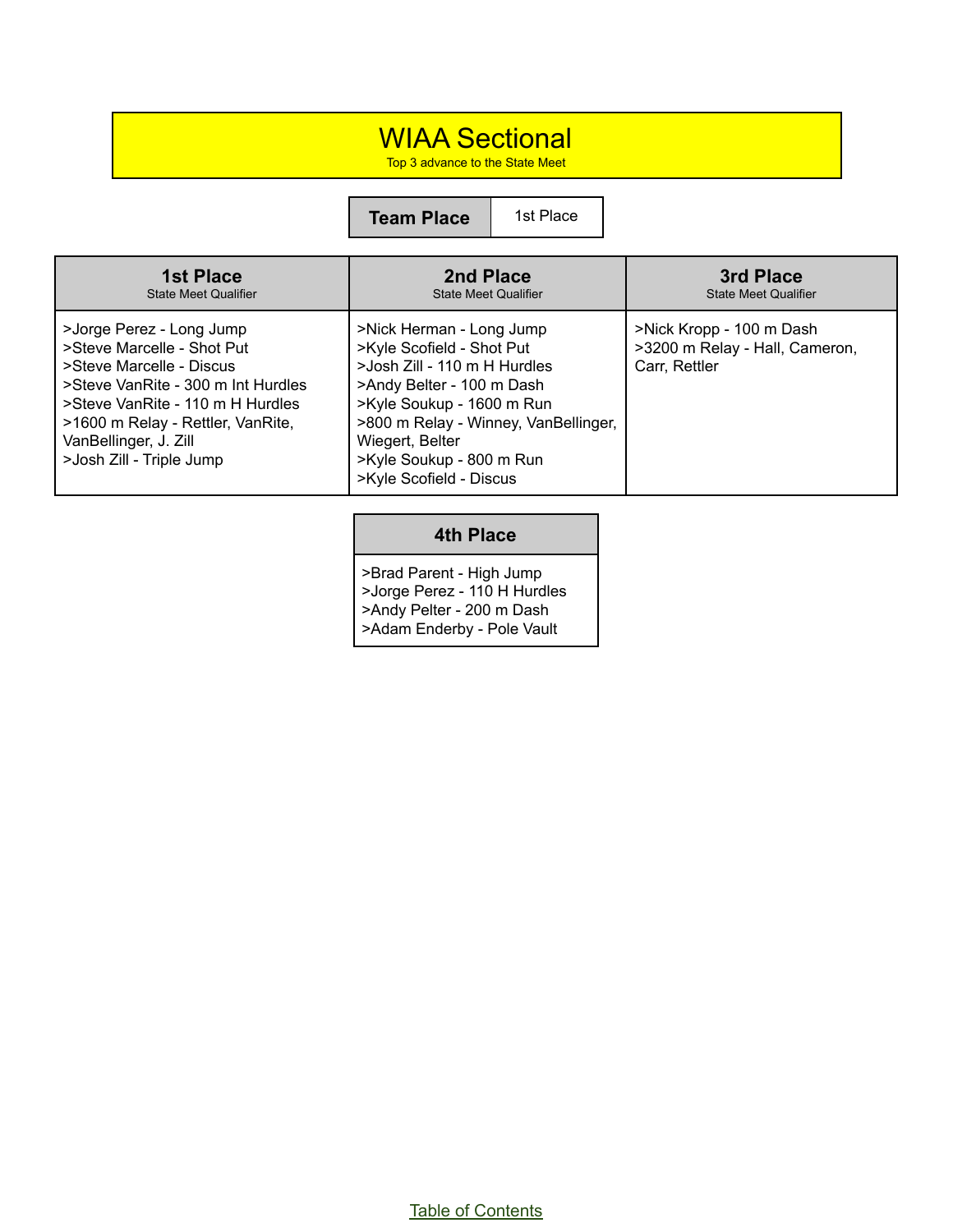#### WIAA State Meet

| 1st Place                                                                       | 3rd Place                          | <b>5th Place</b>          |
|---------------------------------------------------------------------------------|------------------------------------|---------------------------|
| Steve Marcelle - Shot Put<br>(State Record - 67' 6")<br>Steve Marcelle - Discus | >Steve VanRite - 300 m Int Hurdles | SKyle Scofield - Shot Put |

| <b>6th Place</b>                                 | <b>7th Place</b>                 | 8th Place                                            |
|--------------------------------------------------|----------------------------------|------------------------------------------------------|
| S800 m Relay - Kropp,<br>Winney, Wiegert, Belter | >Steve VanRite - 110 m H Hurdles | Solosh Zill - Triple Jump<br>>Kyle Scofield - Discus |

| <b>Participants</b>                                                                                                                                                                                                    |
|------------------------------------------------------------------------------------------------------------------------------------------------------------------------------------------------------------------------|
| >3200 m Relay - Hall, Cameron, Carr, Rettler<br>>Jorge Perez - Long Jump<br>>Nick Herman - Long Jump<br>>Kyle Soukup - 800 m Run<br>>Kyle Soukup - 1600 m Run<br>>Andy Belter - 100 m Dash<br>>Nick Kropp - 100 m Dash |
| >Josh Zill - 110 m H Hurdles<br>>1600 m Relay - Rettler, VanBellinger, Zill, VanRite                                                                                                                                   |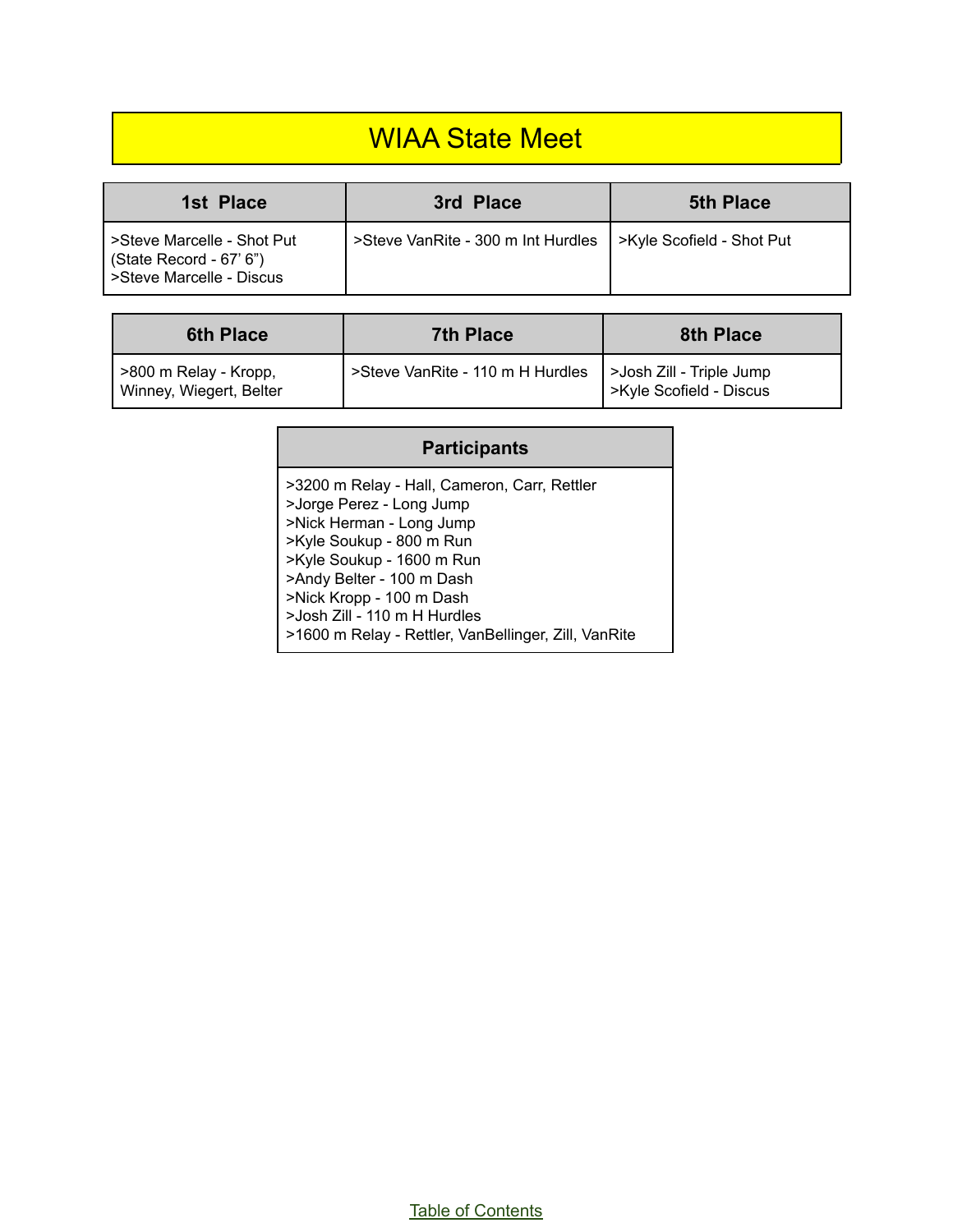

#### Coaching Staff

#### **Head Coach** Pat Prochnow

#### **Assistant Coaches**

<span id="page-16-0"></span>Kevin Kirchman, Paul Donart, Dave Loritz, Andy Fameree, Casey Bins, Andy Bobholz, Ryan Losinski, Dave Seebart, Craig Congdon

| <b>Season Results</b>                                                                                                                                      |                                      |                                   |                                   |                                     |  |  |
|------------------------------------------------------------------------------------------------------------------------------------------------------------|--------------------------------------|-----------------------------------|-----------------------------------|-------------------------------------|--|--|
|                                                                                                                                                            |                                      | <b>Indoor</b>                     |                                   |                                     |  |  |
| <b>City Meet</b><br>1st Place                                                                                                                              | <b>Stevens Point</b><br>1st Place    | <b>Oshkosh Titan</b><br>1st Place | <b>Neenah Invite</b><br>1st Place | <b>FRVC Conference</b><br>1st Place |  |  |
|                                                                                                                                                            | <b>W/TFA State Meet</b><br>1st Place |                                   |                                   |                                     |  |  |
|                                                                                                                                                            |                                      | <b>Outdoor</b>                    |                                   |                                     |  |  |
| <b>Preble Relays</b><br><b>Appleton East Invite</b><br><b>FRCC Conference Meet</b><br><b>City Meet</b><br>1st Place<br>1st Place<br>1st Place<br>1st Place |                                      |                                   |                                   |                                     |  |  |
| <b>Brown Co. Meet</b><br><b>FRCC Conference</b><br>Cancelled<br><b>Relayst</b><br>1st Place                                                                |                                      |                                   |                                   |                                     |  |  |
| <b>WIAA Tournament</b>                                                                                                                                     |                                      |                                   |                                   |                                     |  |  |
| <b>WIAA Sectional</b><br><b>WIAA Regional</b><br><b>WIAA State Meet</b><br>1st Place<br>1st Place<br>2nd Place                                             |                                      |                                   |                                   |                                     |  |  |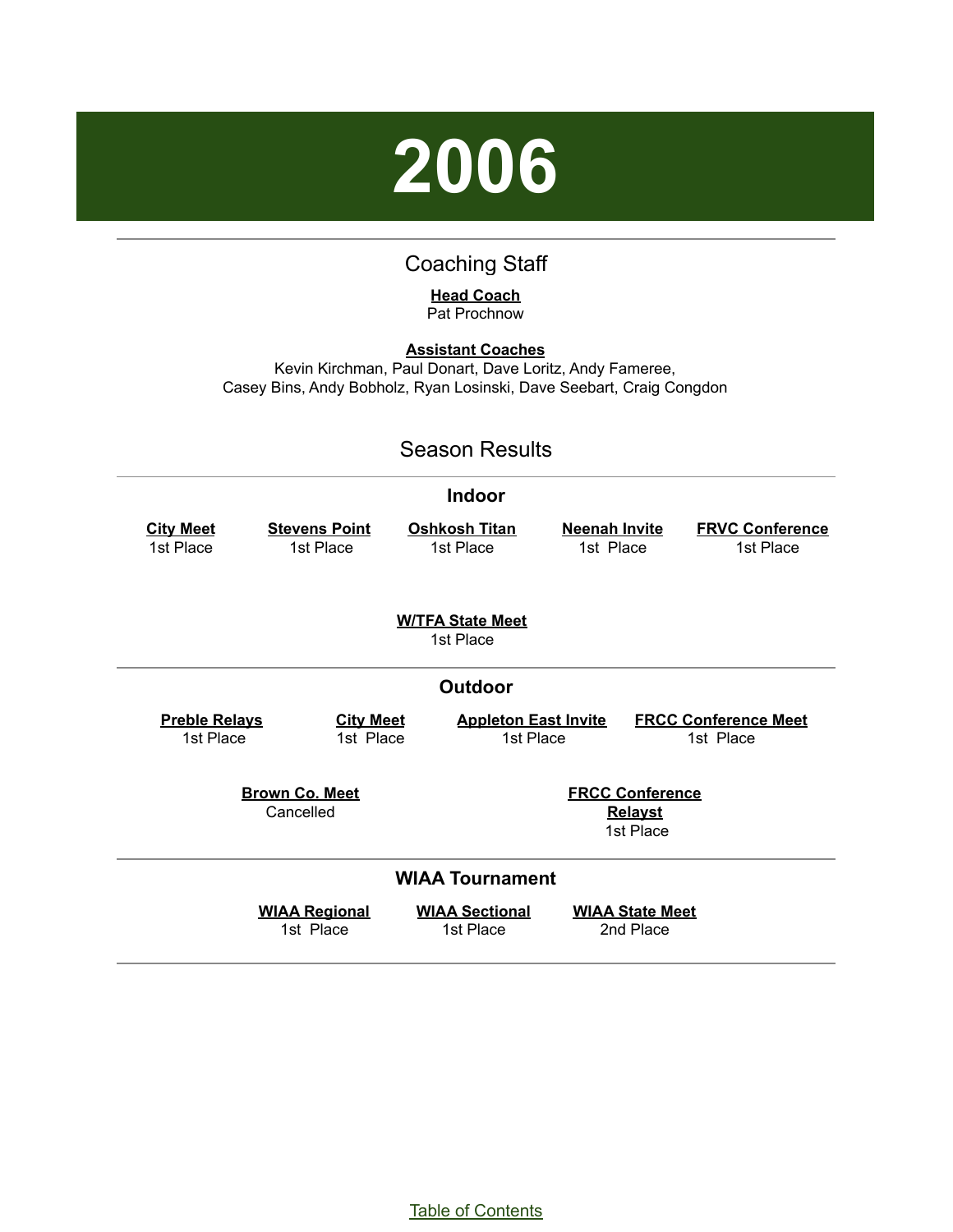#### Season Highlights

The Preble Men's Track and Field Team had another incredible season winning every meet during the regular season and topping it off with a Runner-up State Championship for the 2nd year in a row. The Hornets lost the State Title by a single point to Germantown.

Individually the Hornets were led by Steve VanRite who won the Indoor and Outdoor State Championships in the High Hurdles, was 2nd in the 300 Intermediate Hurdles and ran on the 6th place 4x400 Relay Team.

Other top performers were Adam Enderby Indoor State Champion in the Pole Vault, Jorge Perez 2nd Place State Indoor High Hurdles and Long Jump, as well as 3rd Place State Outdoor High Hurdles and a member of the 3rd Place 4x200 Relay Team. The other members of the 3rd Place Relay Team were Adam Nooker, Matt Winney, and Nick Kropp. Other top contributors were Ben Zill (Hurdles, Jumps, & Relays), Brad Parent (Jumps), Peter Herms (Jumps), Jon Borlee (400 and Relays), Ben Carr (Distance), james Zahn (Distance), Dan Downey (Middle Distance), Evan Hutchison (Jumps)

#### Records Set

| Indoor  | >Adam Nooker - 55 Meter Dash (6.5 Tie)<br>>Jon Borlee - 400 Meter Dash (52.7)<br>>Adam Enderby - Pole Vault (14' 0")                                                                                                                                                                                                                                                                                                                                                                    |
|---------|-----------------------------------------------------------------------------------------------------------------------------------------------------------------------------------------------------------------------------------------------------------------------------------------------------------------------------------------------------------------------------------------------------------------------------------------------------------------------------------------|
| Outdoor | >Ben Zill - Triple Jump (46' 2 $\frac{1}{2}$ ")<br>>Steve VanRite - 300 Intermediate Hurdles (38.32)                                                                                                                                                                                                                                                                                                                                                                                    |
| Relays  | >Ben Zill, Steve VanRite, Jorge Perez - 330 Meter High Hurdles (55.4)<br>>Adam Nooker, Matt Winney, Adam Enderby, Nick Kropp - 400 Meter Relay (43.26)<br>>Adam Nooker, Matt Winney, Jorge Perez, Nick Kropp - 800 Meter Relay (1:29.74)<br>>Jon Borlee, Ben Zill, Matt Winney, Steve VanRite - 1600 Meter Relay (3:21.93)<br>>Jorge Perez, Ben Zill, Steve VanRite - 900 Meter Intermediate Hurdles (2:02.7)<br>>Ben Zill, Evan Hutchison, Peter Herms - Triple Jump Relay (126' 1/2") |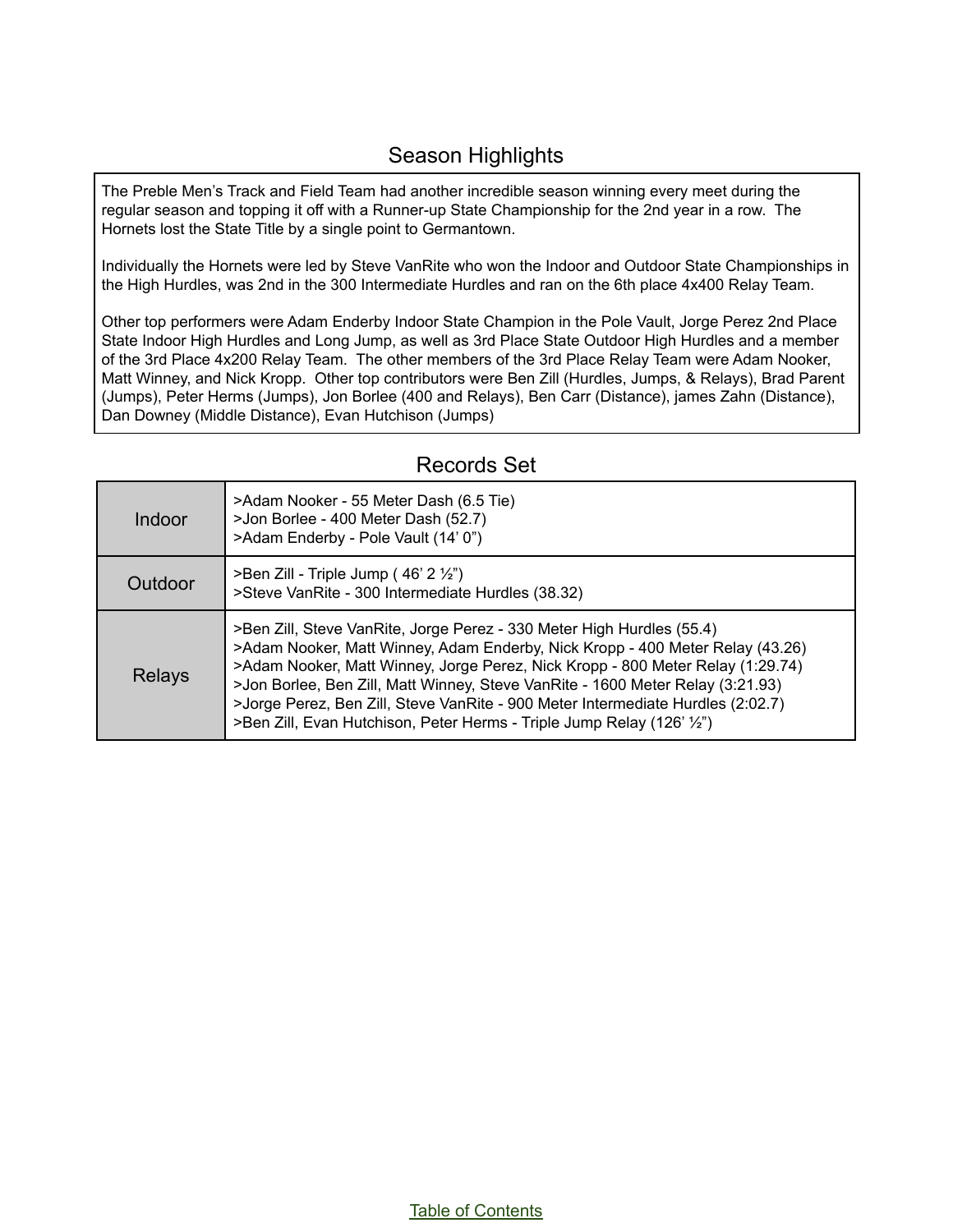#### City Meet - Indoor

**Team Place** | 1st Place

| <b>1st Place</b>                                                                                                                                                                                                                                                                                                                                                                                                                                                                     | 2nd Place                                                                                                                                                                                                                               | 3rd Place                                                                                                                                                                                                        |
|--------------------------------------------------------------------------------------------------------------------------------------------------------------------------------------------------------------------------------------------------------------------------------------------------------------------------------------------------------------------------------------------------------------------------------------------------------------------------------------|-----------------------------------------------------------------------------------------------------------------------------------------------------------------------------------------------------------------------------------------|------------------------------------------------------------------------------------------------------------------------------------------------------------------------------------------------------------------|
| >3200 m Relay - Zahn, Rettler,<br>Downey, Zill<br>>Steve VanRite - 45 m H Hurdles<br>>Adam Nooker - 45 m Dash<br>>Chris Marcelle - Shot Put<br>>Kyle Hall - 1600 m Run<br>>800 m Relay - Nooker, Winney,<br>Kropp, Lequia<br>>Jon Borlee - 400 m Dash<br>>4 Lap Relay - Nooker, Winney,<br>Enderby, Kropp<br>>Steve VanRite - 176 m Int Hurdles<br>>Dan Downey - 800 m Run<br>>Jorge Perez - Long Jump<br>>Nick Kropp - 200 m Dash<br>>1600 m Relay - Borlee, Carr, Zill,<br>VanRite | >Jorge Perez - 45 m H Hurdles<br>>Matt Winney - 45 m Dash<br>>Adam Enderby - Pole Vault<br>>Brad Parent - High Jump<br>>James Zahn - 800 m Run<br>>Evan Hutchison - Long Jump<br>>Jorge Perez - Triple Jump<br>>Jared Gehm - 3200 m Run | >Ben Carr - 1600 m Run<br>>David DeMott - 400 m Dash<br>>Matt Reidinger - Pole Vault<br>>Matt Reidinger - 176 m Int. Hurdles<br>>Peter Herms - High Jump<br>>Mike Rettler - 800 m Run<br>>Ben Zill - Triple Jump |

| 4th Place                     | <b>5th Place</b>          |
|-------------------------------|---------------------------|
| >Denis Pohlman - Shot Put     | >Adam Enderby - 45 m Dash |
| >David DeMott - Pole Vault    | >Alex Young - Shot Put    |
| >Evan Hutchison - Triple Jump | >Peter Herms - Long Jump  |
| >Kyle Reiderer - 3200 m Run   | >Nick Lequia - 200 m Dash |

#### Stevens Point Invite - Indoor

**Team Place** | 1st Place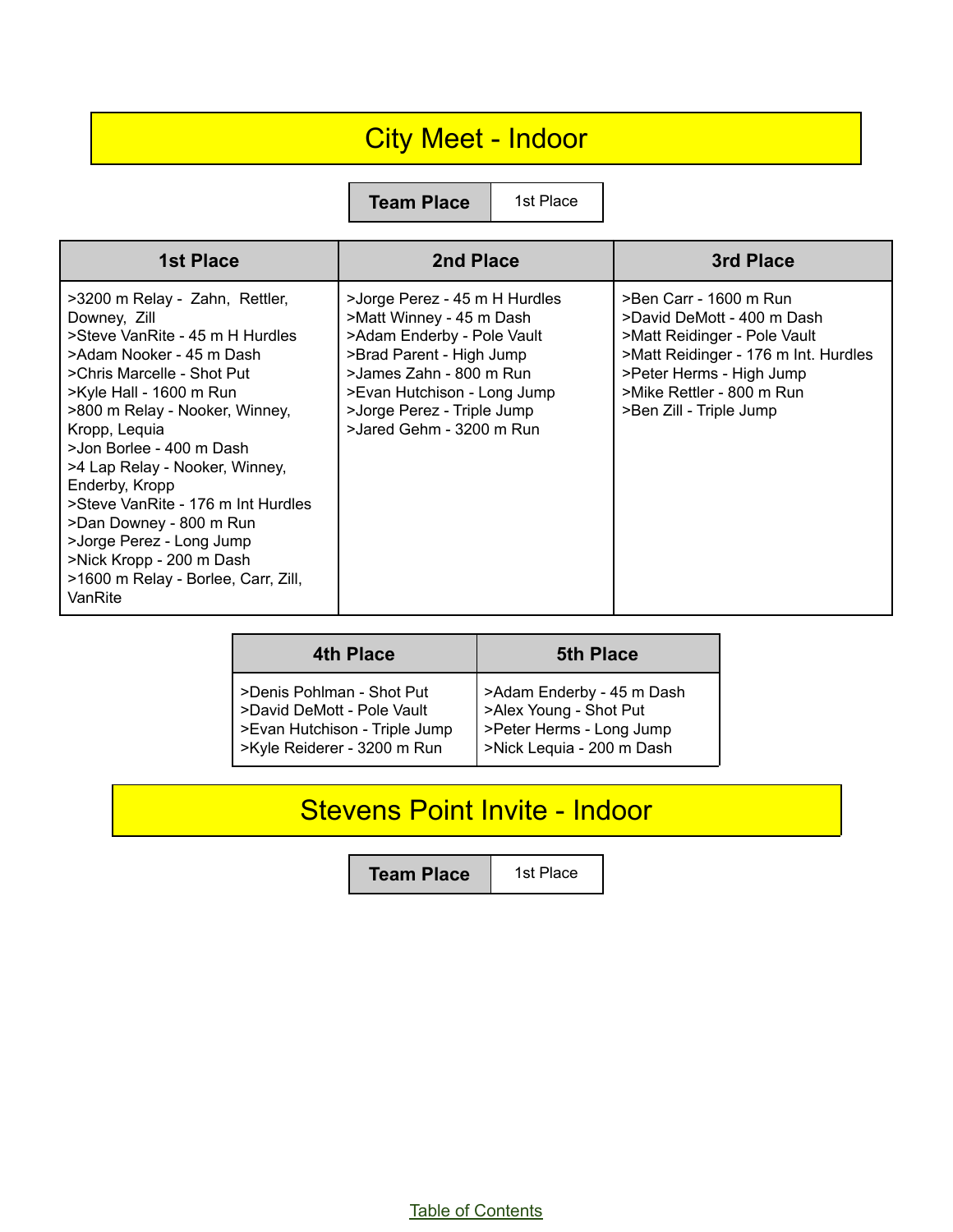#### Oshkosh Titan - Indoor

**Team Place** | 1st Place

| 1st Place                                                                                                                                       | 2nd Place                                           | 3rd Place                                                                     |
|-------------------------------------------------------------------------------------------------------------------------------------------------|-----------------------------------------------------|-------------------------------------------------------------------------------|
| >Steve VanRite - 55 m H Hurdles<br>>800 m Relay - Enderby, Winney,<br>ManRite, Nooker<br>>Brad Parent - High Jump<br>>Adam Enderby - Pole Vault | >Jorge Perez - Long Jump<br>>Ben Zill - Triple Jump | >Dan Downey - 800 m Run<br>>1600 m Relay - Zill, Delfosse,<br>VanRite, Winney |

| <b>4th Place</b>           | <b>5th Place</b>                                       |
|----------------------------|--------------------------------------------------------|
| >Jorge Perez - Triple Jump | >Adam Nooker - 55 m Dash<br>>Chris Marcelle - Shot Put |

## Neenah Invite - Indoor

**Team Place** 1st Place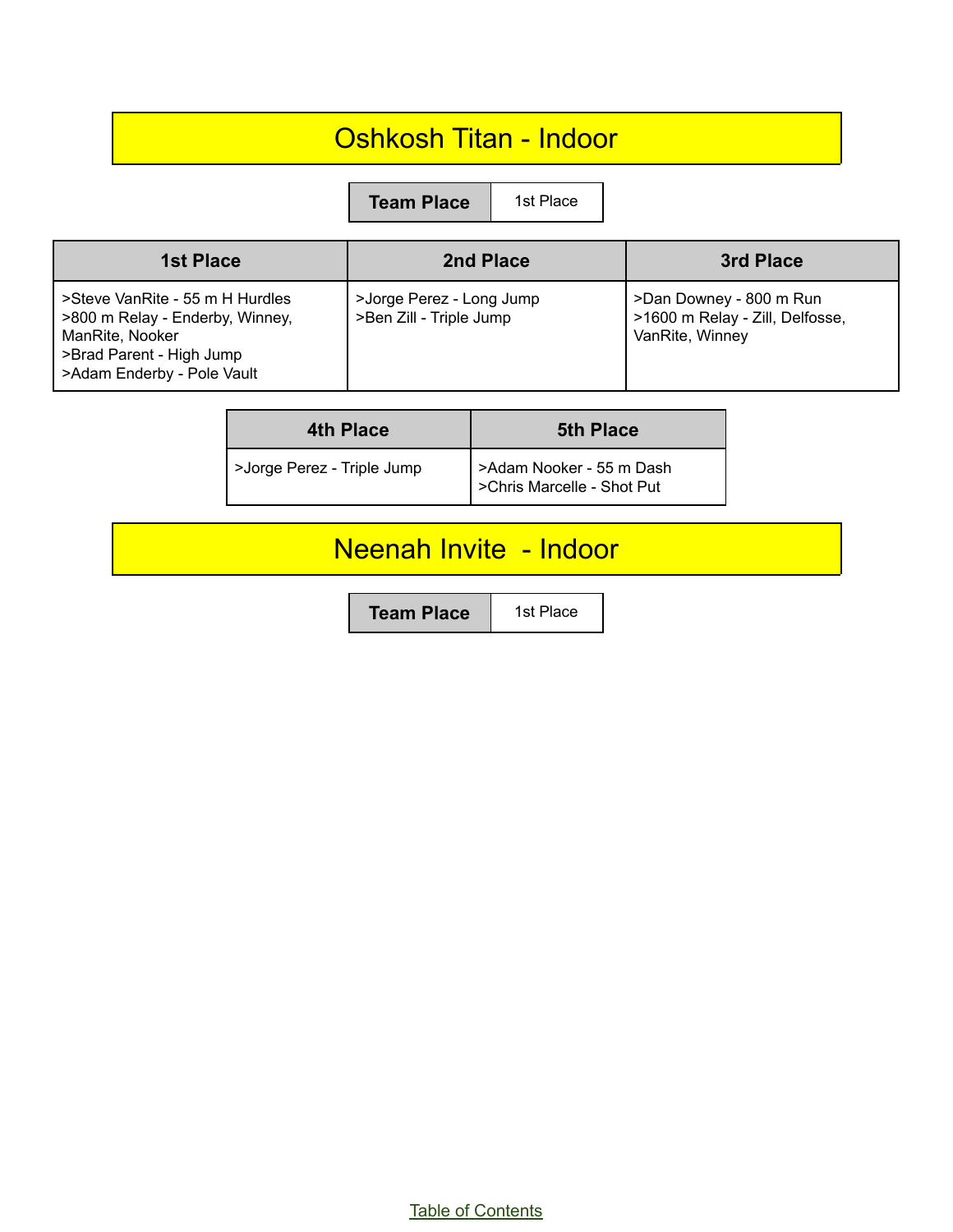## FRVC Conference - Indoor

**Team Place** 1st

| <b>1st Place</b>                                                                                                                                                                                                                                                                                                                    | 2nd Place                                                                                                                                                                                                                                 | 3rd Place                                                                                                  |
|-------------------------------------------------------------------------------------------------------------------------------------------------------------------------------------------------------------------------------------------------------------------------------------------------------------------------------------|-------------------------------------------------------------------------------------------------------------------------------------------------------------------------------------------------------------------------------------------|------------------------------------------------------------------------------------------------------------|
| >Jorge Perez - Long Jump<br>>Ben Zill - Triple Jump<br>>3200 m Relay - Zahn, Green, Zill,<br>Downey<br>>Steve VanRite - 55 m H Hurdles<br>>4 Lap Relay - Nooker, Winney, Enderby,<br>Kropp<br>>Dan Downey - 800 m Run<br>>Matt Winney - 200 m Dash<br>>Kyle Hall - 3200 m Run<br>>1600 m Relay - Borlee, Delfosse, Zill,<br>VanRite | >Chris Marcelle - Shot Put<br>>Adam Enderby - Pole Vault<br>>Evan Hutchison - Long Jump<br>>Brad Parent - High Jump<br>>Jorge Perez - 55 m H Hurdles<br>>Adam Nooker - 55 m Dash<br>>Jon Borlee - 400 m Dash<br>>Adam Nooker - 200 m Dash | >Jorge Perez - Triple Jump<br>>Nick Kropp - 55 m Dash<br>>Ben Carr - 1600 m Run<br>>James Zahn - 800 m Run |

| <b>4th Place</b>            | <b>5th Place</b>             |
|-----------------------------|------------------------------|
| >Peter Herms - High Jump    | >David Pohlman - Shot Put    |
| >Josh Delfosse - 400 m Dash | >Matt Reidinger - Pole Vault |

### W/TFA State Meet - Indoor

**Team Place** | 1st Place

| 1st Place                       | 2nd Place                     | 4th Place                       |
|---------------------------------|-------------------------------|---------------------------------|
| >Steve Vanrite - 55 m H Hurdles | >Jorge Perez - Long Jump      | >800 m Relay - Nooker, Enderby, |
| >Adam Enderby - Pole Vault      | >Jorge Perez - 55 m H Hurdles | VanRite, Winney                 |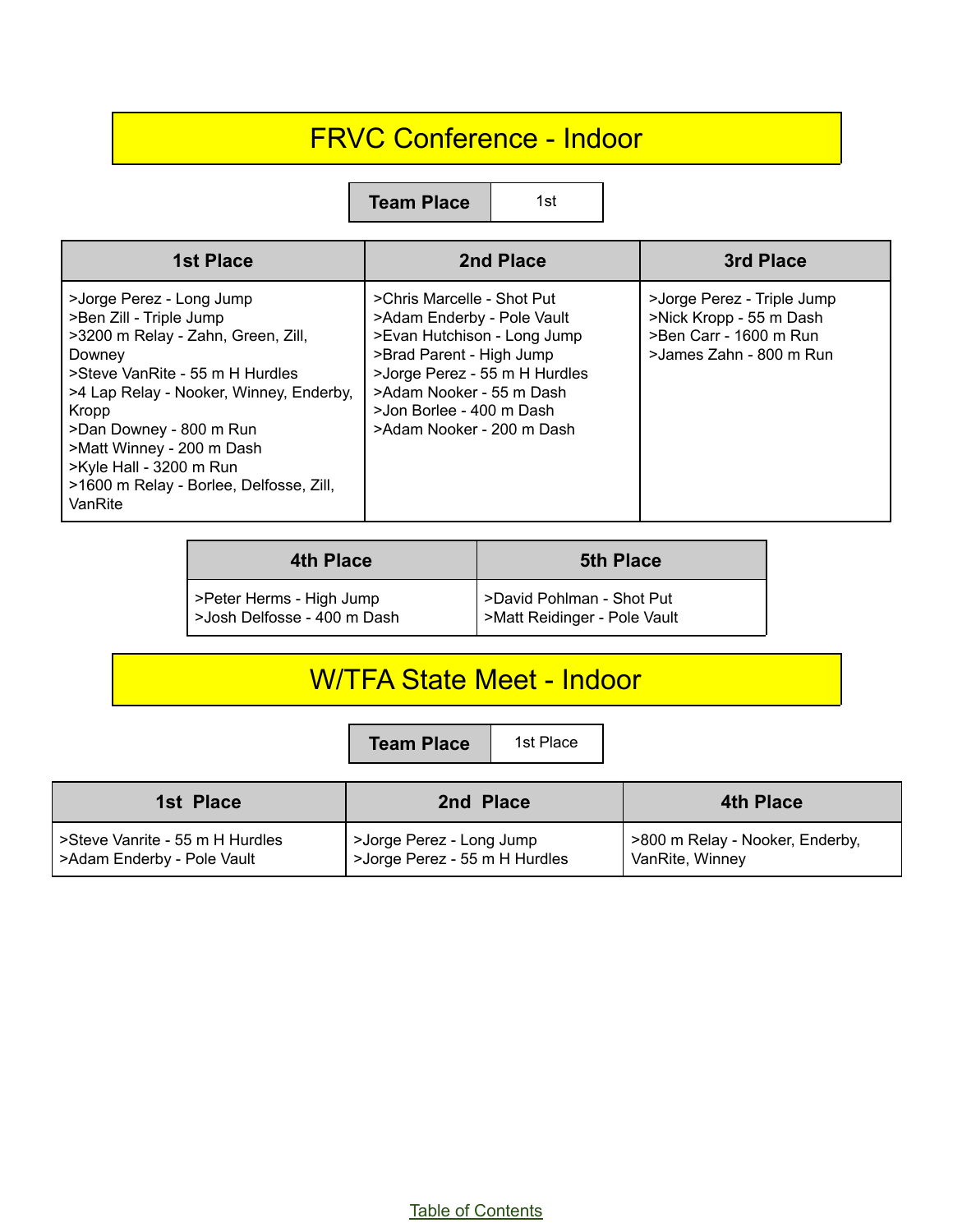## Preble Relays - Outdoor

|                                                                                                                                                                                                                                                                                                                                                                                                                           | <b>Team Place</b> | 1st Place |                                                                                                    |
|---------------------------------------------------------------------------------------------------------------------------------------------------------------------------------------------------------------------------------------------------------------------------------------------------------------------------------------------------------------------------------------------------------------------------|-------------------|-----------|----------------------------------------------------------------------------------------------------|
| <b>1st Place</b>                                                                                                                                                                                                                                                                                                                                                                                                          |                   |           | 2nd Place                                                                                          |
| >440 m H Hurdle Relay - Perez, Zill, Voss, Vanrite<br>>900 m Int. Hurdle Relay - Perez, Zill, VanRite<br>>Triple Jump Relay - Herms, Wagner, Hutchinson, Zill<br>>1600 m Medley Relay - Borlee, VanLieshout, Valadez, Downey<br>>400 m Relay - Nooker, Winney, Hoople, Kropp<br>>1600 m Relay - Zill, Valadez, Borlee, VanRite<br>>3200 m Relay - Zahn, Hall, Green, Carr<br>>800 m Relay - Nooker, Winney, Hoople, Kropp |                   |           | >Distance Medley Relay - Downey, Rettler, Hall, Carr<br>>Pole Vault - DeMott, reidinger, Komisarek |

| 3rd Place                                       | 5th Place                                   |
|-------------------------------------------------|---------------------------------------------|
| >6400 m Relay - Zahn, Baeten, Gehm, Pathakjee   | >Discus Relay - Taicher, riha, Young, Simon |
| >High Jump Relay - Green, Perez, Herms, Bartlet | >Shot Put - Taicher, riha, Pohlman, Young   |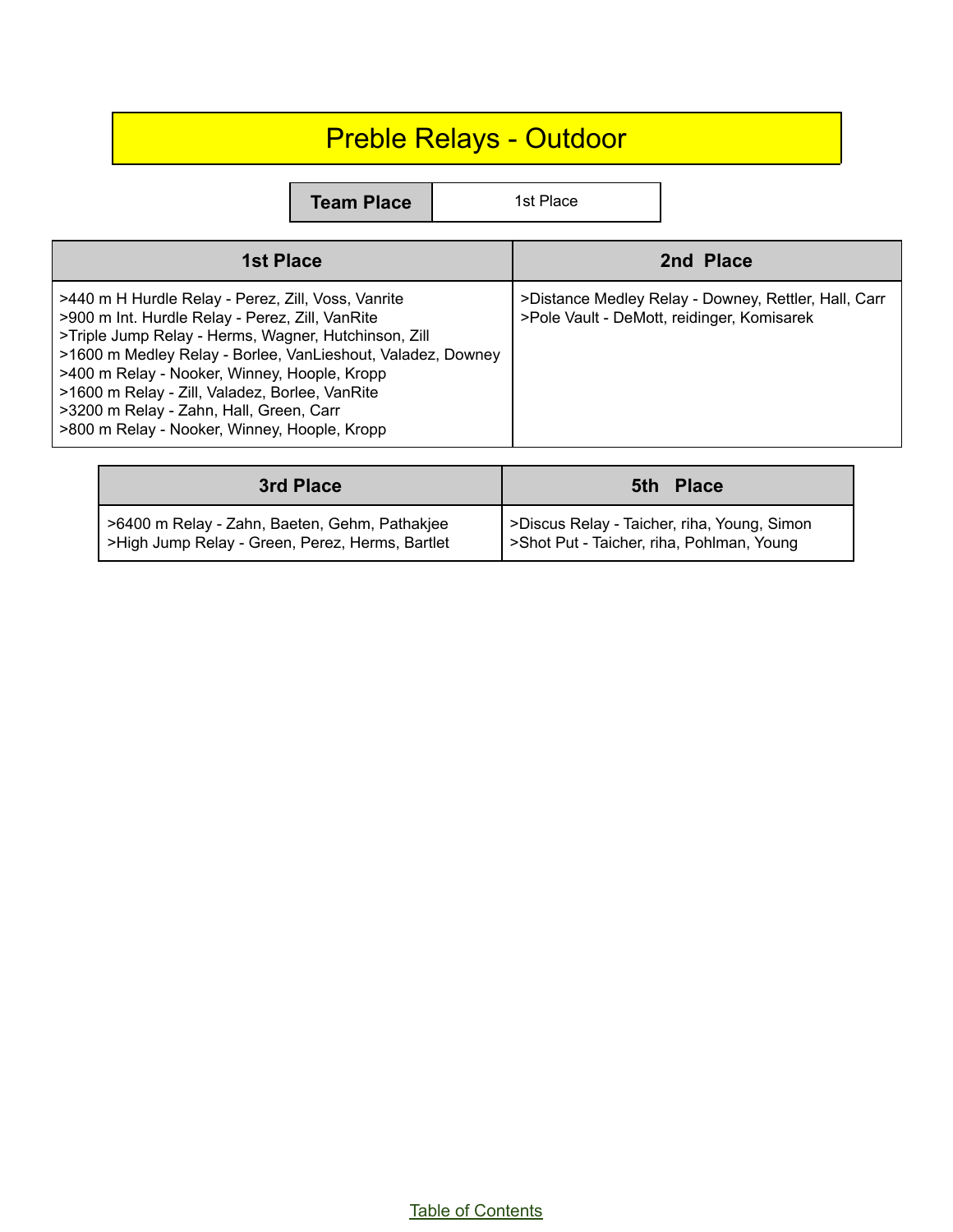## Marquette Invite - Outdoor

**Team Place** | 1st Place

| 1st Place                                                                                                                                            | 2nd Place                                                                             | 3rd Place                                                                                                                                                        |
|------------------------------------------------------------------------------------------------------------------------------------------------------|---------------------------------------------------------------------------------------|------------------------------------------------------------------------------------------------------------------------------------------------------------------|
| >Steve VanRite - 110 m H Hurdles<br>>Steve Vanrite - 300 m Int. Hurdles<br>>3200 m Relay - Zill, Carr, Zahn,<br>Downey<br>>Adam Enderby - Pole Vault | >Matt Winney - 200 m Dash<br>>Ben Zill - 300 m Int Hurdles<br>>Ben Zill - Triple Jump | >400 m Relay - Nooker, Winney,<br>Hoople, Kropp<br>>800 m Relay - Nooker, Valadez,<br>Winney, Kropp<br>>Brad Parent - High Jump<br>>Evan Hutchison - Triple Jump |

| 4th Place                                            | <b>5th Place</b>                                                                                                                                                                                   |
|------------------------------------------------------|----------------------------------------------------------------------------------------------------------------------------------------------------------------------------------------------------|
| >Jon Borlee - 400 m Dash<br>>Jorge Perez - Long Jump | >Nick Kropp - 100 m Dash<br>>Dan Downey - 800 m Run<br>>1600 m Relay - Borlee, Zill,<br>Valadez, VanRite<br>>Matt Reidinger - Pole Vault<br>>Peter Herms - Long Jump<br>>Peter Herms - Triple Jump |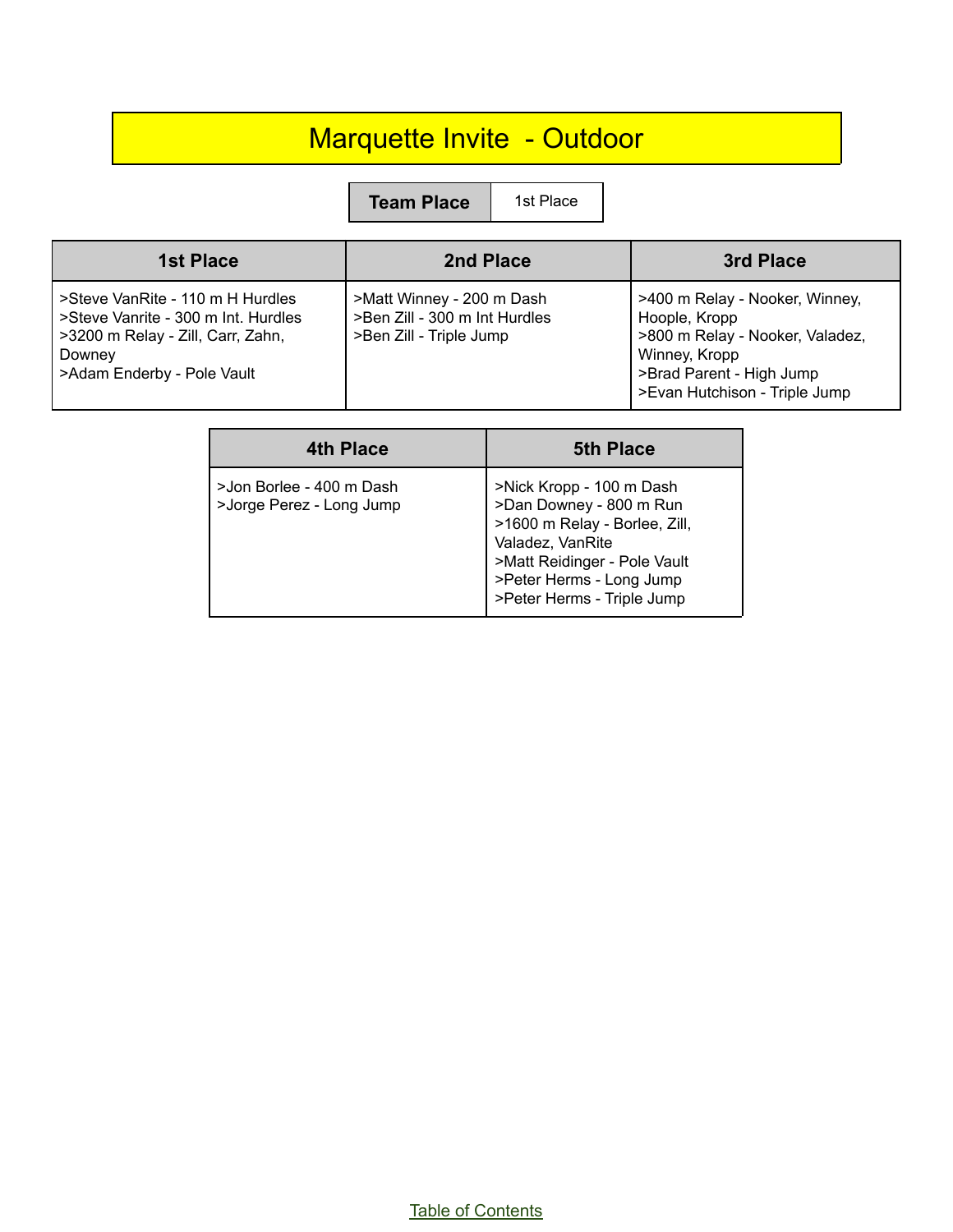#### Green Bay City Meet - Outdoor

**Team Place** 1st Place

| <b>1st Place</b>                                                                                                                                                                                                                                                                                                                                                                                                                                       | 2nd Place                                                                                                                                                                                                                                   | 3rd Place                                                                                                                                                                   |
|--------------------------------------------------------------------------------------------------------------------------------------------------------------------------------------------------------------------------------------------------------------------------------------------------------------------------------------------------------------------------------------------------------------------------------------------------------|---------------------------------------------------------------------------------------------------------------------------------------------------------------------------------------------------------------------------------------------|-----------------------------------------------------------------------------------------------------------------------------------------------------------------------------|
| >3200 m Relay - Hall, Pathakjee,<br>Green, Downey<br>>Jorge Perez - 110 m H Hurdles<br>>Matt Winney - 100 m Dash<br>>Ben Carr - 1600 m Run<br>>800 m Relay - Nooker, Winney,<br>Valadez, Kropp<br>>400 m Relay - Nooker, Winney,<br>Enderby, Kropp<br>>Steve VanRite - 300 m Int Hurdles<br>>Dan Downey - 800 m Run<br>>1600 m Relay - Borlee, Zill, Downey,<br>VanRite<br>>Alex Young - Discus<br>>Jorge Perez - Long Jump<br>>Ben Zill - Triple Jump | >Steve VanRite - 110 m H Hurdles<br>>Adam Nooker - 100 m Dash<br>>Jon Borlee - 400 m Dash<br>>Ben Zill - 300 m Int Hurdles<br>>James Zahn - 800 m Run<br>>Peter Herms - Long Jump<br>>Peter Herms - High Jump<br>>Adam Enderby - Pole Vault | >David Pathakjee - 1600 m Run<br>>Ben Carr - 800 m Run<br>>Kyle Hall - 3200 m Run<br>>Alex Young - Shot Put<br>>Evan Hutchison - Long Jump<br>>Evan Hutchison - Triple Jump |

| 4th Place                     | <b>5th Place</b>                 |
|-------------------------------|----------------------------------|
| >Sam Valadez - 200 m Dash     | >Jorge Perez - 300 m Int Hurdles |
| >David Pathakjee - 3200 m Run | >Zac Riha - Discus               |
| >Peter Herms - Triple Jump    | >Matt Reidinger - Pole Vault     |

# Appleton East Patriot Invitational - Outdoor

**Team Place** | 1st Place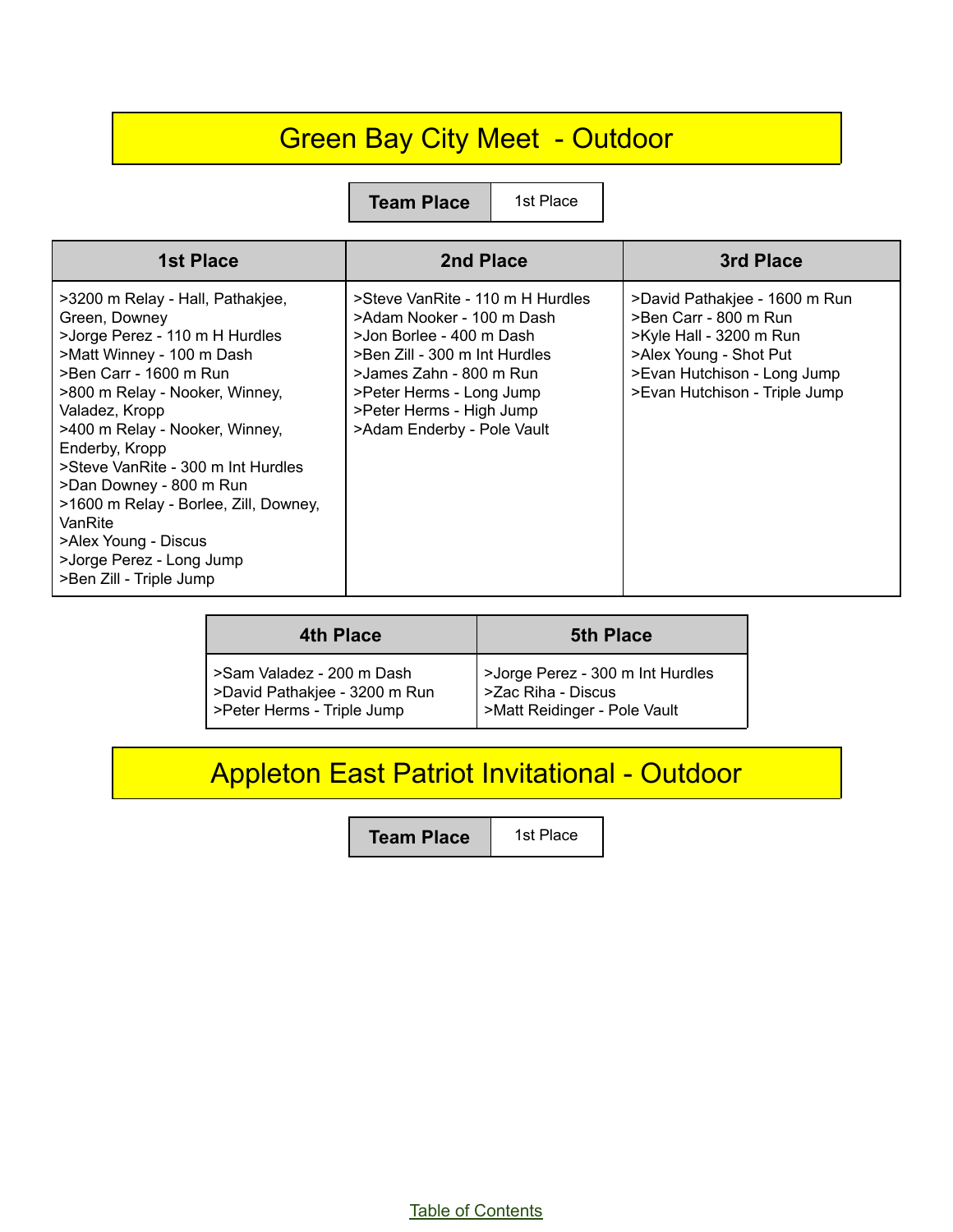#### FRVC Conference Meet - Outdoor

**Team Place** | 1st Place

| <b>1st Place</b>                                                                                                                                                                                                                                                                                                                                                                                         | 2nd Place                                                                                                                                                                                                                                                                                            | 3rd Place                                                                                                |
|----------------------------------------------------------------------------------------------------------------------------------------------------------------------------------------------------------------------------------------------------------------------------------------------------------------------------------------------------------------------------------------------------------|------------------------------------------------------------------------------------------------------------------------------------------------------------------------------------------------------------------------------------------------------------------------------------------------------|----------------------------------------------------------------------------------------------------------|
| >Jon Borlee - 400 m Dash<br>>Dan Downey - 800 m Run<br>>Steve VanRite - 110 m H Hurdles<br>>Steve VanRite - 300 m Int Hurdles<br>>400 m Relay - Enderby, Valadez,<br>Nooker, Winney<br>>800 m Relay - Valadez, Perez, Nooker<br>Winney<br>>1600 m Relay - Perez, Zill, VanRite,<br><b>Borlee</b><br>>3200 m Relay - Zill, Zahn, Downey,<br>McDonald<br>>Peter Herms - Long Jump<br>>Ben Zill - Long Jump | >Adam Nooker - 100 m Dash<br>>Matt Winney - 200 m Dash<br>>Kyle Hall - 3200 m Run<br>>Jorge Perez - 110 m H Hurdles<br>>Ben Zill - 300 m Int Hurdles<br>>Brad Parent - High Jump<br>>Adam Enderby - Pole Vault<br>>Jorge Perez - Long Jump<br>>Chris Marcelle - Shot Put<br>>Chris Marcelle - Discus | >Ben Carr - 800 m Run<br>>Ben Carr - 1600 m Run<br>>Evan Hutchison - Triple Jump<br>>Alex Young - Discus |

| 4th Place                                                 | <b>5th Place</b>                                          |
|-----------------------------------------------------------|-----------------------------------------------------------|
| >David Pathakjee - 3200 m Run<br>>Peter Herms - High Jump | >Evan Hutchison - Long Jump<br>>Peter Herms - Triple Jump |

## Brown County Meet - Outdoor

**Team Place** Cancelled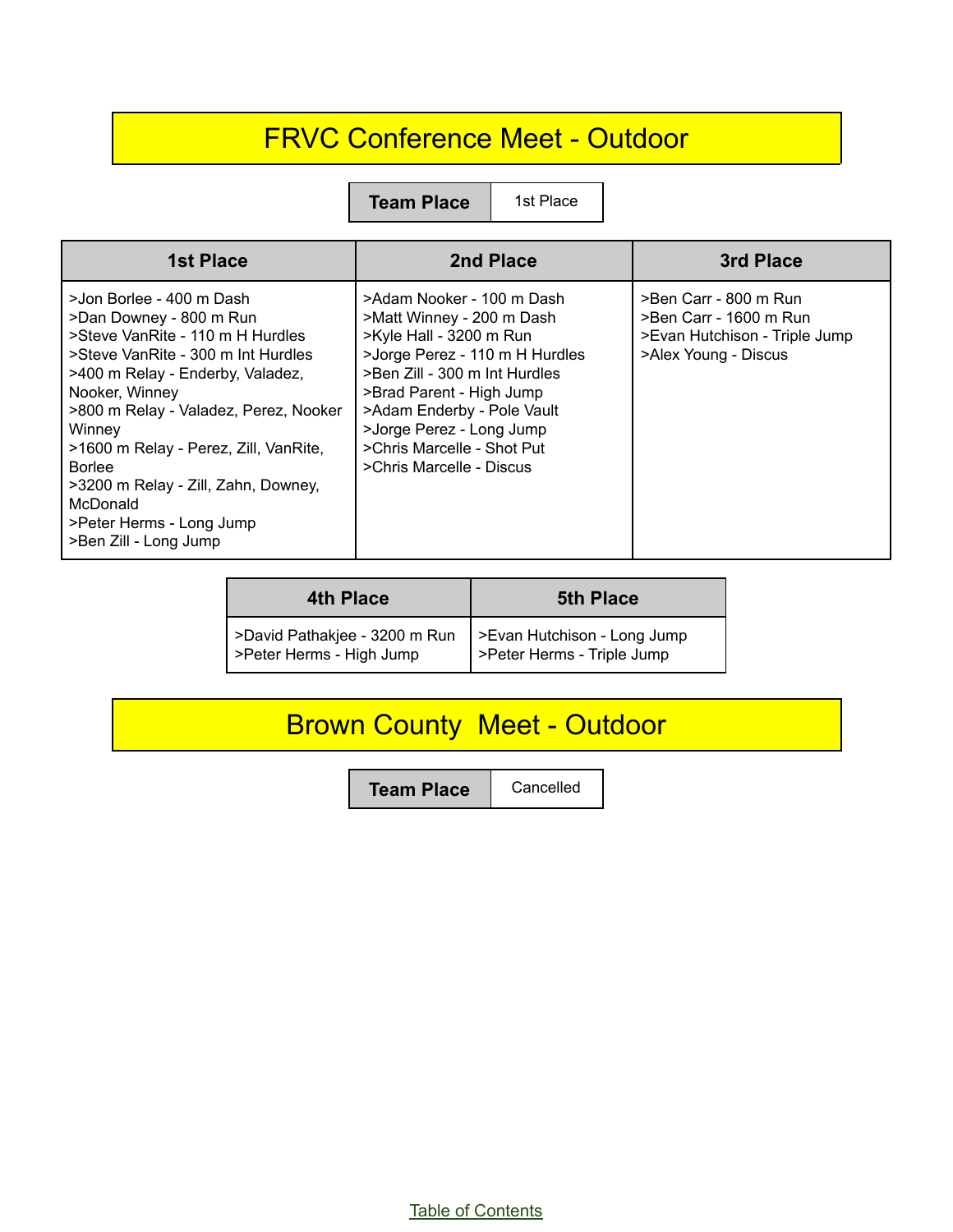## FRVC Conference Relays - Outdoor

**Team Place** | 1st Place

| <b>1st Place</b>                                                                                                                                                                                                                                                                                                                                                                                                                                                                                                                                                                                                                                                      |  |
|-----------------------------------------------------------------------------------------------------------------------------------------------------------------------------------------------------------------------------------------------------------------------------------------------------------------------------------------------------------------------------------------------------------------------------------------------------------------------------------------------------------------------------------------------------------------------------------------------------------------------------------------------------------------------|--|
| >Distance Medley Relay - Downey, Winney, Hall, Carr<br>>330 m H Hurdles Relay - Zill, VanRite, Perez<br>>900 m Int Hurdle Relay - VanRite, Zill, Voss<br>>1600 m Medley Relay - Borlee, VanLieshout, Hoople, Zahn<br>>400 m Relay - Winney, Nooker, Enderby, Valadez<br>>1600 m Relay - Rettler, Hoople, Downey, Borlee<br>>3200 m Relay - Carr, McDonald, Hall, Pathakjee<br>>800 m Relay - Valadez, Nooker, Enderby, Perez<br>>Long Jump Relay - Perez, Herms, Hutchison<br>>Triple Jump Relay - Zill, Hutchison, Herms<br>>High Jump Relay - Parent, Herms, Bartlett<br>>Discus Relay - Marcelle, Young, Riha<br>>Pole Vault Relay - Enderby, Reidinger, Komisarek |  |

| 2nd Place                          | 3rd Place                         |
|------------------------------------|-----------------------------------|
| >Shot Put Relay - Marcelle, Young, | >6400 m Relay - Baeten, McDonald, |
| Pohlman                            | Pathakjee, Gehm                   |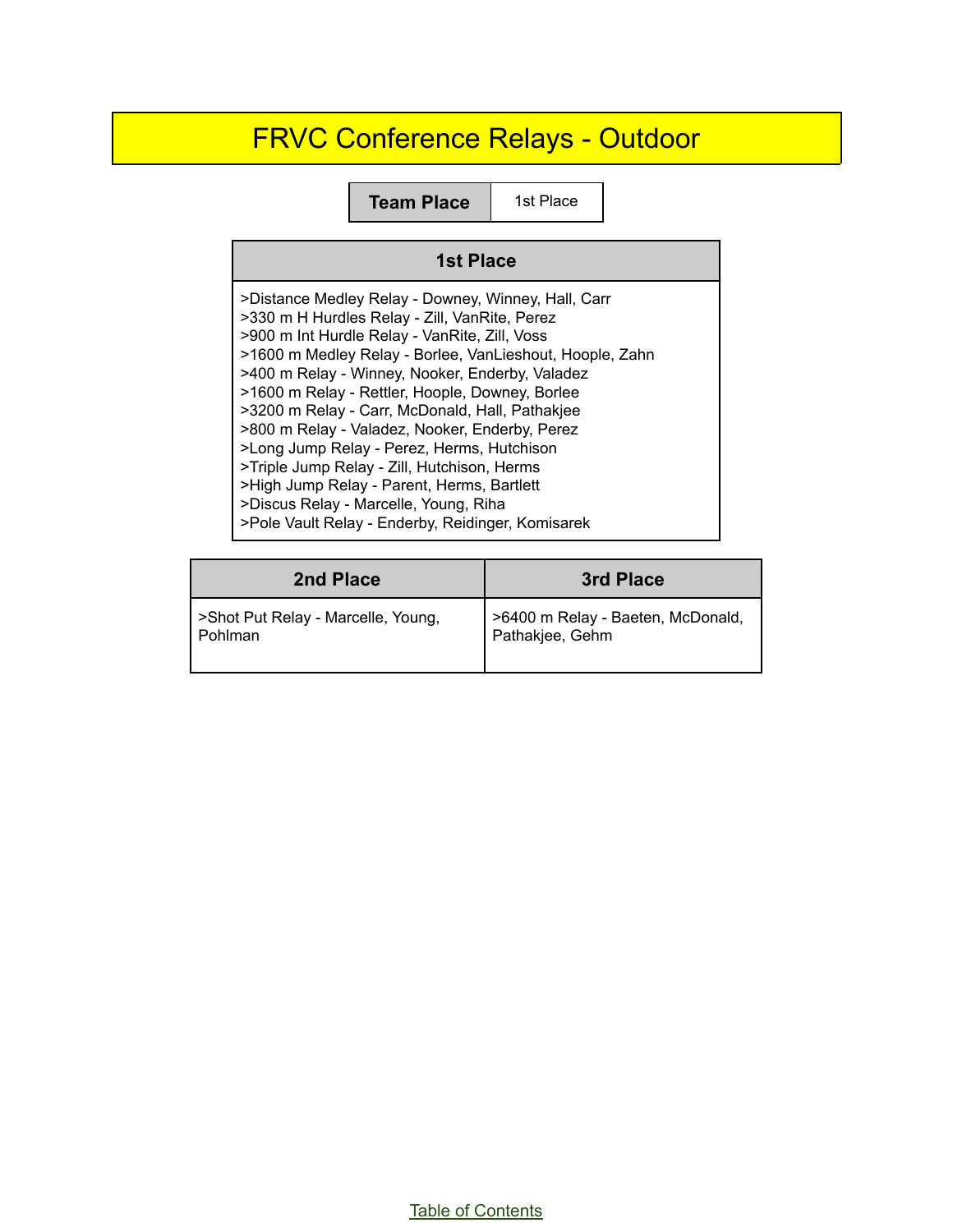#### WIAA Regional

Top 4 qualify for the Sectional Meet

**Team Place** 1st Place

| <b>1st Place</b>                                                                                                                                                                                                                                                                                                                                                                                                                  | 2nd Place                                                                                                                                                                                                 | 3rd Place                  |
|-----------------------------------------------------------------------------------------------------------------------------------------------------------------------------------------------------------------------------------------------------------------------------------------------------------------------------------------------------------------------------------------------------------------------------------|-----------------------------------------------------------------------------------------------------------------------------------------------------------------------------------------------------------|----------------------------|
| <b>Sectional Qualifier</b>                                                                                                                                                                                                                                                                                                                                                                                                        | <b>Sectional Qualifier</b>                                                                                                                                                                                | <b>Sectional Qualifier</b> |
| >3200 m Relay - Carr, Zill, Zahn,<br>Downey<br>>Steve VanRite - 110 m H Hurdles<br>>Nick Kropp - 100 m Dash<br>>800 m Relay - Nooker, Winney, Perez,<br>Kropp<br>>400 m Relay - Nooker, Winney,<br>Enderby, Kropp<br>>Steve VanRite - 300 m Int Hurdles<br>>Dan Downey - 800 m Run<br>>1600 m Relay - Borlee, Zill, Winney,<br>VanRite<br>>Jorge Perez - Long Jump<br>>Evan Hutchison - Triple Jump<br>>Chris Marcelle - Shot Put | >Jorge Perez - 110 m H Hurdles<br>>Ben Carr - 1600 m Run<br>>Jon Borlee - 400 m Dash<br>>Ben Zill - 300 m Int Hurdles<br>>Adam Nooker - 200 m Dash<br>>Peter Herms - Long Jump<br>>Ben Zill - Triple Jump | >Adam Enderby - Pole Vault |

| 4th Place<br><b>Sectional Qualifier</b>                                                                                                | <b>5th Place</b>                                                                                                |
|----------------------------------------------------------------------------------------------------------------------------------------|-----------------------------------------------------------------------------------------------------------------|
| >Matt McDonald - 1600 m Run<br>>Neil Hoole - 400 m Dash<br>>Kyle Hall - 3200 m Run<br>>Brad Parent - High Jump<br>>Alex Young - Discus | >James Zahn - 800 m Run<br>>Peter Herms - High Jump<br>>Matt Reidinger - Pole Vault<br>>Chris Marcelle - Discus |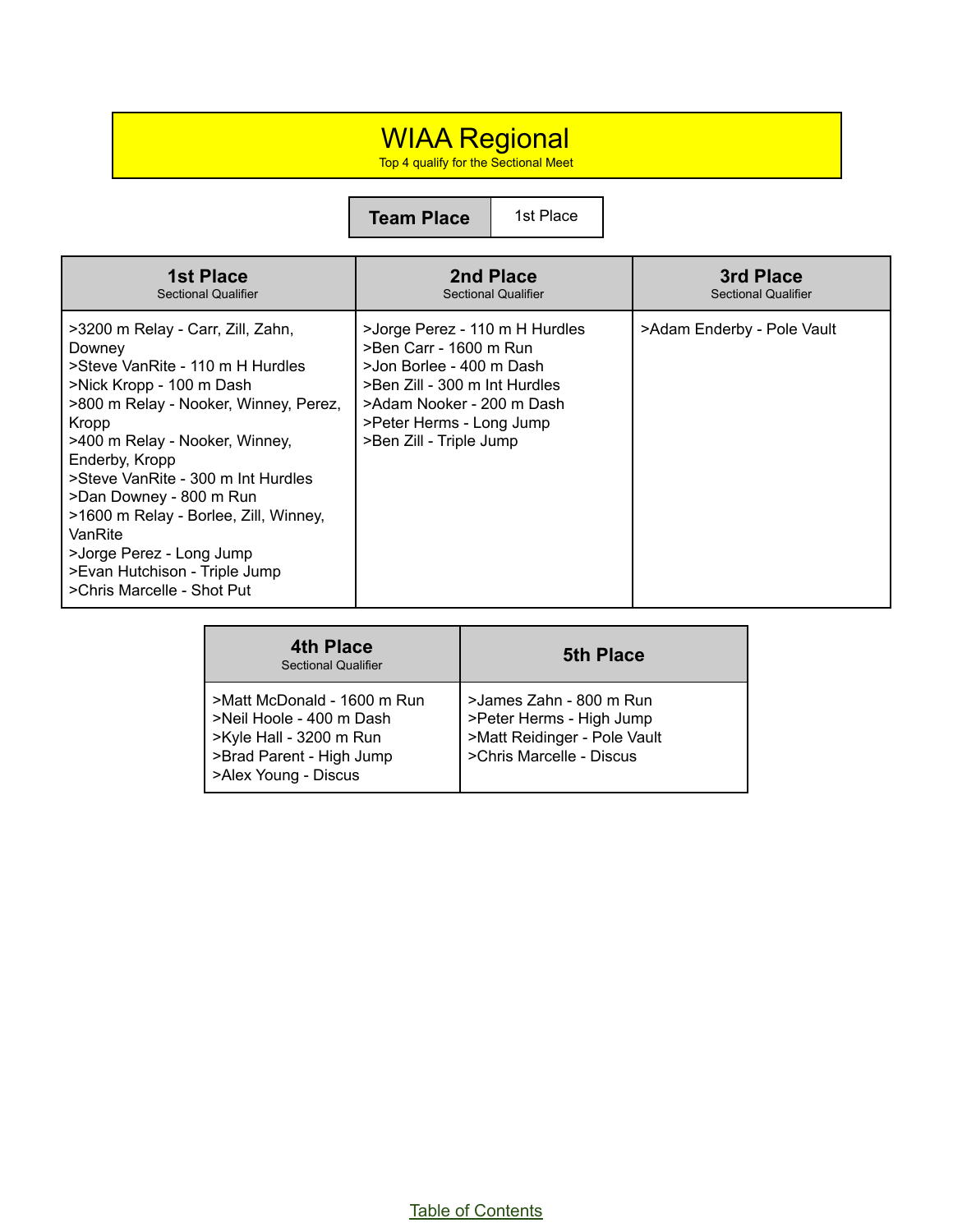#### WIAA Sectional

Top 3 advance to the State Meet

**Team Place** 1st Place

| <b>1st Place</b>                                                                                                                                                                                                                                                                                             | 2nd Place                                                                                   | 3rd Place                     |
|--------------------------------------------------------------------------------------------------------------------------------------------------------------------------------------------------------------------------------------------------------------------------------------------------------------|---------------------------------------------------------------------------------------------|-------------------------------|
| <b>State Meet Qualifier</b>                                                                                                                                                                                                                                                                                  | <b>State Meet Qualifier</b>                                                                 | <b>State Meet Qualifier</b>   |
| >Steve VanRite - 110 m H Hurdles<br>>Steve VanRite - 300 m Int Hurdles<br>>400 m Relay - Nooker, Winney,<br>Enderby, Kropp<br>>800 m Relay - Nooker, Winney, Perez,<br>Kropp<br>>160i0 m Relay - Borlee, Zill, Winney,<br>VanRite<br>>3200 m Relay - Carr, Zill, Zahn,<br>Downey<br>>Jorge Perez - Long Jump | >Ben Zill - 300 m Int Hurdles<br>>Jorge Perez - 110 m H Hurdles<br>>Peter Herms - Long Jump | >Evan Hutchison - Triple Jump |

| 4th Place                                                                                                                                                                                                                    | <b>5th Place</b>                                  |
|------------------------------------------------------------------------------------------------------------------------------------------------------------------------------------------------------------------------------|---------------------------------------------------|
| >Nick Kropp - 100 m Dash<br>>Adam Nooker - 200 m Dash<br>>Jon Borlee - 400 m Dash<br>>Brad Parent - High Jump<br>>Adam Enderby - Pole Vault<br>>Ben Zill - Triple Jump<br>>Chris Marcells - Shot Put<br>>Alex Young - Discus | >Dan Downey - 800 m Run<br>>Ben Carr - 1600 m Run |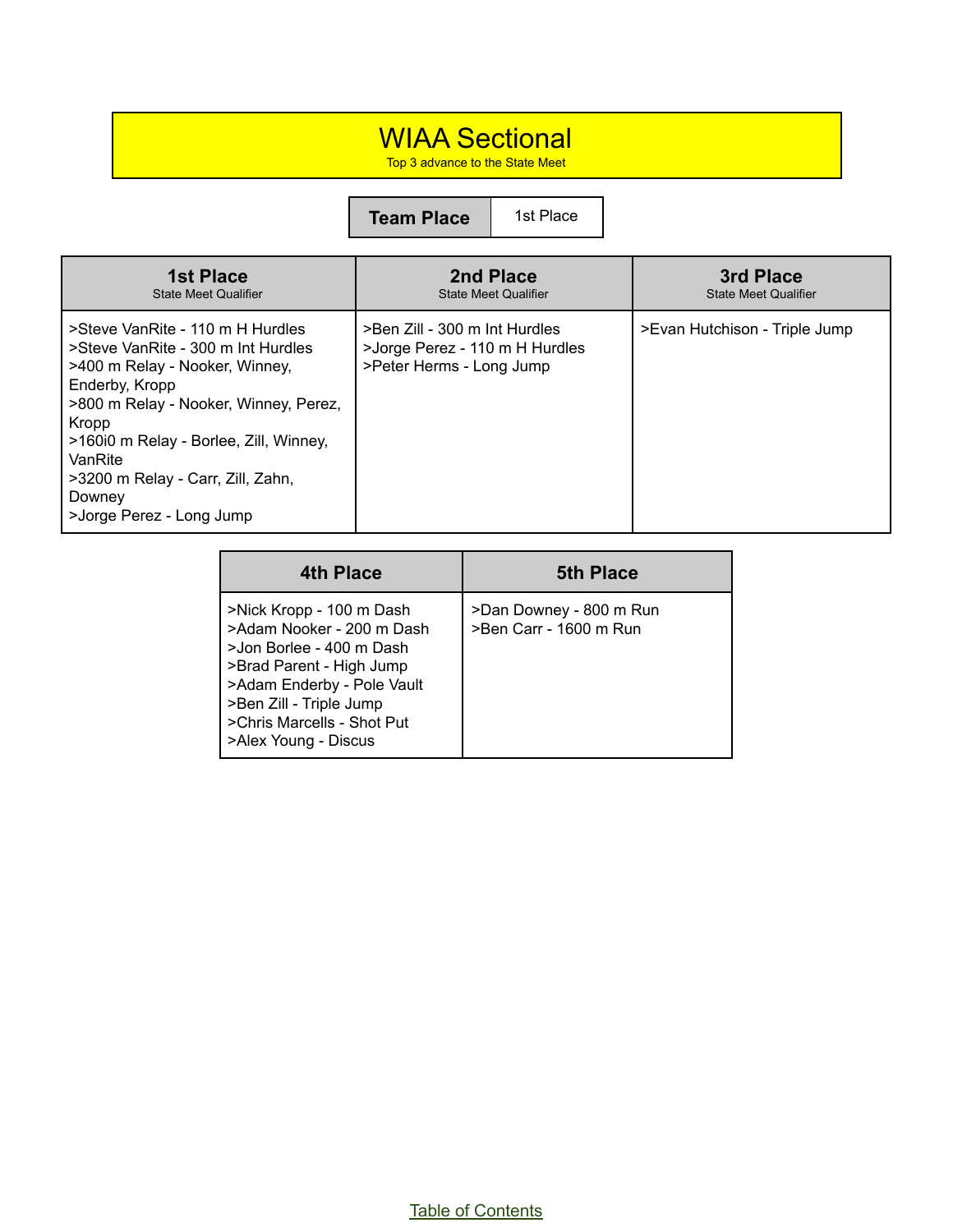### WIAA State Meet

| 1st Place                        | 2nd Place                                                           | 3rd Place                                        |
|----------------------------------|---------------------------------------------------------------------|--------------------------------------------------|
| >Steve VanRite - 110 m H Hurdles | >Steve VanRite - 300 m Int Hurdles   >Jorge Perez - 110 m H Hurdles | ' >800 m Relay - Nooker, Winney,<br>Perez, Kropp |

| <b>6th Place</b>                                   | <b>7th Place</b>                                 | 8th Place               |
|----------------------------------------------------|--------------------------------------------------|-------------------------|
| >1600 m Relay - Borlee, Zill,<br>  Winney, VanRite | >400 m Relay - Nooker, Winney,<br>Enderby, Kropp | Seter Herms - Long Jump |

| <b>9th Place</b>              | <b>Participants</b>                                                                                                                  |
|-------------------------------|--------------------------------------------------------------------------------------------------------------------------------------|
| >Ben Zill - 300 m Int Hurdles | >3200 m Relay - Carr, Zill, Zahn,<br>Downey<br>>Brad Parent - High Jump<br>>Jorge Perez - Long Jump<br>>Evan Hutchison - Triple Jump |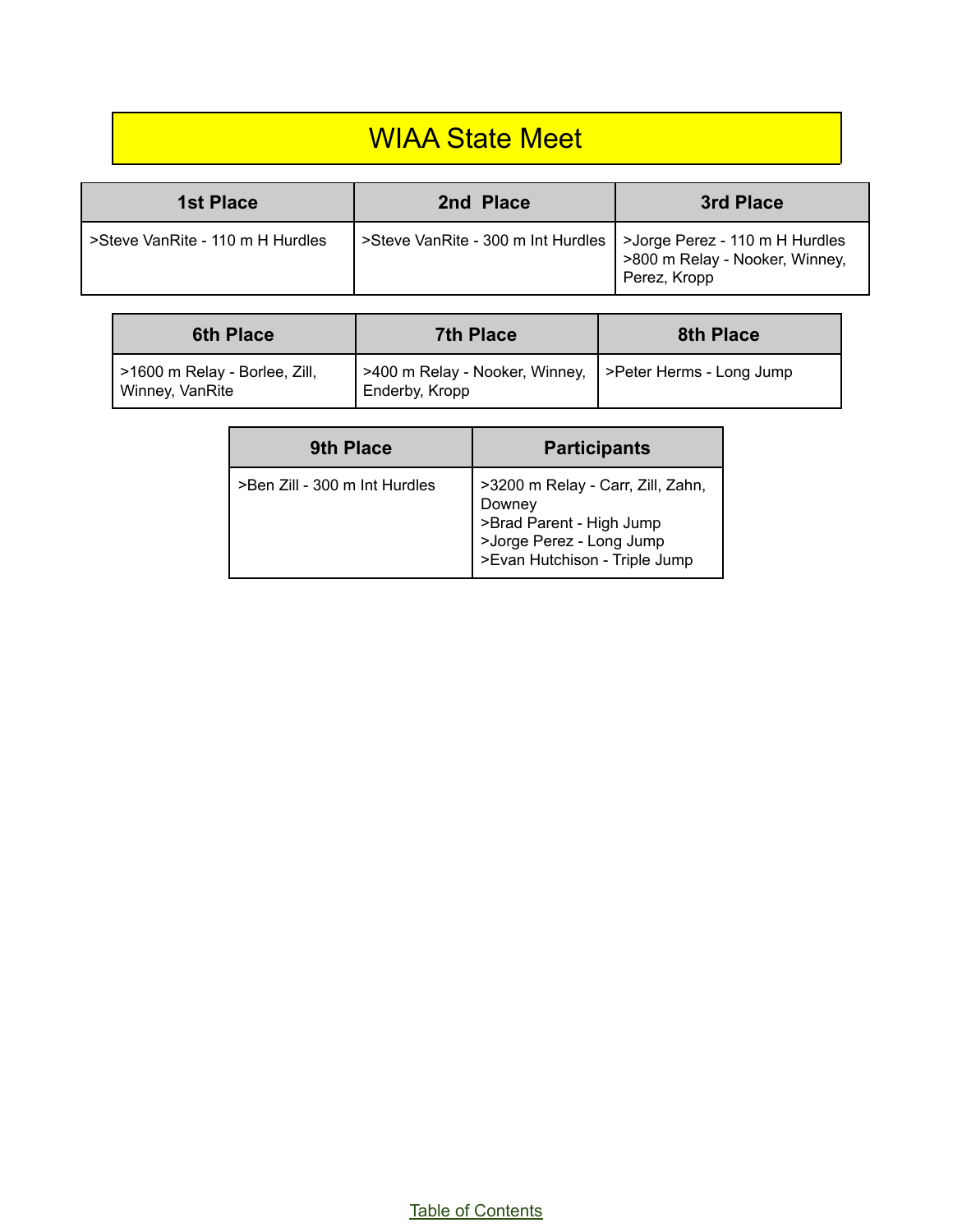# <span id="page-29-0"></span>**2007**

#### Coaching Staff

**Head Coach** Pat Prochnow

**Assistant Coaches**

Dave Loritz, Andy Fameree, Nick Marcelle, Casey Bins, Ryan Losinski, Jeff Kline, Jarrad Perkins

#### Season Results

|                                               |                                      | Indoor                             |                                                      |                                                  |
|-----------------------------------------------|--------------------------------------|------------------------------------|------------------------------------------------------|--------------------------------------------------|
| <b>City Meet</b><br>1st Place                 | <b>Oshkosh Titan</b><br>4th Place    | <b>Neenah</b><br>2nd Place         | <b>FRVC Conference</b><br>1st Place                  | <b>W/TFA State</b><br><b>Indoor</b><br>5th Place |
| Outdoor                                       |                                      |                                    |                                                      |                                                  |
| <b>Preble Relays</b><br>1st Place             | <b>Marquette Invite</b><br>2nd Place |                                    | <b>City Meet</b><br>1st Place                        | <b>Appleton East Patriot</b><br>1st Place        |
| <b>FRVC</b><br><b>Conference</b><br>1st Place | <b>Brown County</b><br>1st Place     |                                    | <b>FRVC Conference</b><br><u>Relays</u><br>1st Place |                                                  |
| <b>WIAA Tournament</b>                        |                                      |                                    |                                                      |                                                  |
|                                               | <b>WIAA Regional</b><br>1st Place    | <b>WIAA Sectional</b><br>2nd Place | <b>WIAA State Meet</b>                               |                                                  |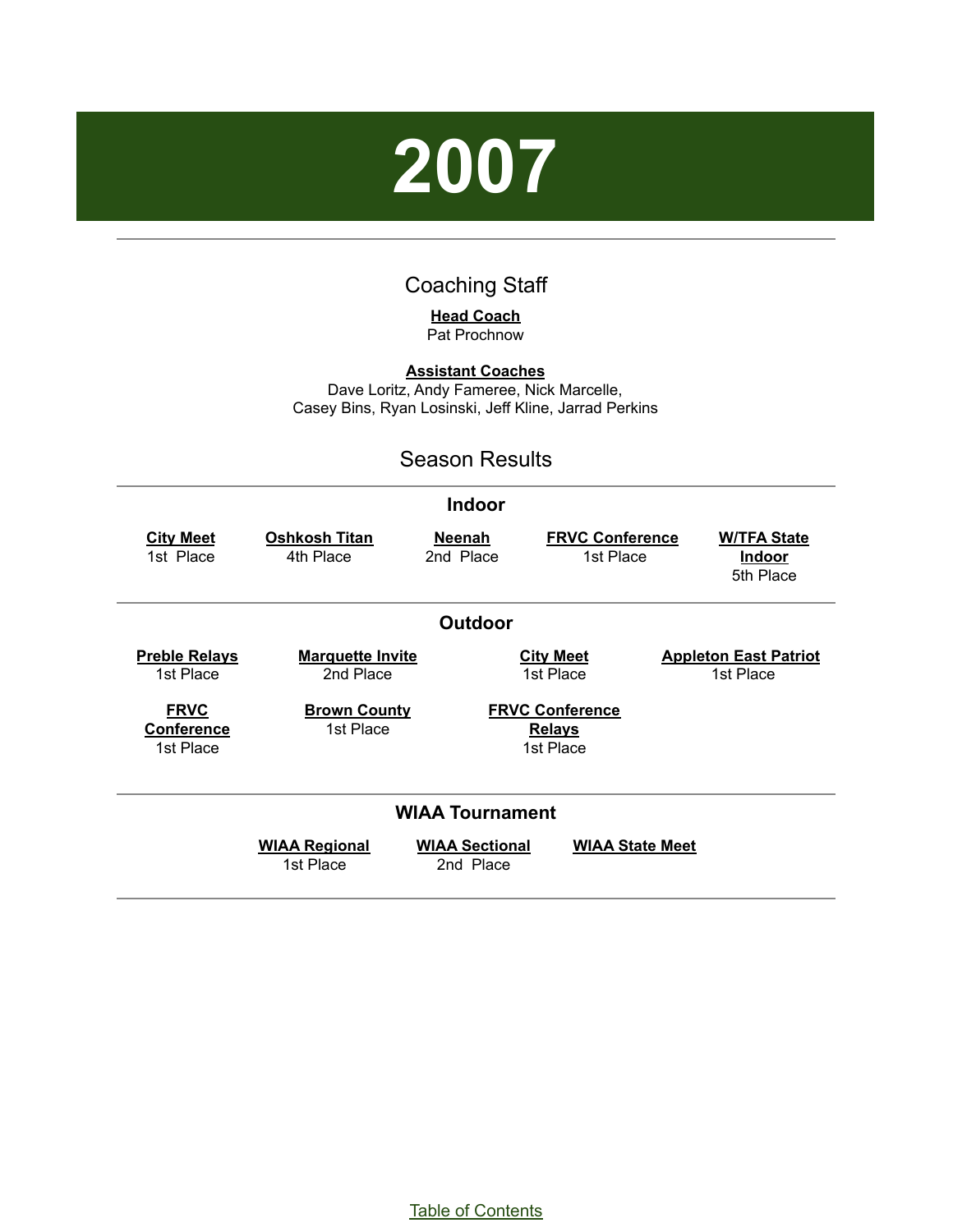#### Season Highlights

The Men's 2007 Track and Field Team once again had an outstanding season. Although they did not go undefeated during the year they won many important meets including Indoor and Outdoor FRVC Conference Meets, Indoor and Outdoor City Meets, both Preble and Conference Relays, Brown County Meet, and the WIAA Regional.

The team was led by Brad Parent (2nd Indoor State Meet and 3rd Outdoor State Meet in the High Jump as well as setting the School Record in both). Chris Marcelle placed 3rd at the indoor State Meet in the Shot Put, Dan Downey was 4th at the Indoor State Meet in the 800 Meter Run and Evan Hutchison was 5th in the Triple Jump at the same meet and 7th at the Outdoor State Meet. The Team of Ben Carr, Matt McDonald, Kyle Hall, and Dan Downey placed 5th in the 3200 Meter Relay at the Outdoor State Meet and set the school record. Other top performers were Mike Rettler (400 and relays), Neil Hoople (sprints and relays), Adam Nooker (sprints and relays), and James Zahn (middle distance and relays).

| <b>Indoor</b>  | >Brad Parent - High Jump (6'7")<br>>Dan Downey - 800 m Run (1:59.61) |
|----------------|----------------------------------------------------------------------|
| <b>Outdoor</b> | >Brad Parent - High Jump (6'9")                                      |
| <b>Relays</b>  | >3200 m Relay - Ben Carr, Matt McDonald, Kyle Hall, Dan Downey       |

#### Records Set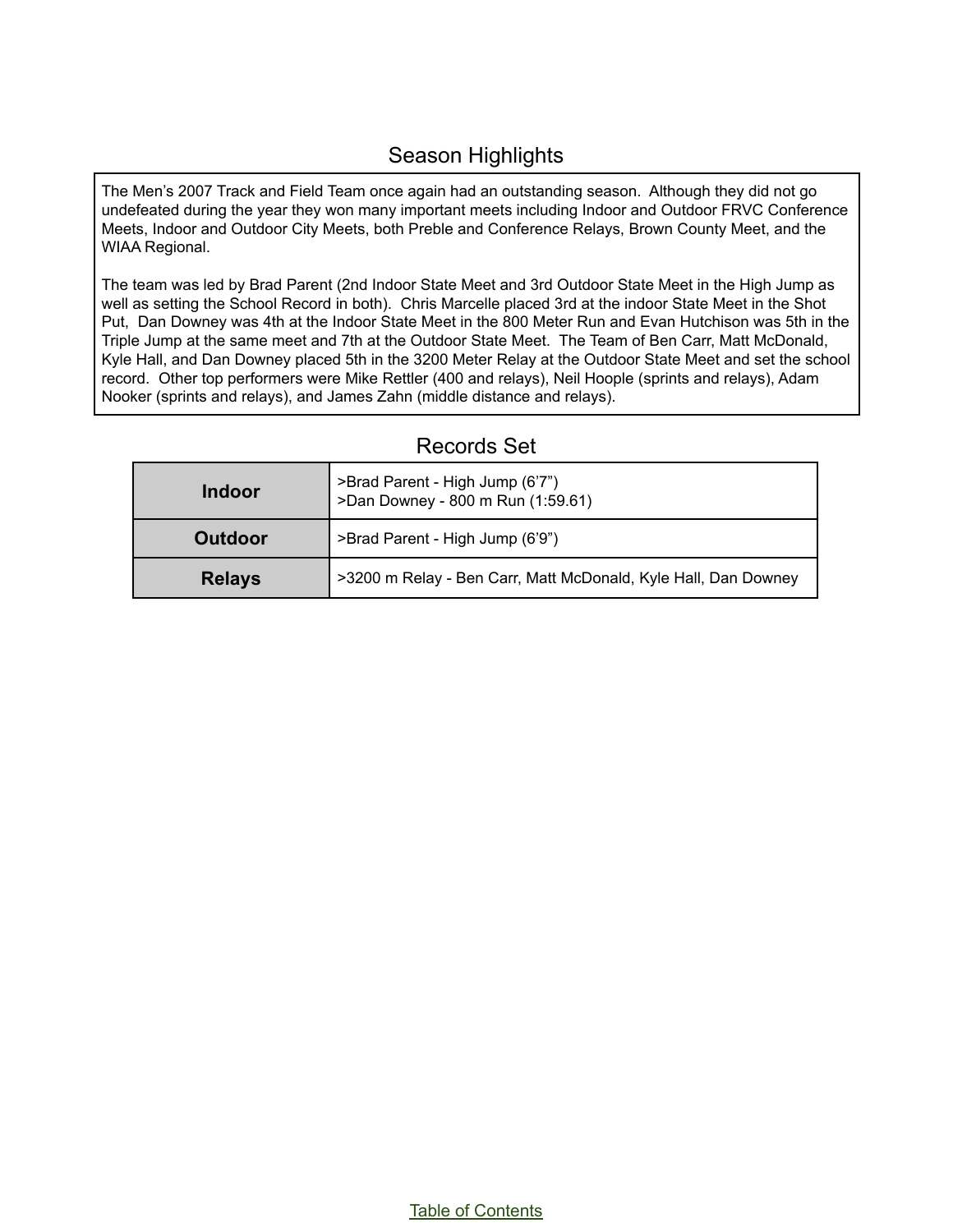#### Green Bay City Meet - Indoor

**Team Place** | 1st Place

| <b>1st Place</b>                                                                                                                                                                                                                                                                                                                                                  | 2nd Place                                                                                                                                                                                                                 | 3rd Place                 |
|-------------------------------------------------------------------------------------------------------------------------------------------------------------------------------------------------------------------------------------------------------------------------------------------------------------------------------------------------------------------|---------------------------------------------------------------------------------------------------------------------------------------------------------------------------------------------------------------------------|---------------------------|
| >3200 m Relay - VanEss, Carr, Rettler,<br>Downey<br>>Chris Marcelle - Shot Put<br>>Adam Nooker - 45 m Dash<br>>Kyle Hall - 1600 m Run<br>>Evan Hutchison - Triple Jump<br>>Evan Hutchison - Long Jump<br>>Mike Rettler - 400 m Dash<br>>4 Lap Relay - Nooker, Vahey,<br>Pieschek, Valadez<br>>Dan Downey - 800 m Run<br>>Adam Nooker - 200 m Dash<br>>Evan Baeten | >Brandon Vahey - 45 m Dash<br>>Jared Gehm - 1600 m Run<br>>800 m Relay - Vahey, Piesheck,<br>Ruiz. Valadez<br>>Lucas Bartlett - High Jump<br>>Ben Carr - 800 m Run<br>>1600 m Relay - Rettler, Jessick,<br>Farley, Downey | >Nick VanEss - 3200 m Run |

| 4th Place                                                                                                                                                                                    | <b>5th Place</b>                                       |
|----------------------------------------------------------------------------------------------------------------------------------------------------------------------------------------------|--------------------------------------------------------|
| >David Pohlman - Shot Put<br>>Lucas Bartlett - 45 m Dash<br>>J.P. Ciszewski - 400 m Dash<br>>Jeff Leisenfelder - 800 m Run<br>>J.P. Cieszewski - 200 m Dash<br>>Quinn Englebert - 3200 m Run | >Greg Parent - Triple Jump<br>>Greg Parent - Long Jump |

## Oshkosh Titan - Indoor

**Team Place** 4tht Place

| <b>1st Place</b>         | 2nd Place               | <b>3rd Place</b>            |
|--------------------------|-------------------------|-----------------------------|
| >Brad Parent - High Jump | >Dan Downey - 800 m Run | >Evan Hutchison - Long Jump |

#### **5th Place**

>Chris Marcelle - Shot Put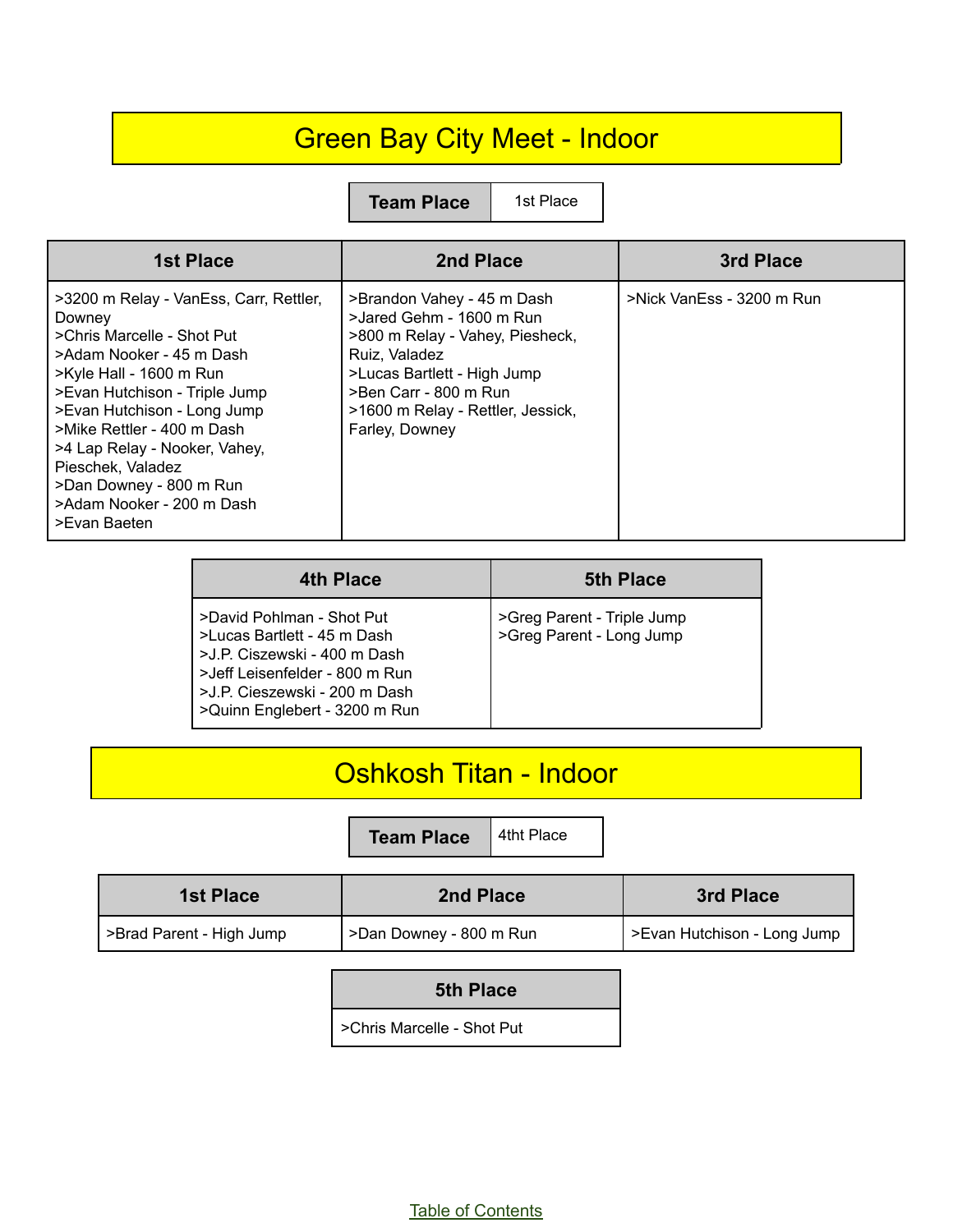#### Neenah Indoor

**Team Place** 2nd Place

## FRVC Conference - Indoor

**Team Place** | 1st Place

| <b>1st Place</b>                                                                                                                                                                                                                                                                                                                                                                                                              | 2nd Place                                                                            | 3rd Place                                                                                |
|-------------------------------------------------------------------------------------------------------------------------------------------------------------------------------------------------------------------------------------------------------------------------------------------------------------------------------------------------------------------------------------------------------------------------------|--------------------------------------------------------------------------------------|------------------------------------------------------------------------------------------|
| >David DeMott - Pole Vault<br>>Brad Parent - High Jump<br>>Evan Hutchison - Triple Jump<br>>3200 m Relay - VanEss, Zahn, Rettler,<br>Downey<br>>Adam Nooker - 55 m Dash<br>>Ben Carr - 1600 m Run<br>>Mike Rettler - 400 m Dash<br>>4 Lap Relay - Nooker, Vahey, Lane,<br><b>Ruiz</b><br>>Dan Downey - 800 m Run<br>>Adam Nooker - 200 m Dash<br>>Jared Gehm - 3200 m Run<br>>1600 m Relay - Rettler, Farley,<br>Downey, Carr | >Evan Hutchison - Long Jump<br>>Brad Parent - Triple Jump<br>>Kyle Hall - 3200 m Run | >Chris Marcelle - Shot Put<br>>Brad Parent - 55 m H Hurdles<br>>Neil Hoople - 400 m Dash |

| 4th Place               | <b>5th Place</b>                                                                         |
|-------------------------|------------------------------------------------------------------------------------------|
| >James Zahn - 800 m Run | >Luis Perez - Pole Vault<br>  >Jed Voss - 55 m H Hurdles<br>  >Brandan Vahey - 55 m Dash |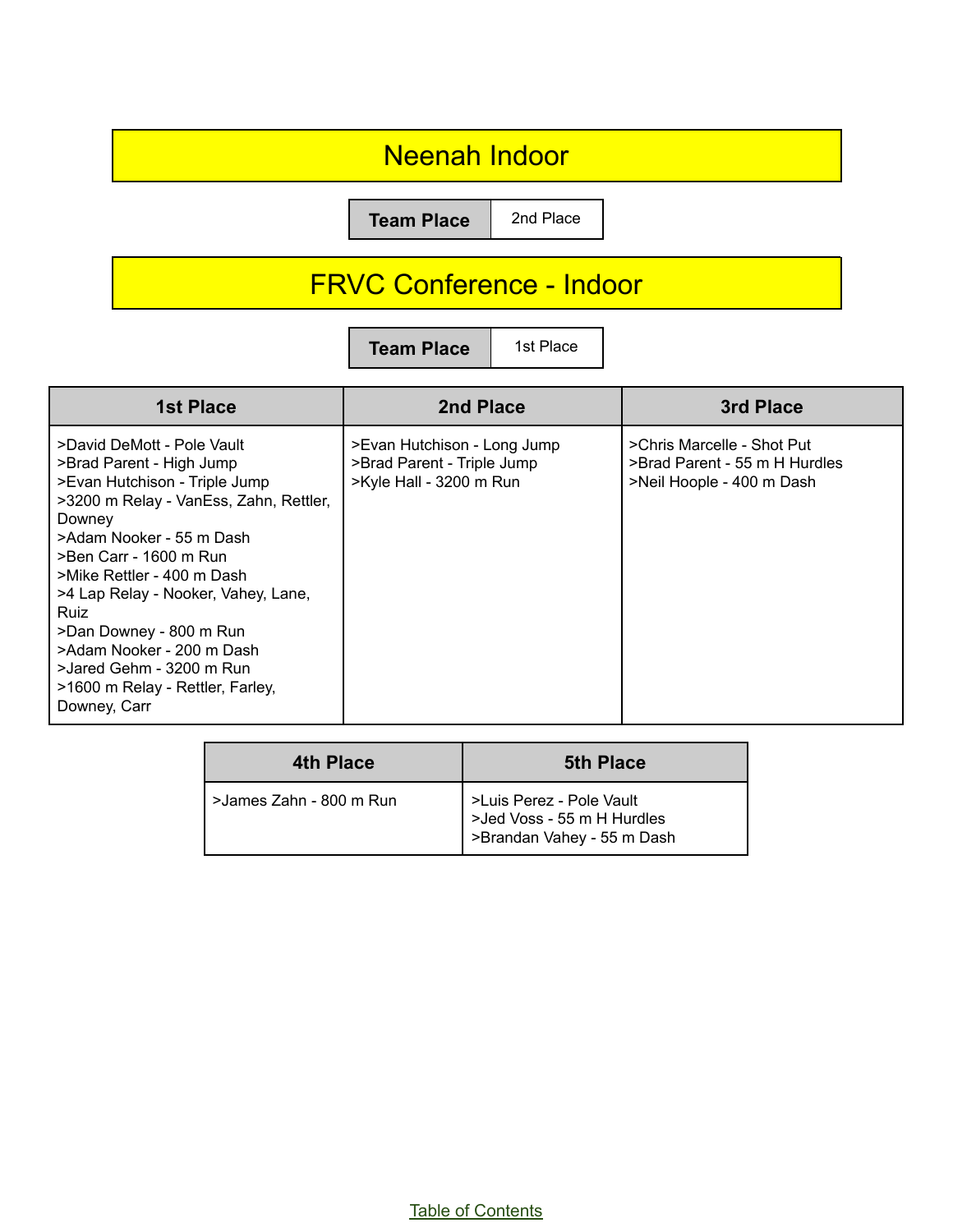| 2nd Place                      | 3rd Place                     |
|--------------------------------|-------------------------------|
| >Brad Parent - High Jump       | >Chris Marcelle - Shot Put    |
| <b>4th Place</b>               | <b>5th Place</b>              |
| >Dan Downey - 800 m Run        | >Evan Hutchison - Triple Jump |
| <b>Preble Relays - Outdoor</b> |                               |

| 1st Place                                                   | 2nd Place                                                   |
|-------------------------------------------------------------|-------------------------------------------------------------|
| >Distance Medley Relay - Downey, Rettler, Hall, Carr        | >440 m H Hurdles - Malcore, Voss, G. Parent, B. Parent      |
| >1600 m Relay - Rettler, Hoople Nooker, Downey              | >900 m Int Hurdles - Voss, Malcore, Jessick                 |
| >400 m Relay - Vahey, Ciszewski, Diercks, Nooker            | >Shot Put Relay - Taicher, D. Pohlman, D. Pohlman, Marcelle |
| >High Jump Relay - Hutchison, G.Parent, Bartlett, B. Parent | >Discus Relay - Taicher, D. Pohlman, Young, Marcelle        |
| >Pole Vault Relay - Komisarek, Perez, DeMott                | >Triple Jump Relay - G. Parent, Perez, B. Parent, Hutchison |

| 3rd Place                                    | 4th Place                                                                                       |
|----------------------------------------------|-------------------------------------------------------------------------------------------------|
| >800 m Relay - Vahey, Lane, Pieschek, Nooker | >6400 m Relay - Englebert, VanEss, Kozloski, Zahn<br>>1600 m Relay - Farley, Voss, Ruiz, Hoople |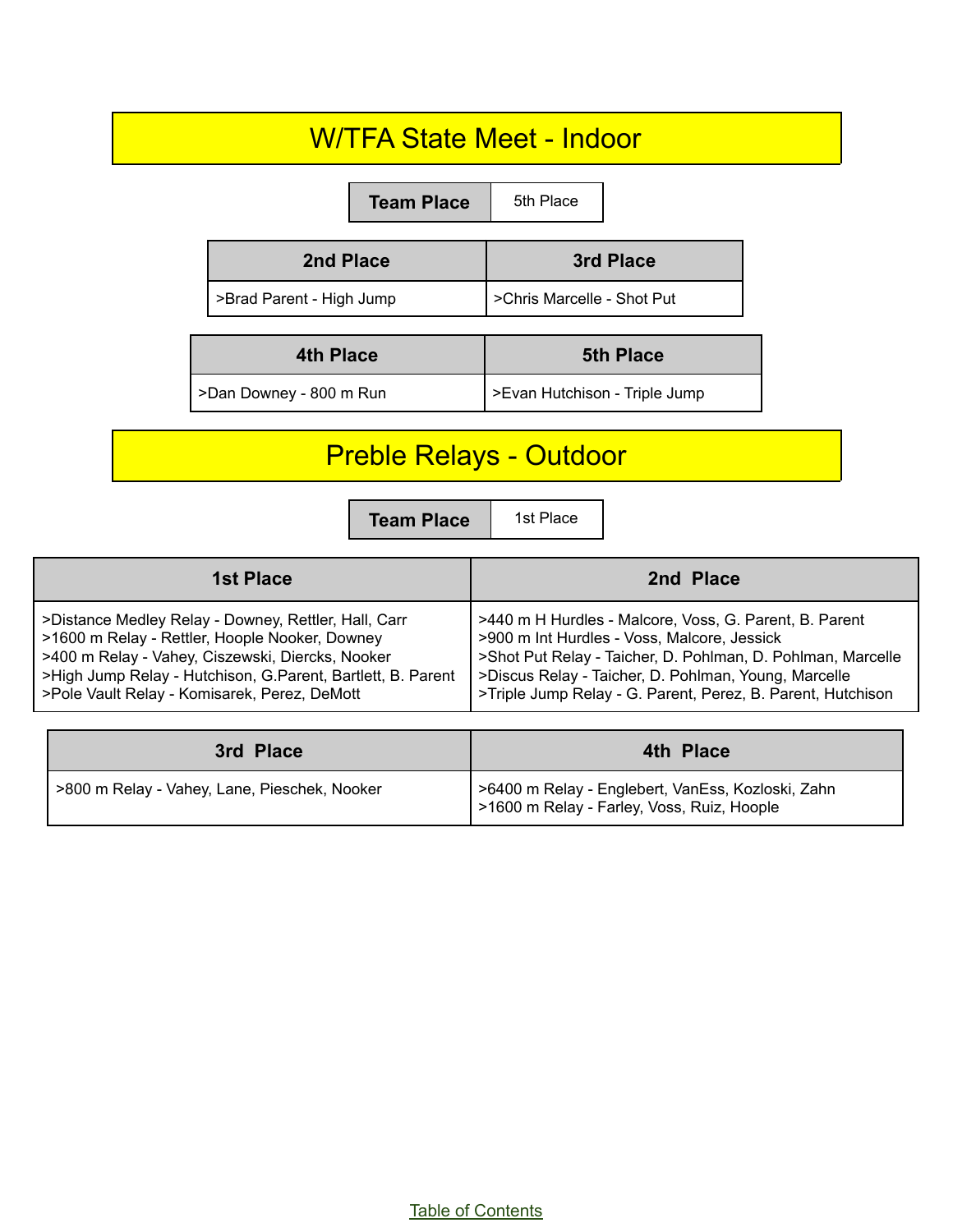## Marquette Invite - Outdoor

**Team Place** 2nd Place

| 1st Place                | 2nd Place                                                                |
|--------------------------|--------------------------------------------------------------------------|
| >Brad Parent - High Jump | >Dan Downey - 1000 m Run<br>>3200 m Relay - Hall, McDonald, Zahn, Downey |
|                          |                                                                          |

| 4th Place                   | <b>5th Place</b>                                          |
|-----------------------------|-----------------------------------------------------------|
| >Evan Hutchison - Long Jump | >Dan Downey - 800 m Run<br>>Brad Parent - 110 m H Hurdles |
| >Chris Marcelle - Shot Put  | >David DeMott - Pole Vault                                |
| >Chris Marcelle - Discus    | >Brad Parent - Long Jump<br>>Evan Hutchison - Triple Jump |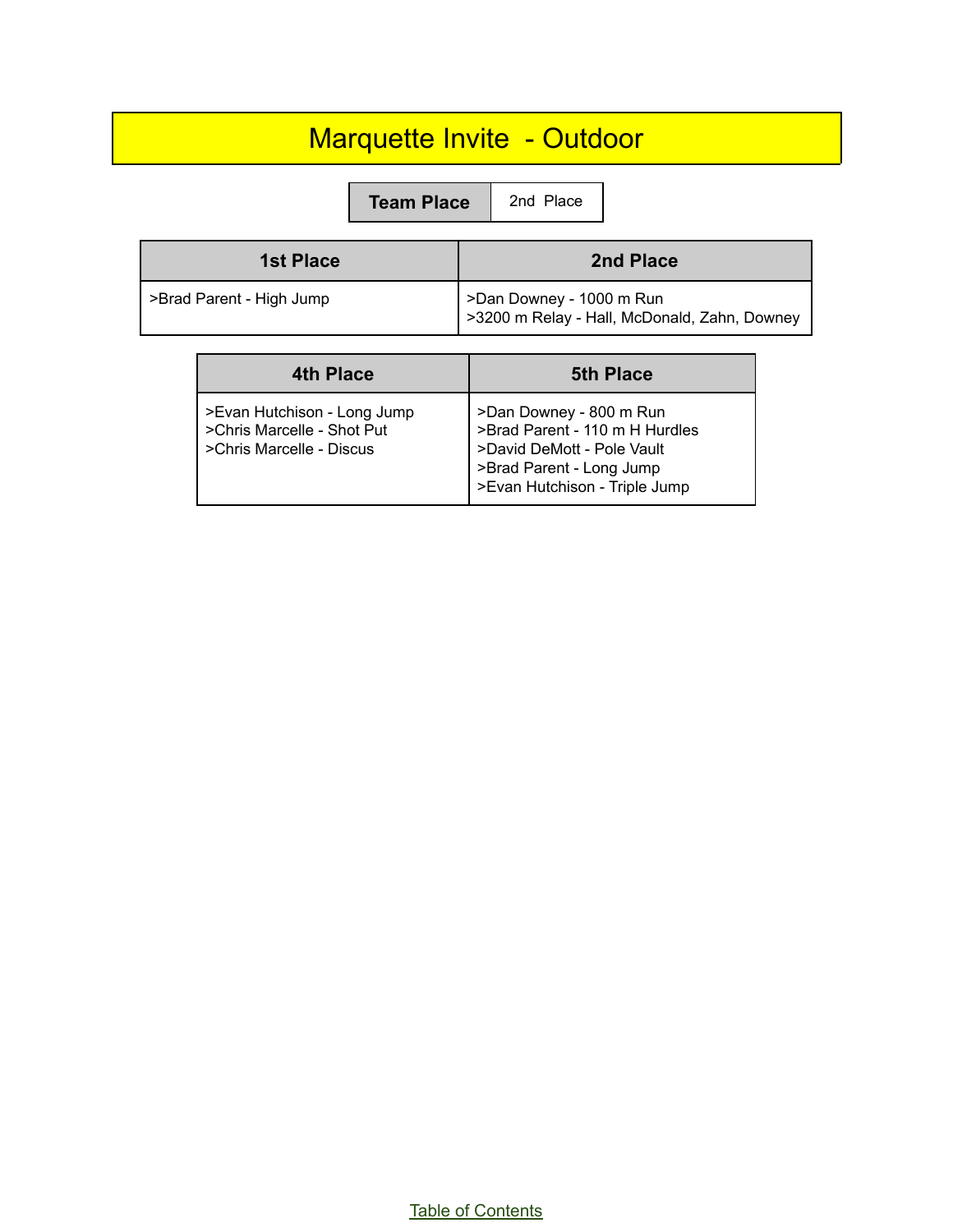#### Green Bay City Meet - Outdoor

**Team Place** | 1st Place

| 1st Place                                                                                                                                                                                                                                                                                                       | 2nd Place                                                                                                                                                           | 3rd Place                                                                                                                                                                                                                         |
|-----------------------------------------------------------------------------------------------------------------------------------------------------------------------------------------------------------------------------------------------------------------------------------------------------------------|---------------------------------------------------------------------------------------------------------------------------------------------------------------------|-----------------------------------------------------------------------------------------------------------------------------------------------------------------------------------------------------------------------------------|
| >3200 m Relay - Zahn, Hall, Rettler,<br>McDonald<br>>Dan Downey - 1600 m Run<br>>Dan Downey - 800 m Run<br>>Adam Nooker - 200 m Dash<br>>Kyle Hall - 3200 m Run<br>>1600 m Relay - Hoople, Zahn,<br>Downey, Rettler<br>>Evan Hutchison - Long Jump<br>>Evan Hurchison - Triple Jump<br>>Chris Marcelle - Discus | >Adam Nooker - 100 m Dash<br>>Ben Carr - 1600 m Run<br>>Mike Rettler - 400 m Dash<br>>David Demott - Pole Vault<br>>400 m Relay - Nooker, Lane, Vahey,<br>Ciszewski | >Jed Voss - 110 m H Hurdles<br>>800 m Relay - Vahey, Ciszewski,<br>Pieschek, Ruiz<br>>Neil Hoople - 400 m Dash<br>>Matt McDonald - 800 m Run<br>>Ben Carr - 3200 m Run<br>>Luis Perez - Triple Jump<br>>Chris Marcelle - Shot Put |

| <b>4th Place</b>                                                                                                                                                      | <b>5th Place</b>                                                                                                                                                                   |
|-----------------------------------------------------------------------------------------------------------------------------------------------------------------------|------------------------------------------------------------------------------------------------------------------------------------------------------------------------------------|
| >Ben Kozlowski - 1600 m Run<br>>Jacob Punzel - 400 m Dash<br>>Jed Voss - 300 m Int Hurdles<br>>Lucas Bartlett - High Jump (tie)<br>>Andy Komisarek - Pole Vault (tie) | >Lucas Bartlett - 110 m H Hurdles<br>>Greg Parent - 300 m Int Hurdles<br>>James Zahn - 800 m Run<br>>Anthony Lane - 200 m Dash<br>>Tony Abts - Discus<br>>David Pohlman - Shot Put |

## Appleton East Patriot Invite - Outdoor

**Team Place** | 1st Place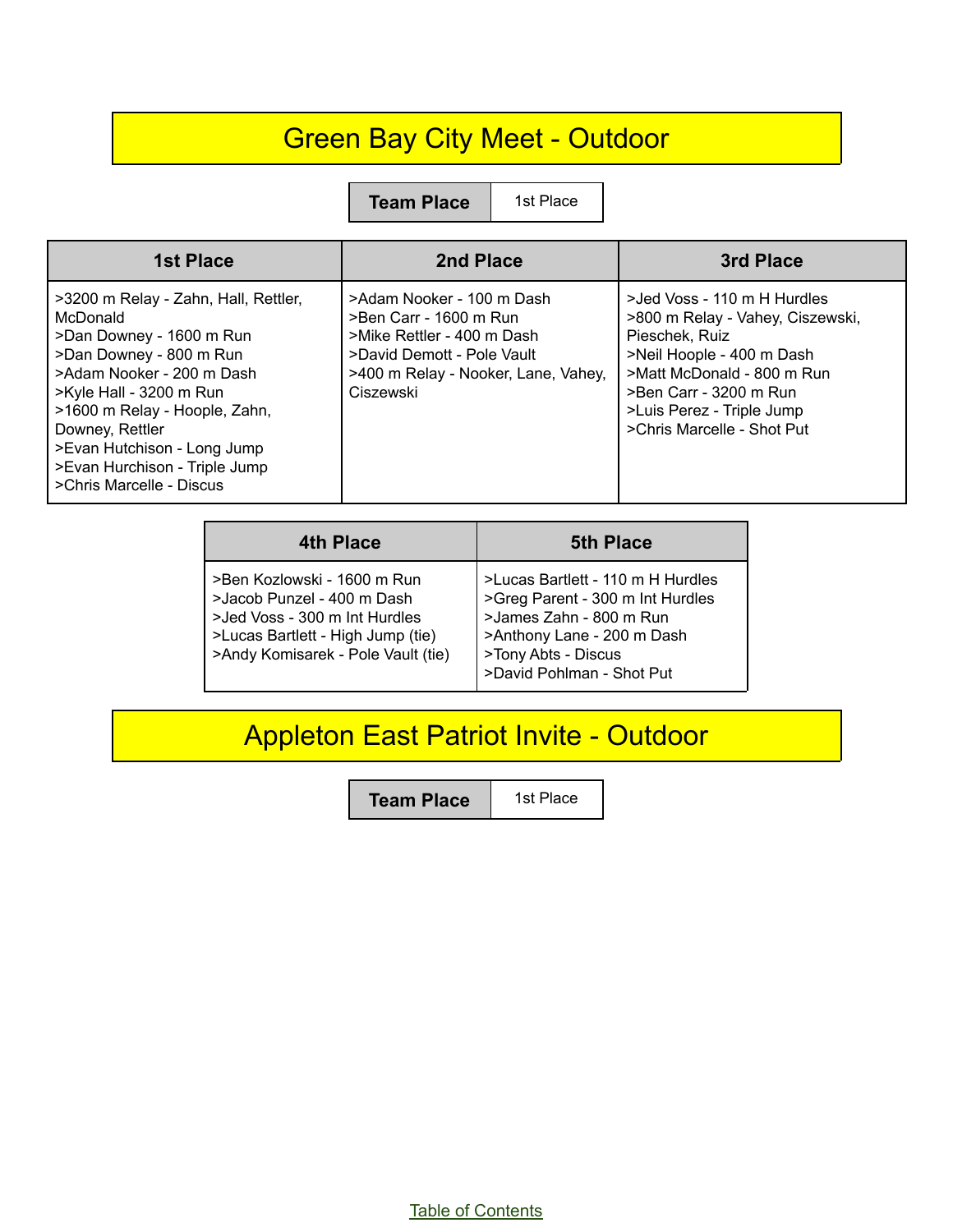#### FRVC Conference Meet - Outdoor

**Team Place** 1st Place

| <b>1st Place</b>                                                                                                                                                                                | 2nd Place                                                                                                                                                                                                                                               | 3rd Place                                                                                                    |
|-------------------------------------------------------------------------------------------------------------------------------------------------------------------------------------------------|---------------------------------------------------------------------------------------------------------------------------------------------------------------------------------------------------------------------------------------------------------|--------------------------------------------------------------------------------------------------------------|
| >Mike Rettler - 400 m Dash<br>>Dan Downey - 1600 m Run<br>>800 m Relay - Hutchison, Ciszewski,<br>Vahey, Perez<br>>3200 m Relay - Carr, Zahn, Hall,<br>Rettler<br>>Evan Hutchison - Triple Jump | >Adam Nooker - 200 m Dash<br>>Dan Downey - 800 m Run<br>>Matt McDonald - 1600 m Run<br>>400 m Relay - Hutchison, Nooker,<br>Hoople, Cieszewski<br>>1600 m Relay - Hoople, Carr Zahn,<br>Downey<br>>Brad Parent - High Jump<br>>David DeMott - Long Jump | >Ben Carr - 800 m Run<br>>Luis Perez - Triple Jump<br>>Chris Marcelle - Shot Put<br>>Chris Marcelle - Discus |

| 4th Place                                                     | <b>5th Place</b>                                                                                                                                                     |
|---------------------------------------------------------------|----------------------------------------------------------------------------------------------------------------------------------------------------------------------|
| >Brad Parent - 110 m High Hurdles<br>>Brad Parent - Long Jump | >Adam Nooker - 100 m Dash<br>>James Zahn - 800 m Run<br>>Kyle Hall - 3200 m Run<br>>Jed Voss - 110 m H Hurdles<br>>Brad Parent - Triple Jump<br>>Alex Young - Discus |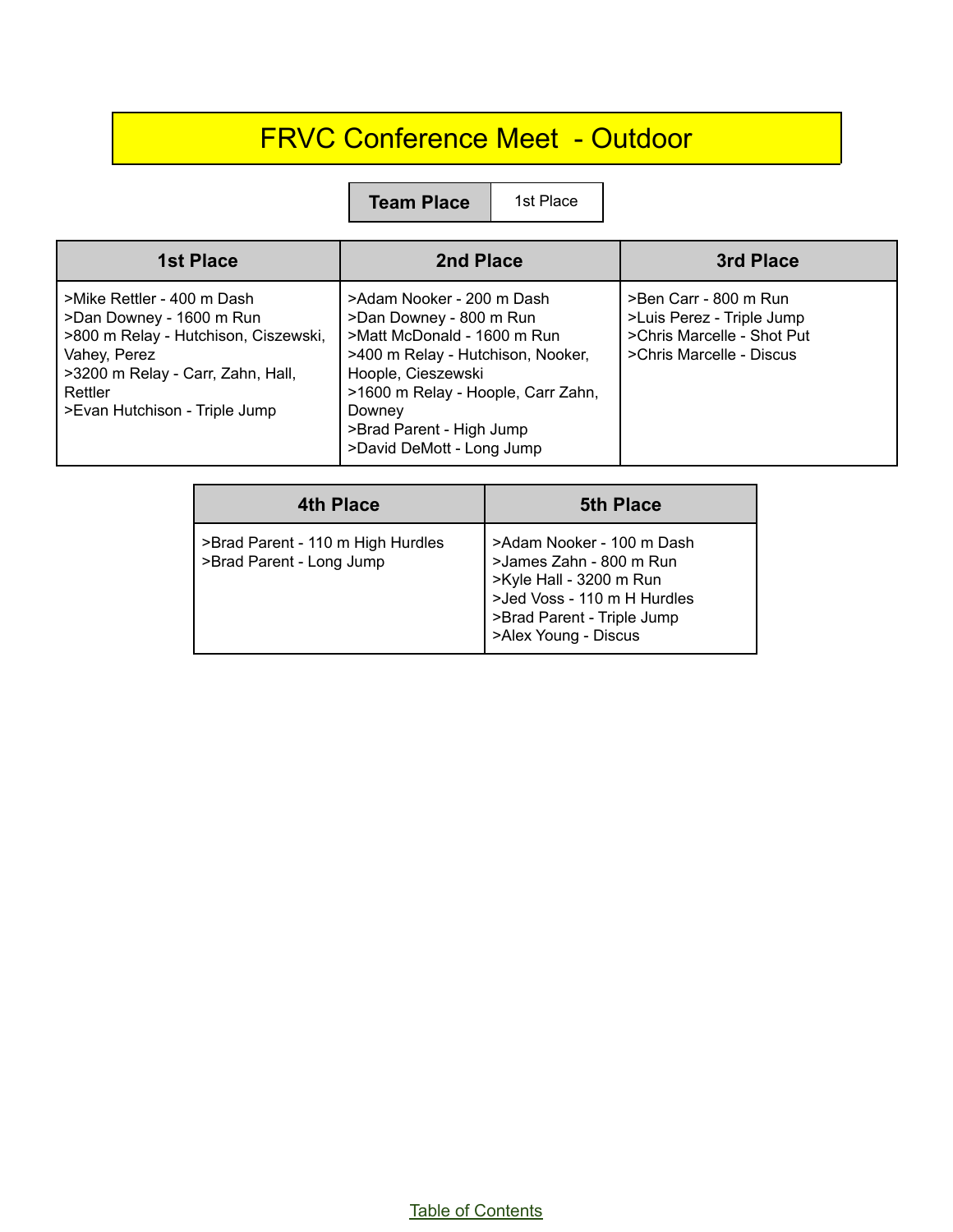## Brown County Meet - Outdoor

**Team Place** | 1st Place

| <b>1st Place</b>                                                                                                                                                                 | 2nd Place                                                                                                                                                             | 3rd Place                                                                                                                                                                                  |
|----------------------------------------------------------------------------------------------------------------------------------------------------------------------------------|-----------------------------------------------------------------------------------------------------------------------------------------------------------------------|--------------------------------------------------------------------------------------------------------------------------------------------------------------------------------------------|
| >Adam Nooker o- 100 m Dash<br>>Brad Parent - High Jump<br>>Evan Hutchison - Long Jump<br>>Evan Hutchison - Triple Jump<br>>Chris Marcelle - Discus<br>>Chris Marcelle - Shot Put | >3200 m Relay - Carr, Zahn, Rettler,<br><b>VanEss</b><br>>Dan Downey - 800 m Run<br>>Ben Carr - 3200 m Run<br>>David DeMott - Pole Vault<br>>David Pohlman - Shot Put | >Dan Downey - 1600 m Run<br>>400 m Relay - Hutchison, Nooker,<br>Hoople, Vahey<br>>Kyle Hall - 3200 m Run<br>>Greg Parent - High Jump<br>>Luis Perez - Triple Jump<br>>Alex Young - Discus |

| <b>4th Place</b>                                                                                                                       | <b>5th Place</b>                                                                  |
|----------------------------------------------------------------------------------------------------------------------------------------|-----------------------------------------------------------------------------------|
| >Kyle Hall - 1600 m Run<br>>Matt McDonald - 800 m Run<br>>Adam Nooker - 200 m Dash<br>>1600 m Relay - Hoople,<br>Downey, Rettler, Ruiz | >Brad Parent - Long Jump<br>>Brad Parent - Triple Jump<br>>David Pohlman - Discus |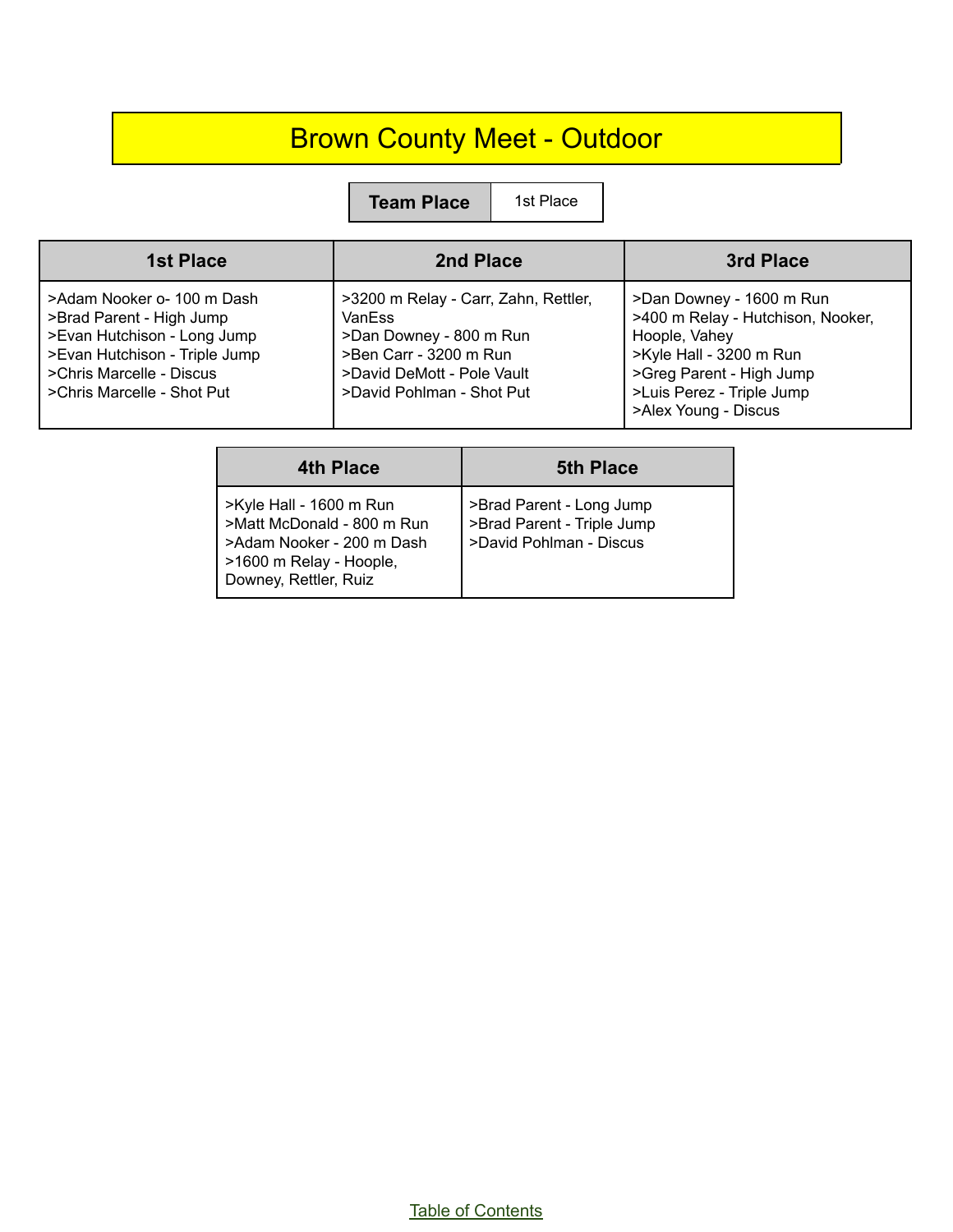## FRVC Conference Relays - Outdoor

**Team Place** | 1st Place

| <b>1st Place</b>                                                                                                                                                                                                                                                                                                                                                                                                                                                                                                | 2nd Place                                                                                                                                        |
|-----------------------------------------------------------------------------------------------------------------------------------------------------------------------------------------------------------------------------------------------------------------------------------------------------------------------------------------------------------------------------------------------------------------------------------------------------------------------------------------------------------------|--------------------------------------------------------------------------------------------------------------------------------------------------|
| >Distance Medley Relay - Rettler, Carr, Punzel, Hall<br>>1600 m Medley Relay - Rettler, McDonald, Hoople, Larscheid<br>>400 m Relay - Vahey, Lane, Ruiz, Nooker<br>>3200 m Relay - McDonald, Hall, Carr, Downey<br>>800 m Relay - Vahey, Nooker, Ruiz, Lane<br>>Pole Vault Relay - Perez, Komisarek, DeMott<br>>Shot Put Relay - Pohlman, Pohlman, Marcelle<br>>Discus Relay - Pohlman, Young, Marcelle<br>>Long Jump Relay - Hutchison, Malcore, B. Parent<br>>Triple Jump Relay - Perez, B. Parent, Hutchison | >330 m H Hurdles - Malcore, Voss, Bartlett<br>>900 m Int Hurdles - Voss, Malcore, G. Parent<br>>High Jump Relay - Bartlett, G. Parent, B. Parent |

| 3rd Place                                       | <b>4th Place</b>                             |
|-------------------------------------------------|----------------------------------------------|
| >6400 m Relay - Kozloski, Zahn, VanEss, Molzahn | >1600 m Relay - Nooker, Punzel, Hoople, Voss |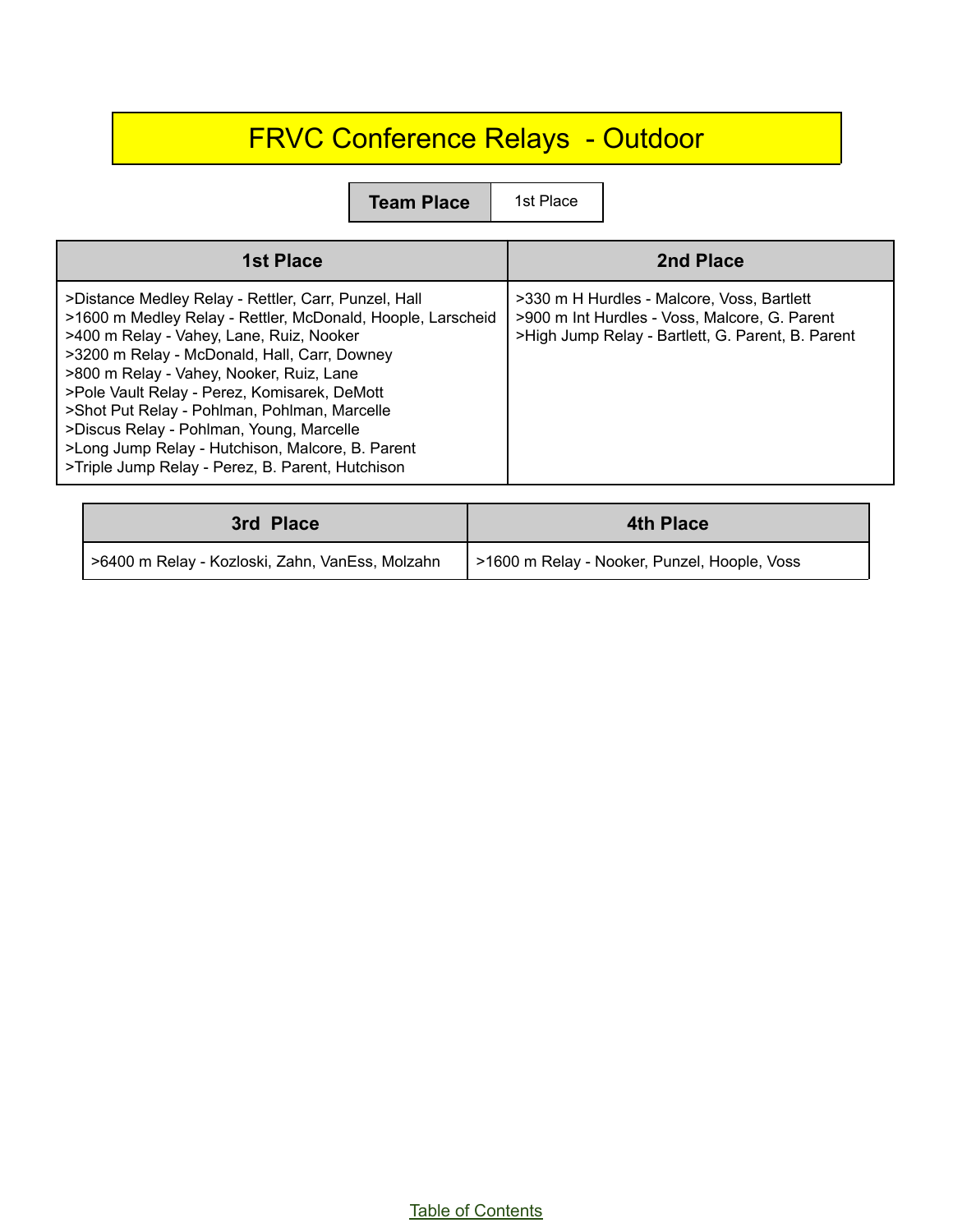#### WIAA Regional

Top 4 qualify for the Sectional Meet

**Team Place** 1st Place

| <b>1st Place</b>                                                                                                                                                       | 2nd Place                                                                                                                      | 3rd Place                                                                            |
|------------------------------------------------------------------------------------------------------------------------------------------------------------------------|--------------------------------------------------------------------------------------------------------------------------------|--------------------------------------------------------------------------------------|
| Sectional Qualifier                                                                                                                                                    | Sectional Qualifier                                                                                                            | <b>Sectional Qualifier</b>                                                           |
| >3200 m Relay - Carr, McDonald,<br>Downey, Zahn<br>>Dan Downey - 800 m Run<br>>Evan Hutchison - Triple Jump<br>>Evan Hutchison - Long Jump<br>>Brad Parent - High Jump | >800 m Relay - Vahey, Hoolpe, Ruiz,<br>Lane<br>>Ben Carr - 800 m Run<br>>Brad Parent - Long Jump<br>>David DeMott - Pole Vault | >Matt McDonald - 800 m Run<br>>Greg Parent - High Jump<br>>Chris Marcelle - Shot Put |

| 4th Place<br><b>Sectional Qualifier</b> | <b>5th Place</b>                    |
|-----------------------------------------|-------------------------------------|
| >Kyle Hall - 3200 m Run                 | >Adam Nooker - 100 m Dash           |
| >1600 m Relay - Downey, Rettler,        | >Kyle Hall - 1600 m Run             |
| Hoople, Nooker                          | >Mike Rettler - 400 m Dash          |
| >Brad Parent - Triple Jump              | >Weston Malcore - 300 m Int Hurdles |
| >David Pohlman - Shot Put               | >Chris Marcelle - Discus            |

## WIAA Sectional

Top 3 advance to the State Meet

|                                                                           | <b>Team Place</b>                                           | 2nd Place                                |                                                      |
|---------------------------------------------------------------------------|-------------------------------------------------------------|------------------------------------------|------------------------------------------------------|
| <b>1st Place</b><br><b>State Meet Qualifier</b>                           |                                                             | 2nd Place<br><b>State Meet Qualifier</b> | 3rd Place<br><b>State Meet Qualifier</b>             |
| >3200 m Relay Carr, McDonald,<br>Downey, Zahn<br>>Brad Parent - High Jump | >Matt McDonald - 800 m Run<br>>Evan Hutchison - Triple Jump |                                          | >Ben Carr - 800 m Run<br>>Evan Hutchison - Long Jump |

| <b>4th Place</b>                                                                 | <b>5th Place</b>                                      |
|----------------------------------------------------------------------------------|-------------------------------------------------------|
| >1600 m Relay - Downey,<br>Rettler, Hoople, Nooker<br>>Chris Marcelle - Shot Put | >Kyle Hall - 3200 m Run<br>>David DeMott - Pole Vault |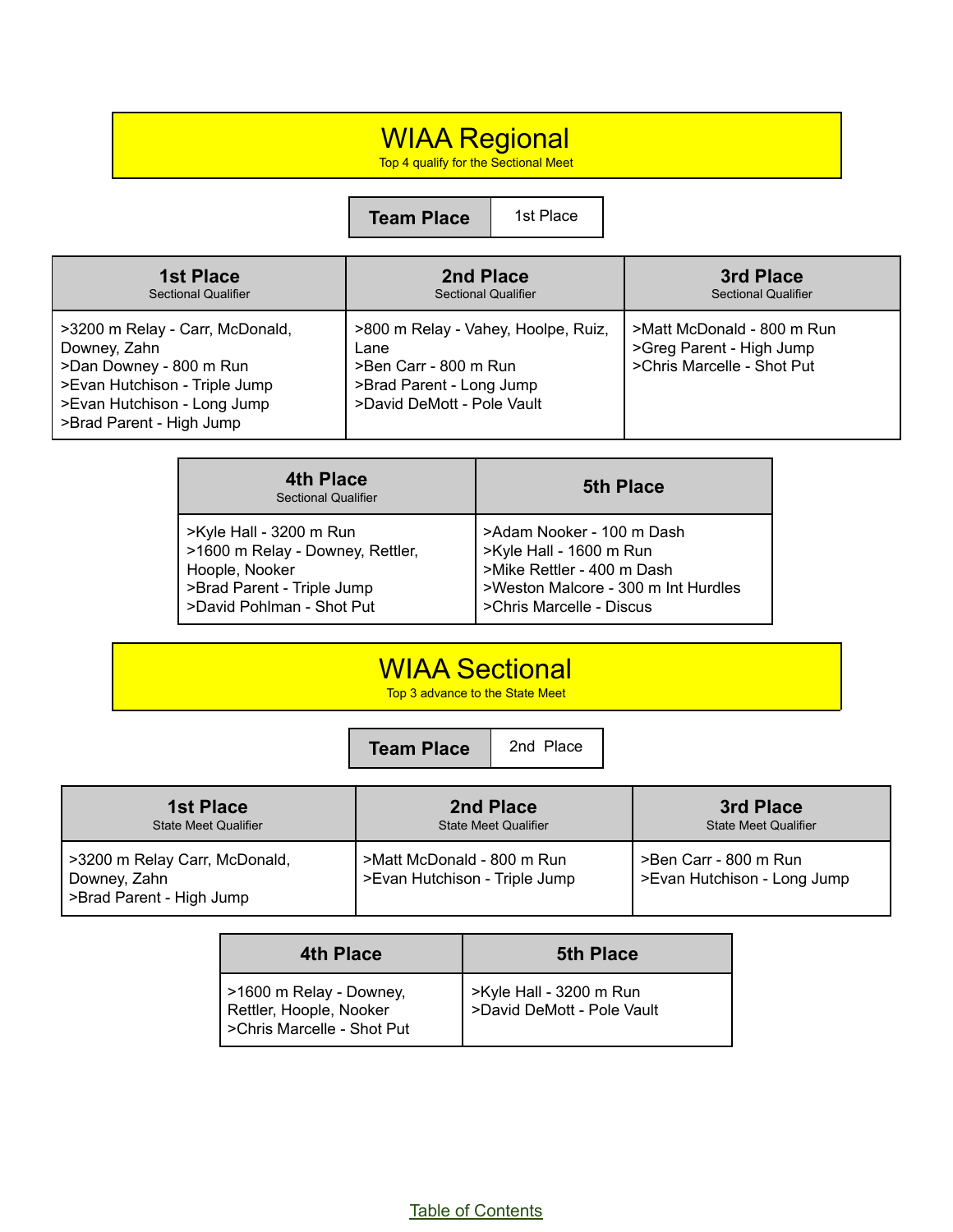#### WIAA State Meet

| 3rd Place                | <b>5th Place</b>                                  |
|--------------------------|---------------------------------------------------|
| >Brad Parent - High Jump | >3200 m Relay - Carr, McDonald,<br>  Hall, Downey |

| <b>7th Place</b>              | <b>Participants</b>                                                                |
|-------------------------------|------------------------------------------------------------------------------------|
| >Evan Hutchison - Triple Jump | >Evan Hutchison - Long Jump<br>>Ben Carr - 800 m Run<br>>Matt McDonald - 800 m Run |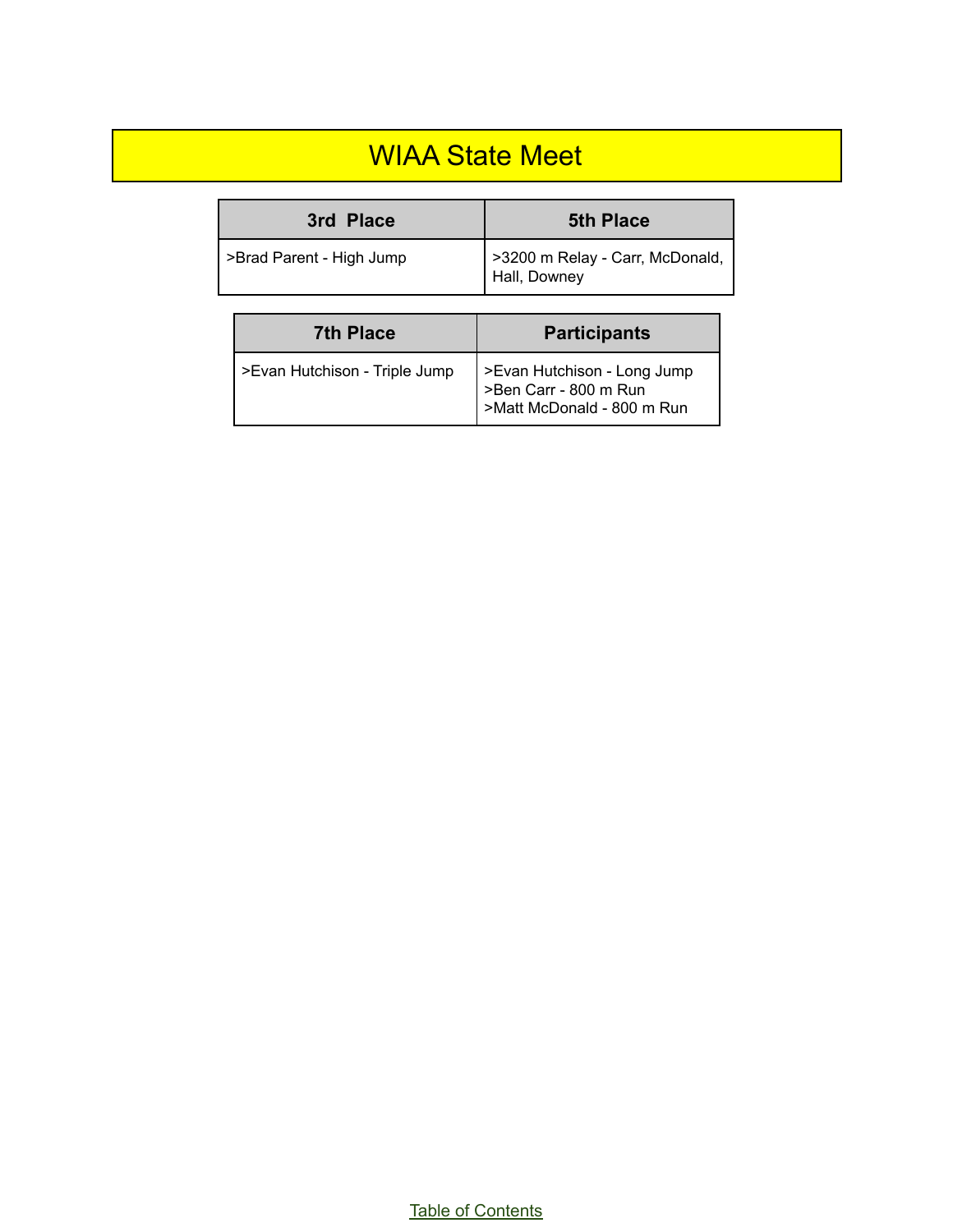

#### Coaching Staff

**Head Coach** Pat Prochnow

<span id="page-41-0"></span>**Assistant Coaches** Dave Loritz, Paul Donart, Nick Marcelle, Casey Bins Andy Fameree, Amy Faneree, Ryan Losinski, Jeff Kline

#### Season Results

|                                   |                                     | Indoor                               |                                          |                                           |
|-----------------------------------|-------------------------------------|--------------------------------------|------------------------------------------|-------------------------------------------|
| <b>City Meet</b><br>1st Place     | Oshkosh Titan<br>2nd Place          | <b>Neenah Invite</b><br>1st Place    | <b>FRCC Eastern Div</b><br>1st Place     | <b>W/TFA State Meet</b><br>1st Place      |
|                                   |                                     | <b>Outdoor</b>                       |                                          |                                           |
| <b>Preble Relays</b><br>1st Place | <b>City Meet</b><br>1st Place       | <b>Marquette Invite</b><br>1st Place |                                          | <b>FRCC Conference Relay</b><br>1st Place |
|                                   | <b>Appleton Invite</b><br>1st Place | <b>FRCC Eastern Div</b><br>1st Place | <b>FRCC Conference Meet</b><br>1st Place |                                           |
|                                   |                                     | <b>WIAA Tournament</b>               |                                          |                                           |
|                                   | <b>WIAA Regional</b><br>1st Place   | <b>WIAA Sectional</b><br>2nd Place   | <b>WIAA State Meet</b>                   |                                           |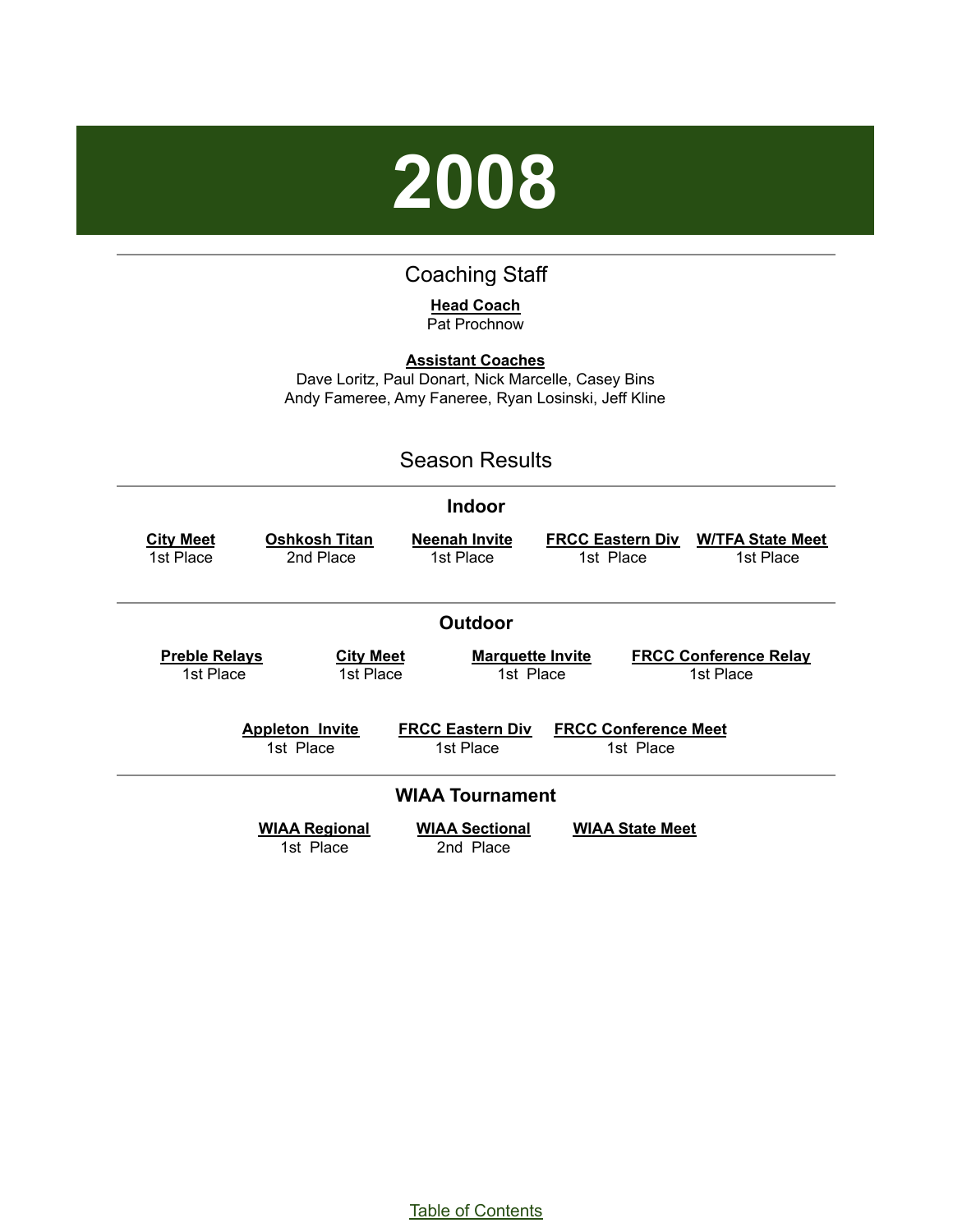#### Season Highlights

The Preble Men's Track and Field Team had another great season winning all but 1 meet during the regular season and won the WIAA Regional and was 2nd at the WIAA Sectional.

The team was led by Brad Parent who finished 4th in the High Jump in the Indoor State Meet and 3rd in the Outdoor State Meet. He also qualified for the Outdoor State Meet in the Triple Jump. Other top performers included Chris Marcelle (Shot Put and Discus), Mike Rettler (400 Meters and Relays), Matt McDonald (800 and relays), Mike Servais (400 and Relays), James Zahn (800 and Relays), Greg Parent (Hurdles and Jumps), Ben Daniels (sprints and Relays), Jesse Pfaff (member of Indoor School Record 3200 Meter Relay Team), and Brandon Vahey (Sprints and Relays)

| Indoor  | >3200 m Relay - Mike Rettler, Matt McDonald, Jesse Pfaff, James Zahn (8:34.9) |
|---------|-------------------------------------------------------------------------------|
| Outdoor | > Mike Rettler - 400 m Dash (50.14)                                           |
| Relay   | None                                                                          |

#### Records Set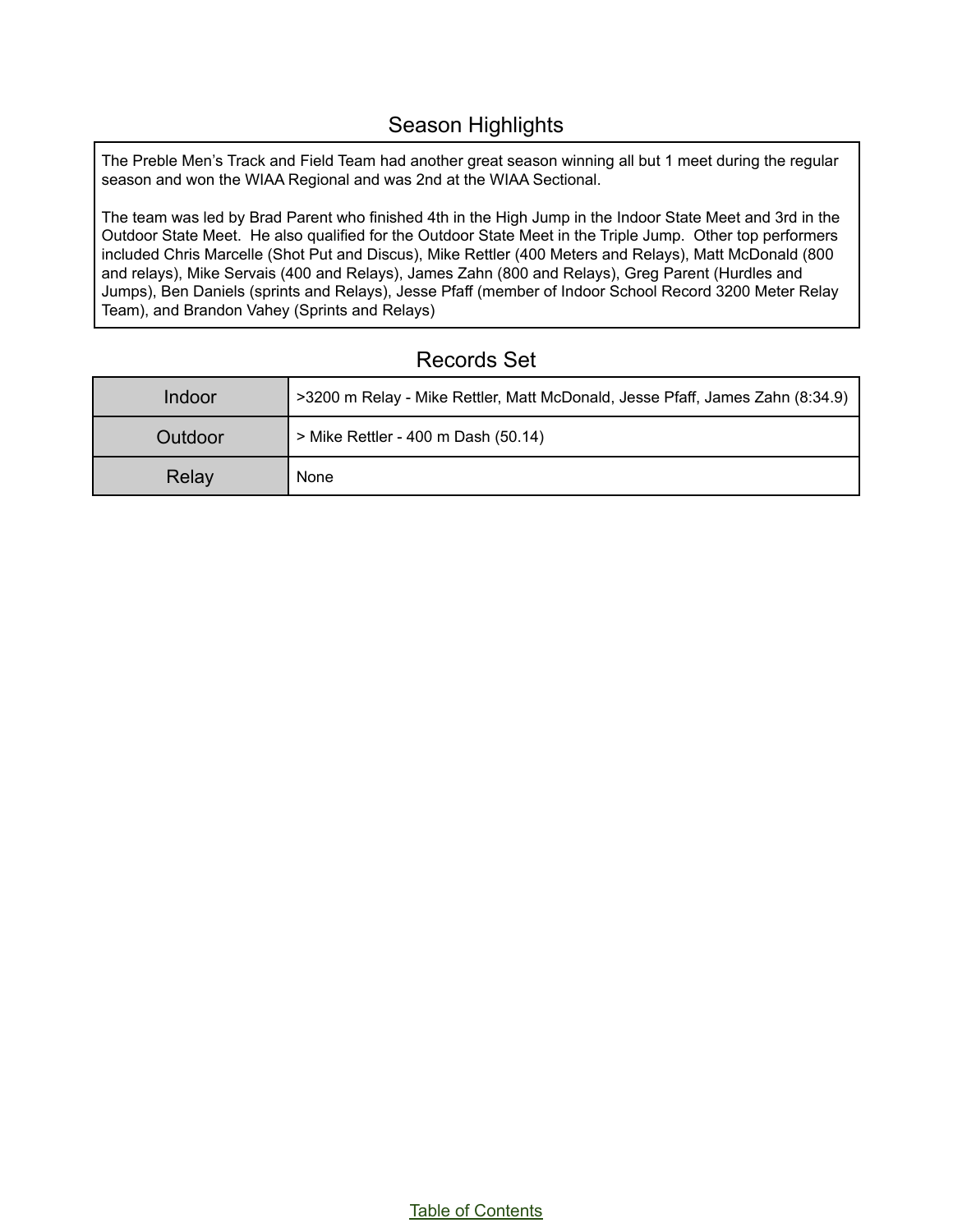#### Green Bay City Meet - Indoor

**Team Place** | 1st Place

| <b>1st Place</b>                                                                                                                                                                                                                                                  | 2nd Place                                                                                                                                                                                                                                                                                                      | 4th Place                                                                                                                                                     |
|-------------------------------------------------------------------------------------------------------------------------------------------------------------------------------------------------------------------------------------------------------------------|----------------------------------------------------------------------------------------------------------------------------------------------------------------------------------------------------------------------------------------------------------------------------------------------------------------|---------------------------------------------------------------------------------------------------------------------------------------------------------------|
| >3200 m Relay - Zahn, VanEss, Pfaff,<br>Rettler<br>>Evan Baeten - 1600 m Run<br>>Jacob Punzel - 400 m Dash<br>>Greg Parent - Triple Jump<br>>Weston Malcore - Long Jump<br>>Greg Parent - High Jump<br>>Mike Rettler - 800 m Run<br>>Quinn Englebert - 3200 m Run | >Chris Marcelle - Shot Put<br>>Mike Graham - 1600 m Run<br>>800 m Relay - Vahey, Lane,<br>Pieshek, Larsen<br>>4 Lap Relay - Vahey, Daniels,<br>Pieshek. Larsen<br>>Ryan Jessick - 176 m Int Hurdles<br>>James Zahn - 800 m Run<br>>Nick VanEss - 3200 m Run<br>>1600 m Relay - Punzel, Boex,<br>Smits, Jessick | >Weston Malcore - 45 m H Hurdles<br>>Denis Pohlman - Shot Put<br>>Lucas Bartlett - High Jump<br>>Ben Daniels - 200 m Dash (tie)<br>>Nick Molzahn - 3200 m Run |

| 4th Place                                                                                       | 5th Place                                                                                                                                       |  |
|-------------------------------------------------------------------------------------------------|-------------------------------------------------------------------------------------------------------------------------------------------------|--|
| >Mike Cullen - Shot Put<br>>Lucas Bartlett - Triple Jump<br>>Weston Malcore - 176 m Int Hurdles | >Anthony Lane - 45 m Dash<br>>lan Mosbrucker - 1600 m Run<br>>Steven Hess - Pole Vault<br>>Greg Boex - 400 m Dash<br>>Anthony Lane - 200 m Dash |  |

#### Oshkosh Titan - Indoor

**Team Place** 2nd Place

| 1st Place                  | 2nd Place                                              | 3rd Place                                                                       |
|----------------------------|--------------------------------------------------------|---------------------------------------------------------------------------------|
| >Brad Parent - Triple Jump | >Matt McDonald - 800 m Run<br>>Brad Parent - High Jump | >James Zahn - 800 m Run<br>>Greg Parent - High Jump<br>>Brad Parent - Long Jump |

#### **5th Place**

>1600 m Relay - Zahn, Rettler, Malcore, McDonald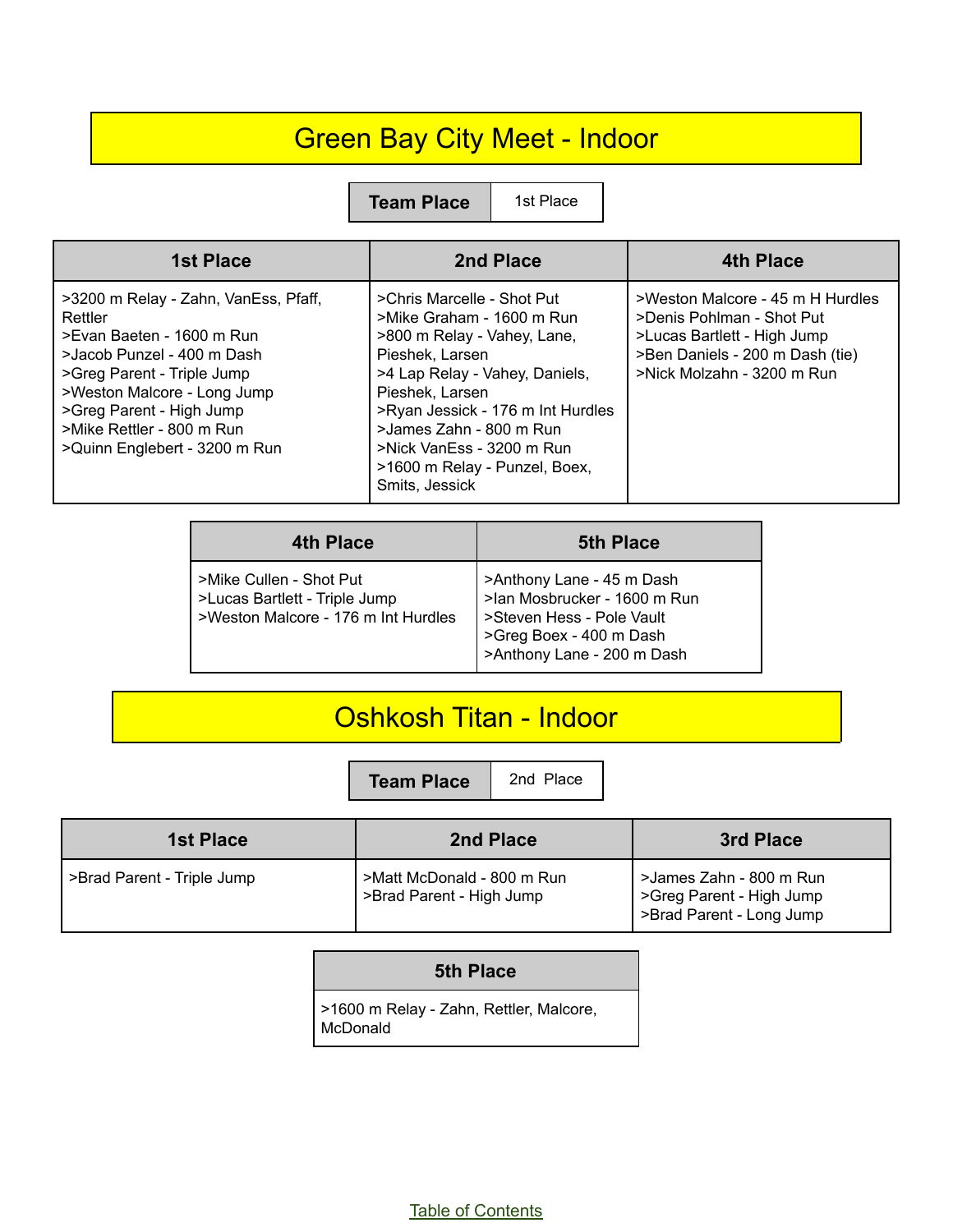#### Neenah Invite - Indoor

**Team Place** | 1st Place

## FRCC Eastern Division - Indoor

**Team Place** | 1st Place

| <b>1st Place</b>                                                                                                                                                                                                                                                                                         | 2nd Place                                                                                                                                                                                                                   | 3rd Place                                                                                                                                                           |
|----------------------------------------------------------------------------------------------------------------------------------------------------------------------------------------------------------------------------------------------------------------------------------------------------------|-----------------------------------------------------------------------------------------------------------------------------------------------------------------------------------------------------------------------------|---------------------------------------------------------------------------------------------------------------------------------------------------------------------|
| >3200 m Relay - Rettler, McDonald,<br>Pfaff, Zahn<br>>800 m Relay o- Daniels, Lane, Bloor,<br>Vahev<br>>Matt McDonald - 800 m Run<br>>Ben Daniels - 200 m Dash<br>>1600 m Relay - Punzel, Rettler, Zahn,<br>Servais<br>>Brad Parent - Long Jump<br>>Steven Hess - Pole Vault<br>>Brad Parent - High Jump | >Brad Parent - 45 m H Hurdles<br>>Evan Baeten - 1600 m Run<br>>Weston Malcore - 176 m Int Hurdles<br>>Mike Rettler - 800 m Run<br>>Quinn Englebert - 3200 m Run<br>>Chris Marcelle - Shot Put<br>>Brad Parent - Triple Jump | >Mike Graham - 1600 m Run<br>>4 Lap Relay - Bloor, Pieschek,<br>Vahey, Larson<br>>James Zahn - 800 m Run<br>>Weston Malcore - Long Jump<br>>Greg Parent - High Jump |

| 4th Place                                                                                                                                                                                                      | <b>5th Place</b>                                                                                                                               |
|----------------------------------------------------------------------------------------------------------------------------------------------------------------------------------------------------------------|------------------------------------------------------------------------------------------------------------------------------------------------|
| >Jed Voss - 45 m H Hurdles<br>>Greg Parent - 176 m Int Hurdles<br>>Anthony Lane - 200 m Dash<br>>Nick VanEss - 3200 m Run<br>>Denis Pohlman - Shot Put<br>>Luis Perez - Triple Jump<br>>Mike Keim - Pole Vault | >Jacob Punzel - 400 m Dash<br>>Mike Cullen - Shot Put<br>>Greg Parent - Triple Jump<br>>Luis Perez - Pole Vault<br>>Lucas Bartlett - High Jump |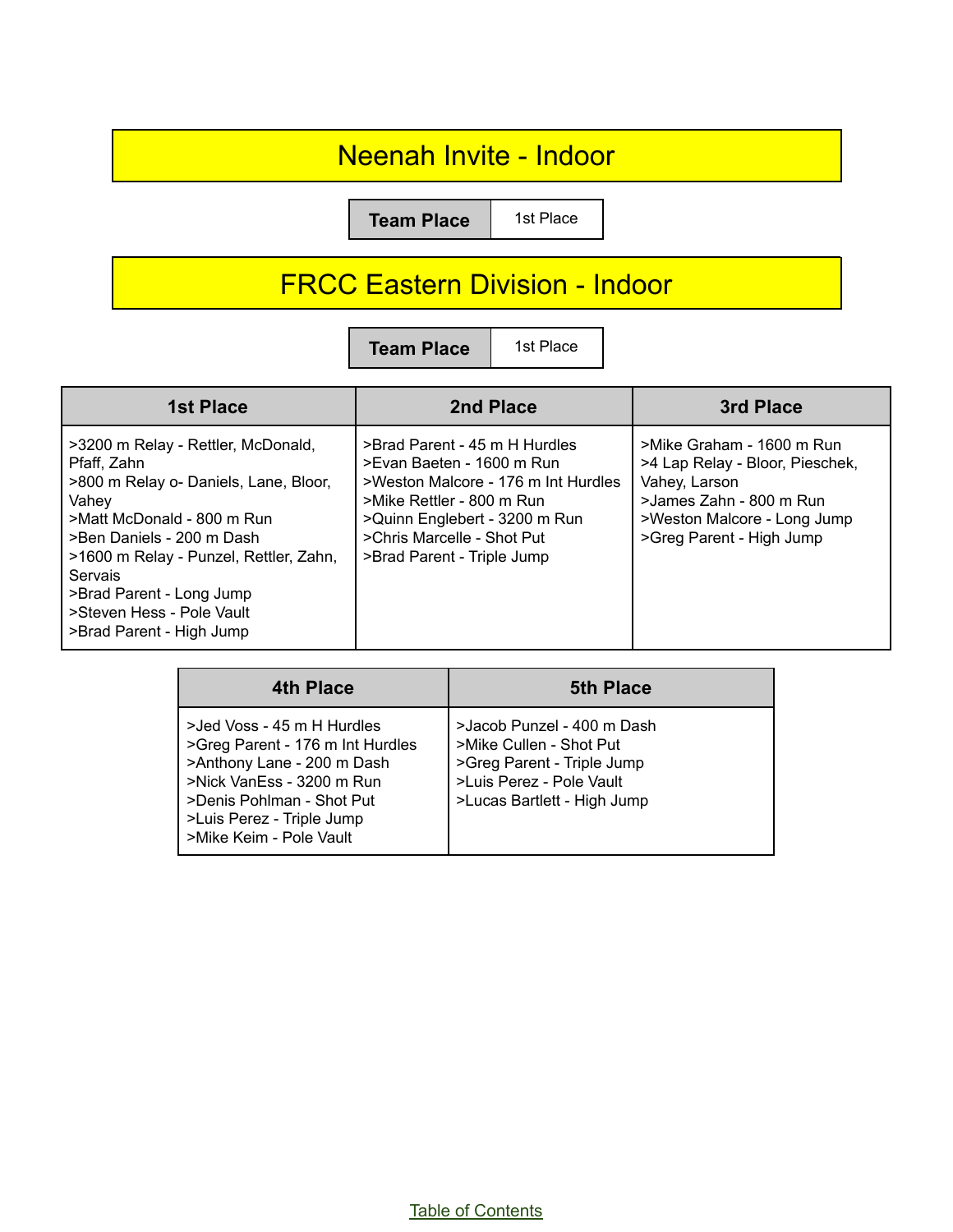#### W/TFA State Meet - Indoor

|                                     | <b>Team Place</b> | 8th Place                                              |           |
|-------------------------------------|-------------------|--------------------------------------------------------|-----------|
| 2nd Place                           |                   |                                                        | 4th Place |
| >1600 m Relay - Names not available |                   | >Matt McDonald - 800 m Run<br>>Brad Parent - High Jump |           |

# Preble Relays - Outdoor

**Team Place** 1st Place

| <b>1st Place</b>                                                                                                                                                                                                                                                                                                                                                                                                                               |
|------------------------------------------------------------------------------------------------------------------------------------------------------------------------------------------------------------------------------------------------------------------------------------------------------------------------------------------------------------------------------------------------------------------------------------------------|
|                                                                                                                                                                                                                                                                                                                                                                                                                                                |
| >Shot Put Relay - Marcelle, Pohlman, Cullen, Bishop<br>>Discus Relay - Marcelle, Pohlman, Cullen, Bishop<br>>Pole Vault Relay (tie) - Perez, Keim, Hess<br>>High Jump Relay - B. Parent, G. Parent, Bartlett<br>>Distance Medley Relay - Rettler, Punzel, McDonald, Zahn<br>>440 m H Hurdles - Voss, Marcore, B. Parent, G. Parent<br>>900 m Int Hurdles - Voss, Malcore, G. Parent<br>>1600 m Medley Relay - Rettler, Lane, Daniels, McDonald |

\*Other Places Not Available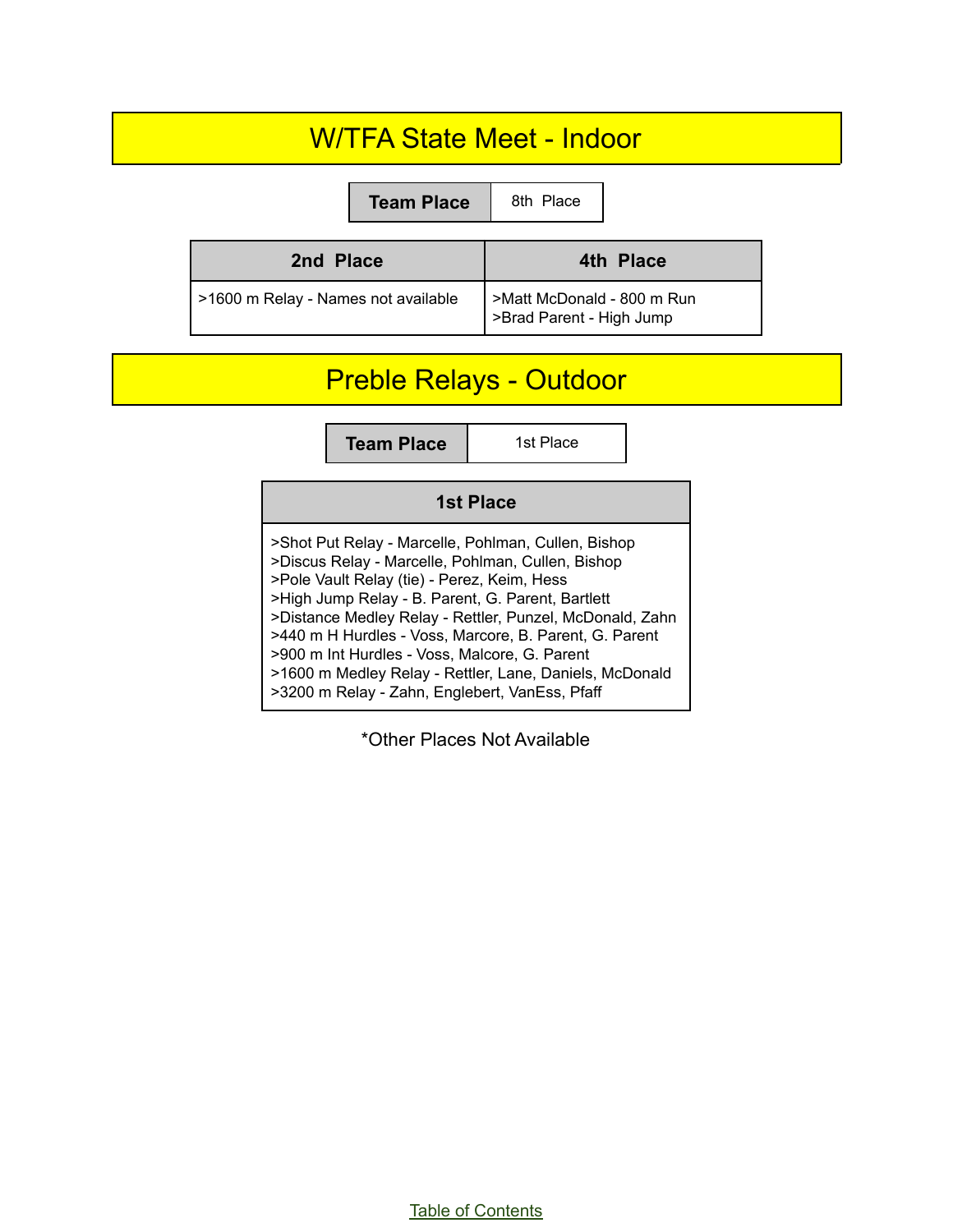## Green Bay City Meet - Outdoor

**Team Place** | 1st Place

| <b>1st Place</b>                                                                                                                                                                                                                                                                                                                                                                                         | 2nd Place                                                                                                                                                                                                                                                                   | 3rd Place                                                                             |
|----------------------------------------------------------------------------------------------------------------------------------------------------------------------------------------------------------------------------------------------------------------------------------------------------------------------------------------------------------------------------------------------------------|-----------------------------------------------------------------------------------------------------------------------------------------------------------------------------------------------------------------------------------------------------------------------------|---------------------------------------------------------------------------------------|
| >McDonald, Pfaff, VanEss, Englebert -<br>3200 m Relay<br>>James Zahn - 1600 m Run<br>>Larson, Lane, Daniels, Pieschek - 800<br>m Relay<br>>Mike Rettler - 400 m Dash<br>>Larson, Bloor, Vahey, Medenwald -<br>400 m Relay<br>>Matt McDonald - 800 m Run<br>>Quinn Englebert - 3200 m Run<br>>Rettler, Servais, Punzel, Malcore -<br>1600 m Relay<br>>Brad Parent - Long Jump<br>>Brad Parent - High Jump | >Brad Parent - 110 m H Hurdles<br>>Weston Malcore - 300 m I Hurdles<br>>James Zahn - 800 m Run<br>>Anthony Lane - 200 m Dash<br>>Nick VanEss - 3200 m Run<br>>Luis Perez - Long Jump<br>>Brad Parent - Triple Jump<br>>Greg Parent - High Jump<br>>Denis Pohlman - Shot Put | >Weston Malcore - Long Jump<br>>Chris Marcelle - Shot Put<br>>Chris Marcelle - Discus |

| 4th Place                                                                                                                                                                                                                                              | <b>5th Place</b>                                                                                               |
|--------------------------------------------------------------------------------------------------------------------------------------------------------------------------------------------------------------------------------------------------------|----------------------------------------------------------------------------------------------------------------|
| >Jed Voss - 110 m H Hurdles<br>>Ben Daniels - 100 m Dash (tie)<br>>Anthony Lane - 100 m Dash (tie)<br>>Greg Parent - 300 m I Hurdles<br>>Ben Daniels - 200 m Dash<br>>Luis Perez - Triple Jump<br>>Lucas Bartlett - High Jump<br>>Mike Cullen - Discus | >Mike Servais - 400 m Dash<br>>Greg Parent - Triple Jump<br>>Mike Cullen - Shot Put<br>>Denis Pohlman - Discus |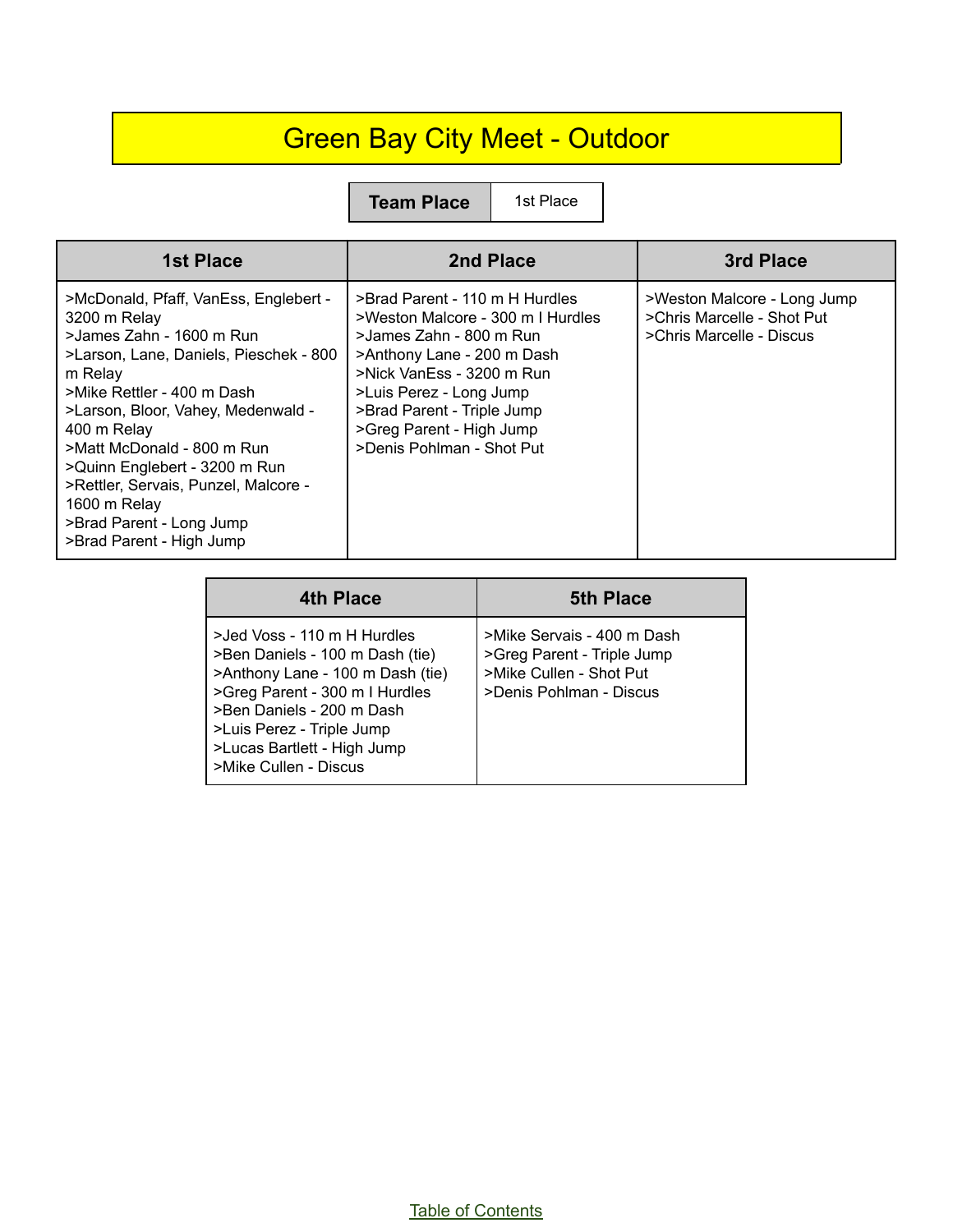## Marquette Invite - Outdoor

**Team Place** | 1st Place

| <b>1st Place</b>         | 2nd Place                                                                                                                                                                            | 3rd Place                                                                                                       |
|--------------------------|--------------------------------------------------------------------------------------------------------------------------------------------------------------------------------------|-----------------------------------------------------------------------------------------------------------------|
| >Brad Parent - High Jump | >Weston Malcore - 300 m I Hurdles<br>>Rettler, McDonald, Punzel, Servais -<br>1600 m Relay<br>>Brad Parent - 110 m H Hurdles<br>>Brad Parent - Long Jump<br>>Chris Marcelle - Discus | >Mike Rettler - 400 m Dash<br>>James Zahn - 800 m Run<br>>McDonald, Rettler, Pfaff, Englebert<br>- 3200 m Relay |

| 4th Place                                                                                                                                            | <b>5th Place</b>                                                              |
|------------------------------------------------------------------------------------------------------------------------------------------------------|-------------------------------------------------------------------------------|
| >James Zahn - 100 m Run<br>>Weston Malcore - 110 m H Hurdles<br>>Greg Parent - High Jump<br>>Brad Parent - Triple Jump<br>>Chris Marcelle - Shot Put | >Larson, Daniels, Vahey, Lane -<br>400 m Relay<br>>Weston Malcore - Long Jump |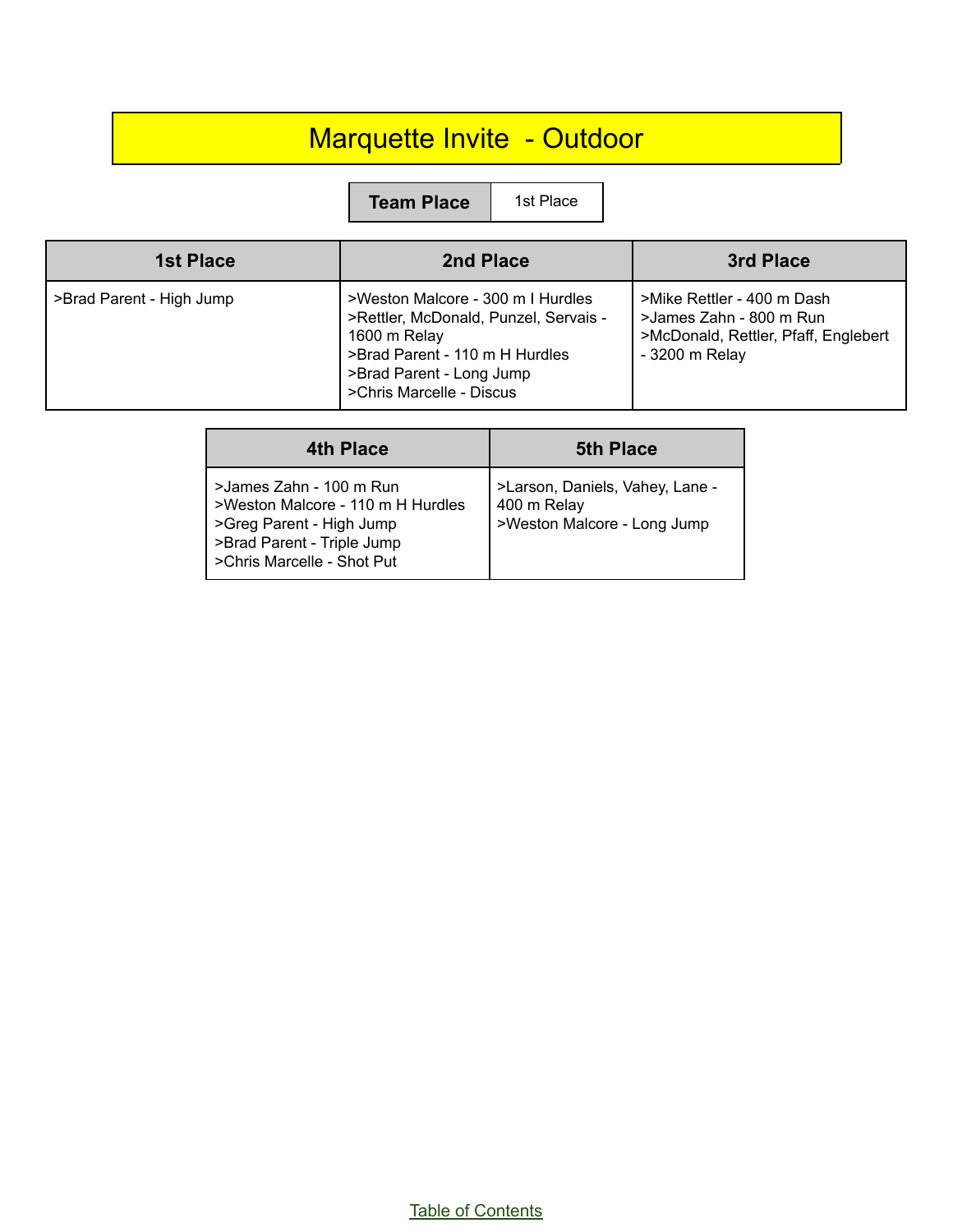### FRCC Relays Meet - Outdoor

**Team Place** | 1st Place

| 1st Place                                                                                                                                                                                                                                                                                                                                                                                                                                                                                                                     | 2nd Place                                                                                                                                   |
|-------------------------------------------------------------------------------------------------------------------------------------------------------------------------------------------------------------------------------------------------------------------------------------------------------------------------------------------------------------------------------------------------------------------------------------------------------------------------------------------------------------------------------|---------------------------------------------------------------------------------------------------------------------------------------------|
| >B. Parent, Malcore, Jessick - 330 m H Hurdle Relay<br>>>Zahn, Rettler, Molzahn, McDonald - Distance<br>Medley Relay<br>>Vahey, Larson, Lane, Bloor - 800 m Relay<br>>Boex, Malcore, G. Parent - 900 m I Hurdle Relay<br>>Rettler, Vahey, McDonald, Lane Medley Relay<br>>Larson, Servais, Lane, Bloor - Sprint Medley Relay<br>>Bartlett, G. Parent, B. Parent - High Jump Relay<br>>B. Parent, Perez, Malcore - Long Jump Relay<br>>Marcelle, Pohlman, Cullen - Discus Relay<br>>Pohlman, Marcelle, Cullen - Shot Put Relay | >Baeten, VanEss, Molzahn, Englebert - 6400<br>m Relay<br>>Vahey, Larson, Lane, Bloor - 400 m Relay<br>>Perez, Keim, Hess - Pole Vault Relay |

| 3rd Place                                                                                                                                               | <b>5th Place</b> |
|---------------------------------------------------------------------------------------------------------------------------------------------------------|------------------|
| SBaeten, Vaness, Englebert, Graham - 3200 m Relay   >Zahn, Rettler, Malcore, Smits - 1600 m Relay  <br>>Perez, B. Parent, G. Parent - Triple Jump Relay |                  |

## Appleton East Invite - Outdoor

**Team Place** | 1st Place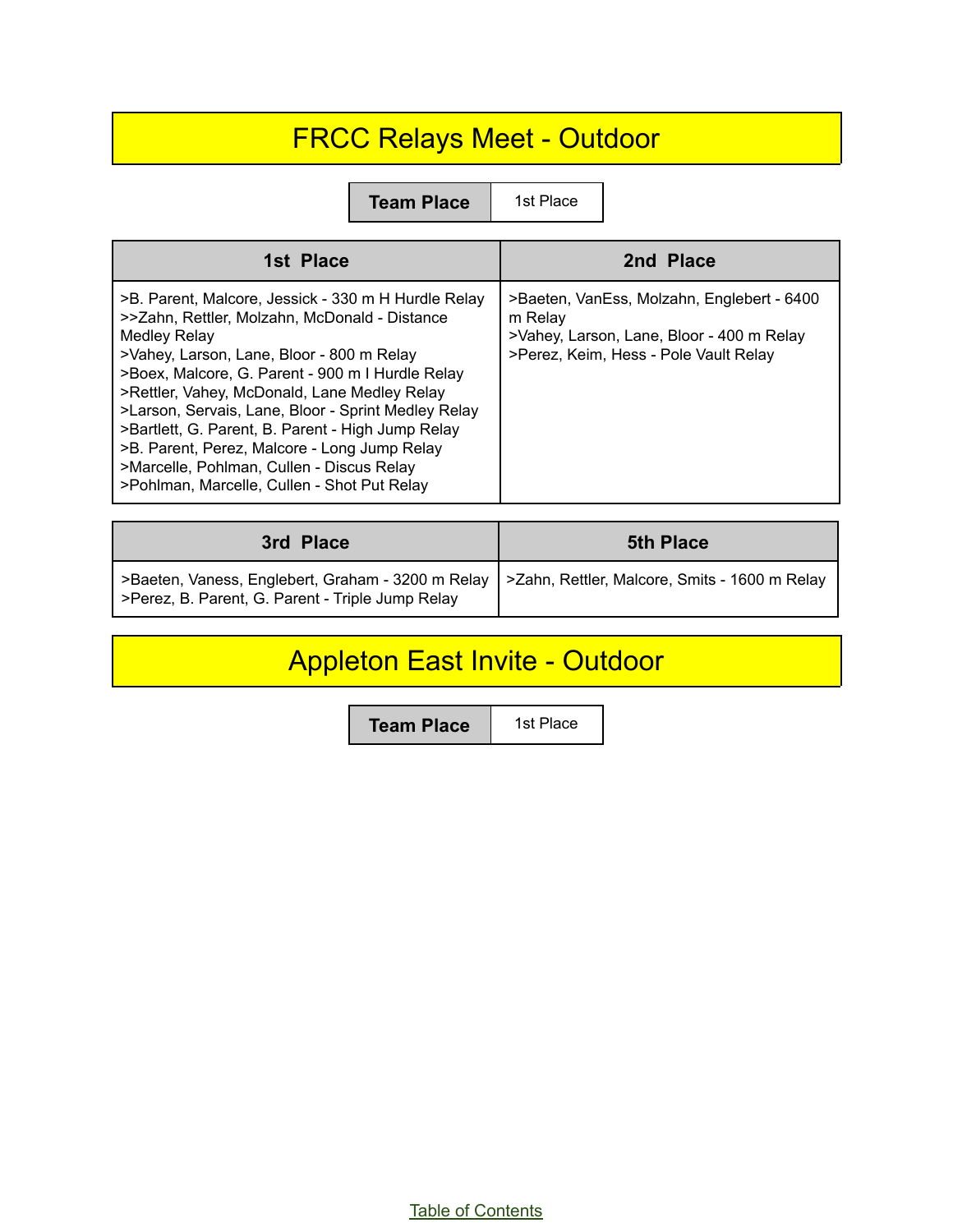#### FRCC Eastern Div. Meet - Outdoor

**Team Place** | 1st Place

| 1st Place                                                                                                                                                                                                          | 2nd Place                                                                                                                                                                 | 3rd Place                                                                                                      |
|--------------------------------------------------------------------------------------------------------------------------------------------------------------------------------------------------------------------|---------------------------------------------------------------------------------------------------------------------------------------------------------------------------|----------------------------------------------------------------------------------------------------------------|
| >Brad Parent - High Jump<br>>Bloor, Daniels, Larson, Lane -<br>800 m Relay<br>>Vahey, Daniels, Larson, Lane -<br>500 m Relay<br>>Mike Rettler - 800 m Run<br>>Rettler, Servais, Punzel,<br>McDonald - 1600 m Relay | >Brad Parent - Long Jump<br>>Denis Pohlman - Shot Put<br>>Weston Malcore - 110 m H Hurdles<br>>Punzel, Pfaff, Graham, VanEss -<br>3200 m Relay<br>>James Zahn - 800 m Run | >Mike Cullen - discus<br>>Jed Voss - 110 m H Hurdles<br>>James Zahn - 1600 m Run<br>>Mike Servais - 400 m Dash |

| 4th Place                                                                                                                                                                        | <b>5th Place</b>                                                                                                                            |
|----------------------------------------------------------------------------------------------------------------------------------------------------------------------------------|---------------------------------------------------------------------------------------------------------------------------------------------|
| >Weston Malcore - Long Jump<br>>Luis Perez - Triple Jump<br>>Denis Pohlman - Discus<br>>Chris Marcelle - Shot Put<br>>Brad Parent - 110 m H Hurdles<br>>Ben Daniels - 200 m Dash | >Greg Parent - High JUmp<br>>Mike Keim - Pole Vault<br>>Mike Cullen - Shot Put<br>>Matt McDonald - 1600 m Run<br>>Anthony Lane - 200 m Dash |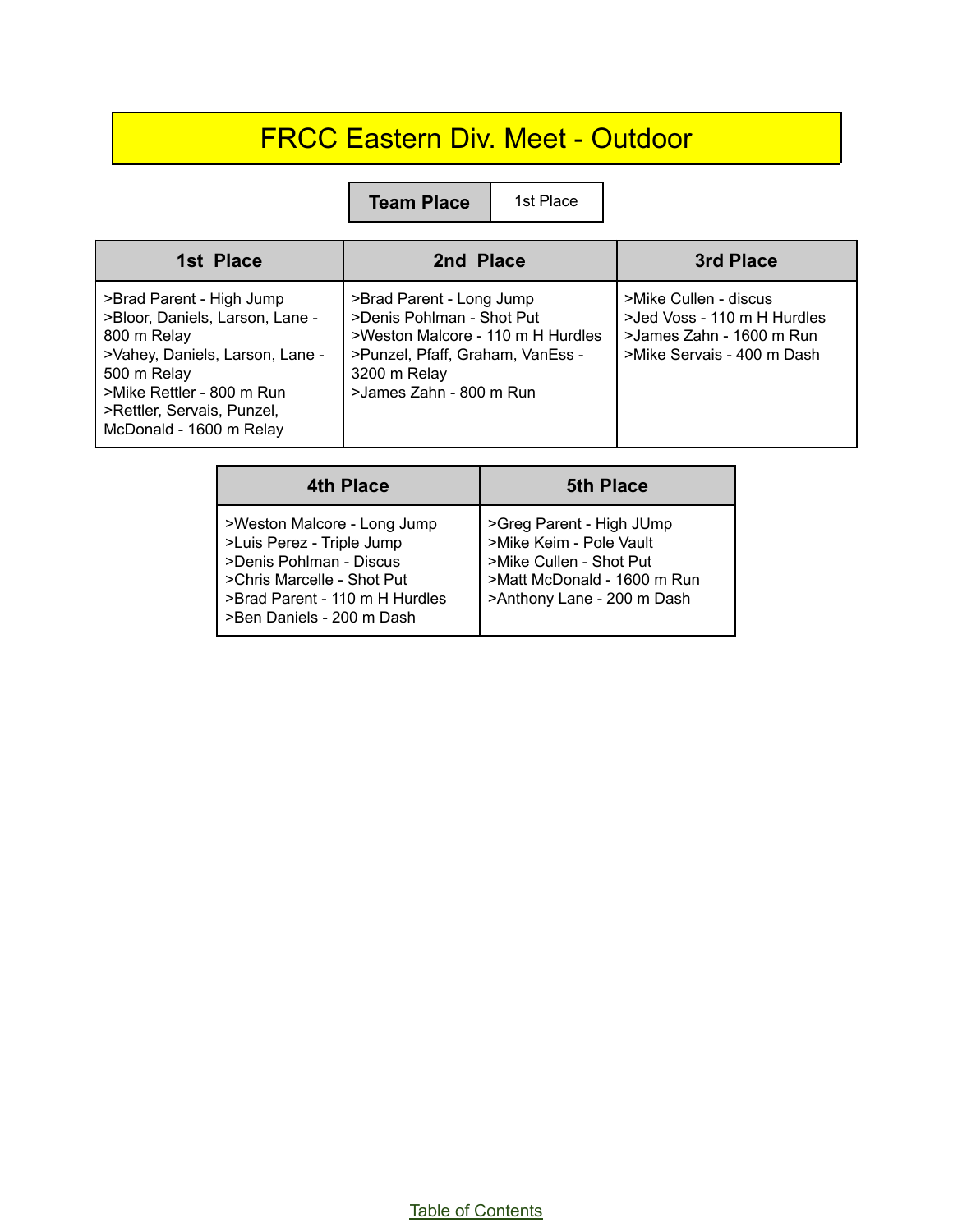#### FRCC Conference Meet - Outdoor

**Team Place** | 1st

| -<br>×<br>۰,<br>۰,<br>ł |  |
|-------------------------|--|
|-------------------------|--|

| 1st Place                                                                                                                                                   | 2nd Place                                                                                                                                                                                                                                               |
|-------------------------------------------------------------------------------------------------------------------------------------------------------------|---------------------------------------------------------------------------------------------------------------------------------------------------------------------------------------------------------------------------------------------------------|
| >Matt McDonald - 800 m Run<br>>James Zahn - 1600 m Run<br>>Vahey, Larson, Lane, Bloor - 400 m Relay<br>>Rettler, VanEss, Mcdonald, Englebert - 3200 m Relay | >Mike Rettler - 400 m Dash<br>>Brad Parent - 110 m H Hurdles<br>>Vahey, Larsen, lane, Bloor - 800 m Relay<br>>Brad Parent - High Jump<br>>Brad Parent - Long Jump<br>>Brad Parent - Triple Jump<br>>Denis Pohlman -Shot Put<br>>Chris Marcelle - Discus |

| 3rd Place                                      | <b>5th Place</b>              |
|------------------------------------------------|-------------------------------|
| >James Zahn - 800 m Run                        | >Anthony Lane - 200 m Dash    |
| >Zahn, Rettler, Smits, Mcdonald - 1600 m Relay | SQuinn Englebert - 3200 m Run |
| >Chris Marcelle - Shot Put                     | >Luis Perez - Long Jump       |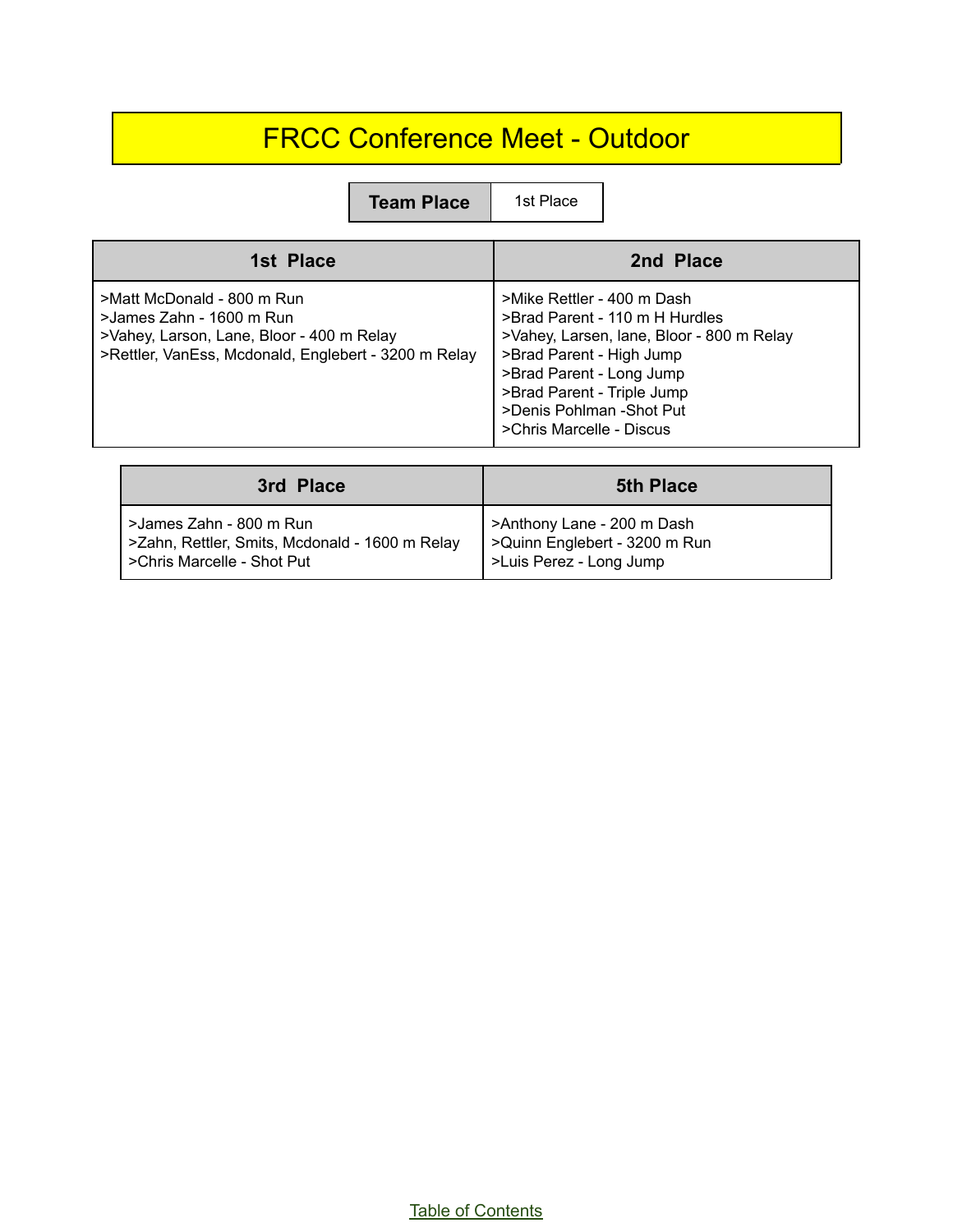#### WIAA Regional

Top 4 qualify for the Sectional Meet

**Team Place** 1st Place

| <b>1st Place</b>                                                                                                                                                                                                                                             | 2nd Place                                                                                                                                                                                                                                                     | 3rd Place                                                         |
|--------------------------------------------------------------------------------------------------------------------------------------------------------------------------------------------------------------------------------------------------------------|---------------------------------------------------------------------------------------------------------------------------------------------------------------------------------------------------------------------------------------------------------------|-------------------------------------------------------------------|
| <b>Sectional Qualifier</b>                                                                                                                                                                                                                                   | Sectional Qualifier                                                                                                                                                                                                                                           | <b>Sectional Qualifier</b>                                        |
| >Rettler, Zahn, Punzel, McDonald -<br>3200 m Relay<br>>Mike Rettler - 400 m Dash<br>>Vahey, Daniels, Larson, Lane - 400 m<br>Relay<br>>Matt McDonald - 800 m Run<br>>Quinn Englebert - 3200 m Run<br>>Brad Parent - Triple Jump<br>>Denis Pohlman - Shot Put | >Ben Daniels - 100 m Dash<br>>Nick VanEss - 1600 m Run<br>>Bloor, Daniels, VandenAvond, Lane<br>- 800 m Relay<br>>Anthony Lane - 200 m Dash<br>>Sevais, McDonald, Punzel, Rettler -<br>1600 m Relay<br>>Brad Parent - High Jump<br>>Chris Marcelle - Shot Put | >Brad Parent - 110 m H Hurdles<br>>Jesse VandenAvond - 100 m Dash |

| <b>4th Place</b><br><b>Sectional Qualifier</b>                                                                          | <b>5th Place</b>                                                                   |
|-------------------------------------------------------------------------------------------------------------------------|------------------------------------------------------------------------------------|
| >Mike Servais - 400 m Dash<br>>Weston Malcore - 300 m I Hurdles<br>>Chris Marcelle - Discus<br>>Brad Parent - Long Jump | >Greg Boex - 300 m I Hurdles<br>>James Zahn - 800 m Run<br>>Denis Pohlman - Discus |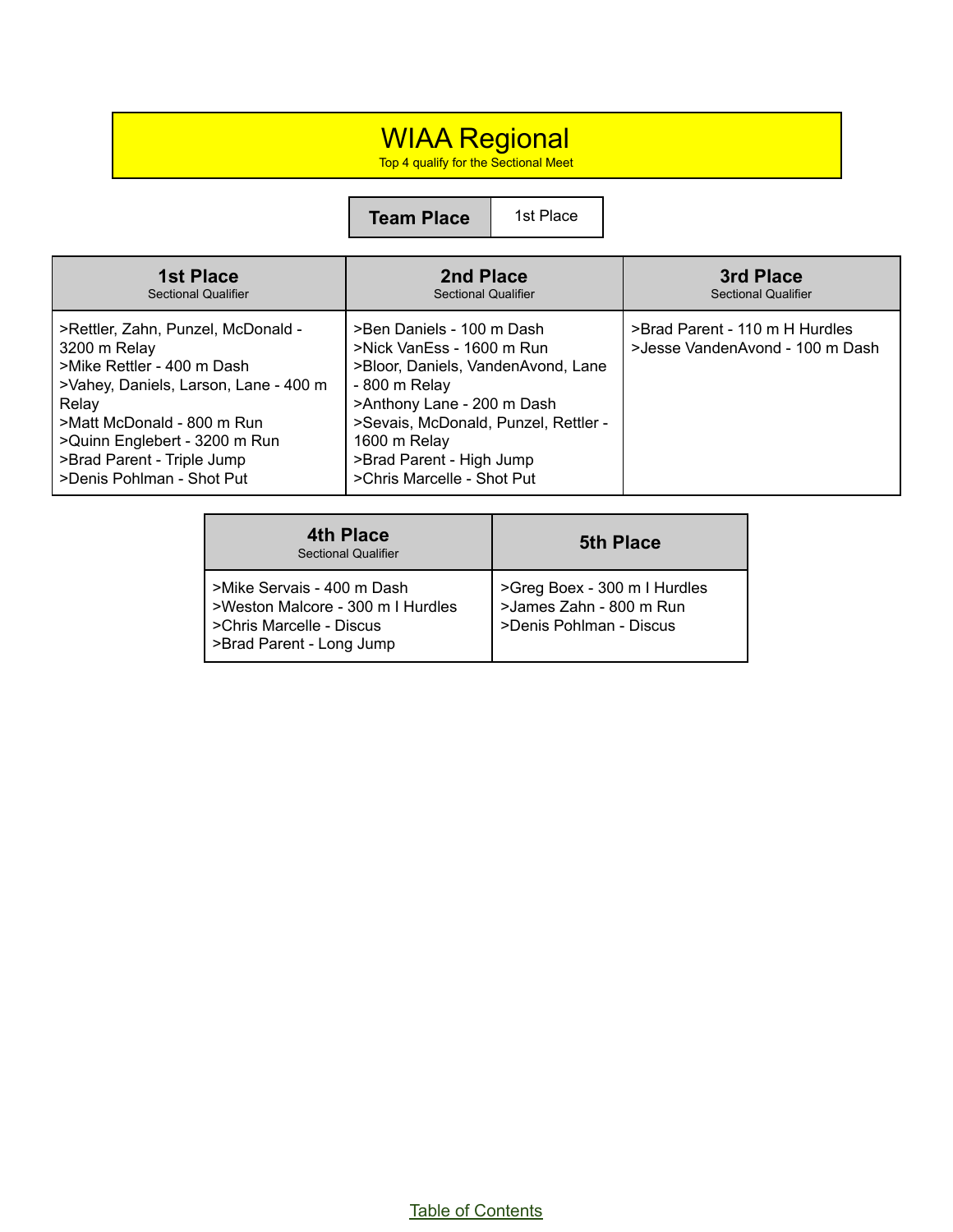#### WIAA Sectional

Top 3 advance to the State Meet

**Team Place** 2nd Place

| <b>1st Place</b>           | 2nd Place                                                                                                                                  | 3rd Place                                               |
|----------------------------|--------------------------------------------------------------------------------------------------------------------------------------------|---------------------------------------------------------|
| State Meet Qualifier       | <b>State Meet Qualifier</b>                                                                                                                | <b>State Meet Qualifier</b>                             |
| >Brad Parent - Triple Jump | >Mike Rettler - 400 m Dash<br>>Matt McDonald - 800 m Run<br>>Rattler, Zahn, Punzel, McDonald -<br>3200 m Relay<br>>Brad Parent - High Jump | >Ben Daniels - 100 m Dash<br>>Chris Marcelle - Shot Put |

| <b>4th Place</b>                                                                                                                                                                                    | <b>5th Place</b>                                      |
|-----------------------------------------------------------------------------------------------------------------------------------------------------------------------------------------------------|-------------------------------------------------------|
| >Jesse VandenAvond - 100 m Dash<br>>Mike Servais - 400 m Dash<br>>Vahey, Daniels, Larson, Lane - 400<br>m Relay<br>>Bloor, Daniels, VandenAvond, Lane<br>- 800 m Relay<br>>Denis Pohlman - Shot Put | >Servais, McDonald, Punzel,<br>Rettler - 1600 m Relay |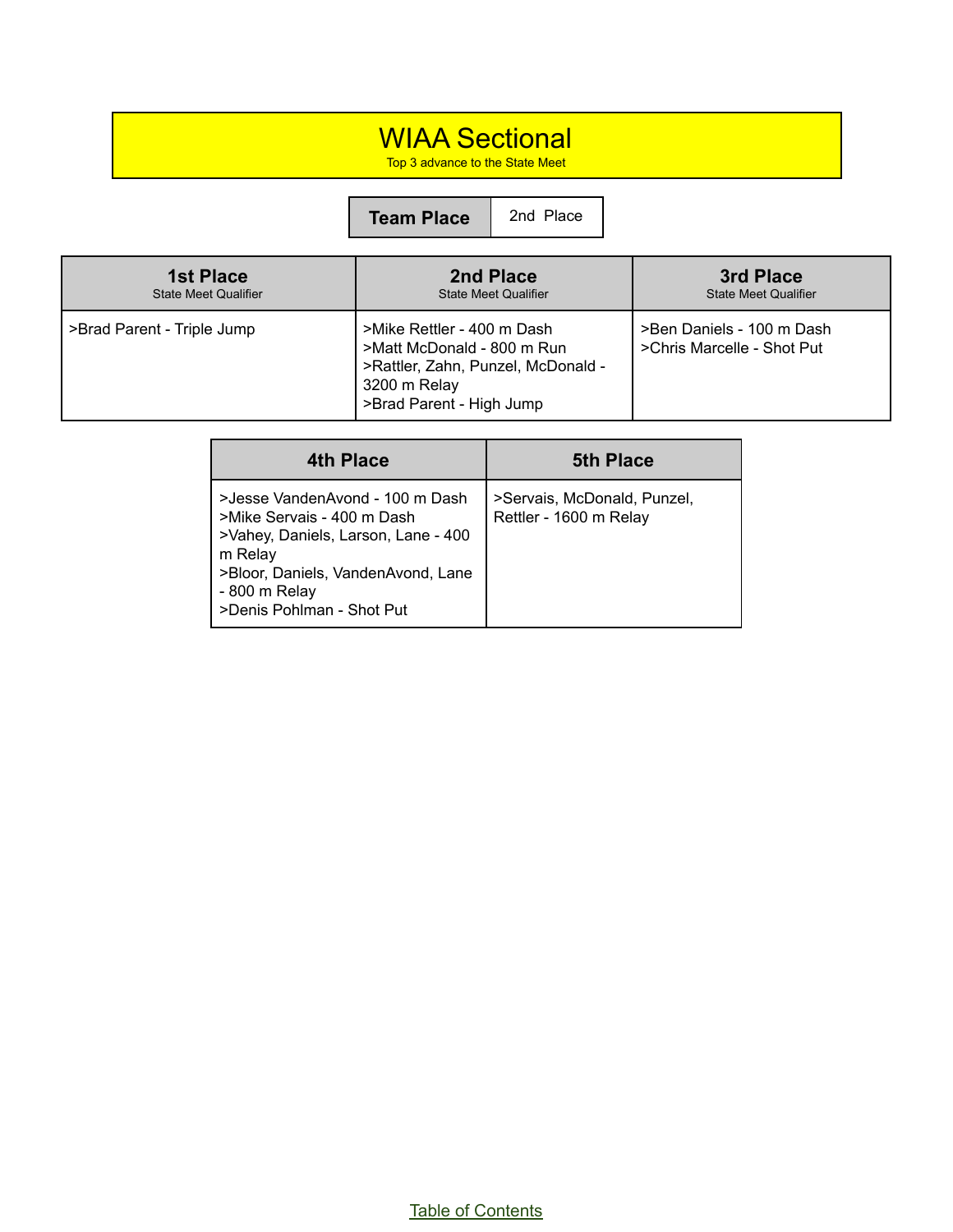#### WIAA State Meet

|                          | <b>Team Place</b> | 8 Points                                           |           |
|--------------------------|-------------------|----------------------------------------------------|-----------|
|                          | 3rd Place         |                                                    | 6th Place |
| >Brad Parent - High Jump |                   | >Rettler, Zahn, Punzel, McDonald -<br>3200 m Relay |           |

| <b>9th Place</b>           | <b>Participants</b>                                                                                                 |
|----------------------------|---------------------------------------------------------------------------------------------------------------------|
| >Matt McDonald - 800 m Run | >Brad Parent - Triple Jump<br>>Chris Marcelle - Shot Put<br>>Mike Rettler - 400 m Dash<br>>Ben Daniels - 100 m Dash |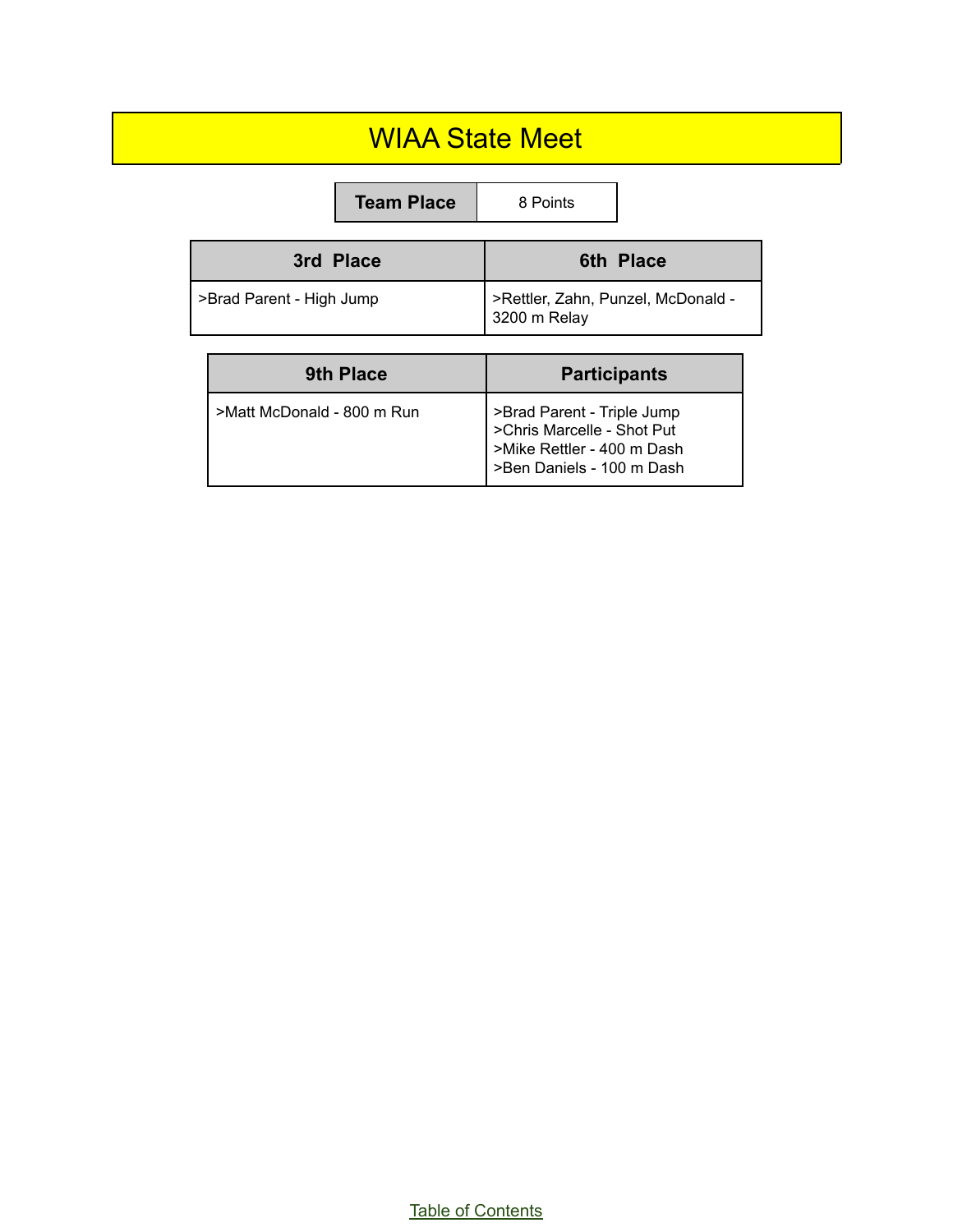

#### Coaching Staff

#### **Head Coach** Pat Prochnow

<span id="page-54-0"></span>**Assistant Coaches** Jack Drankoff, Dave Loritz, Paul Donart, Nick Marcelle, Jeff Kline, Casey Bins, Ryan Losinski, Andy Fameree, Amiee Fameree

#### Season Results

#### **Indoor City Meet** 1st Place **Oshkosh Titan** 1st Place **Neenah Invite** 1st Place **FRCC Eastern Div W/TFA State Meet** 1st Place 12 Points **Outdoor Preble Relays** 1st Place **City Meet** 1st Place **Marquette Invite** 3rd Place **FRCC Conference Relay** 2nd Place **Oshkosh Invite** 1st Place **FRCC Eastern Div Meet** 1st Place **FRCC Conference Meet** 2nd Place **WIAA Tournament WIAA Regional** 1st Place **WIAA Sectional** 1st Place **WIAA State Meet** 6 Points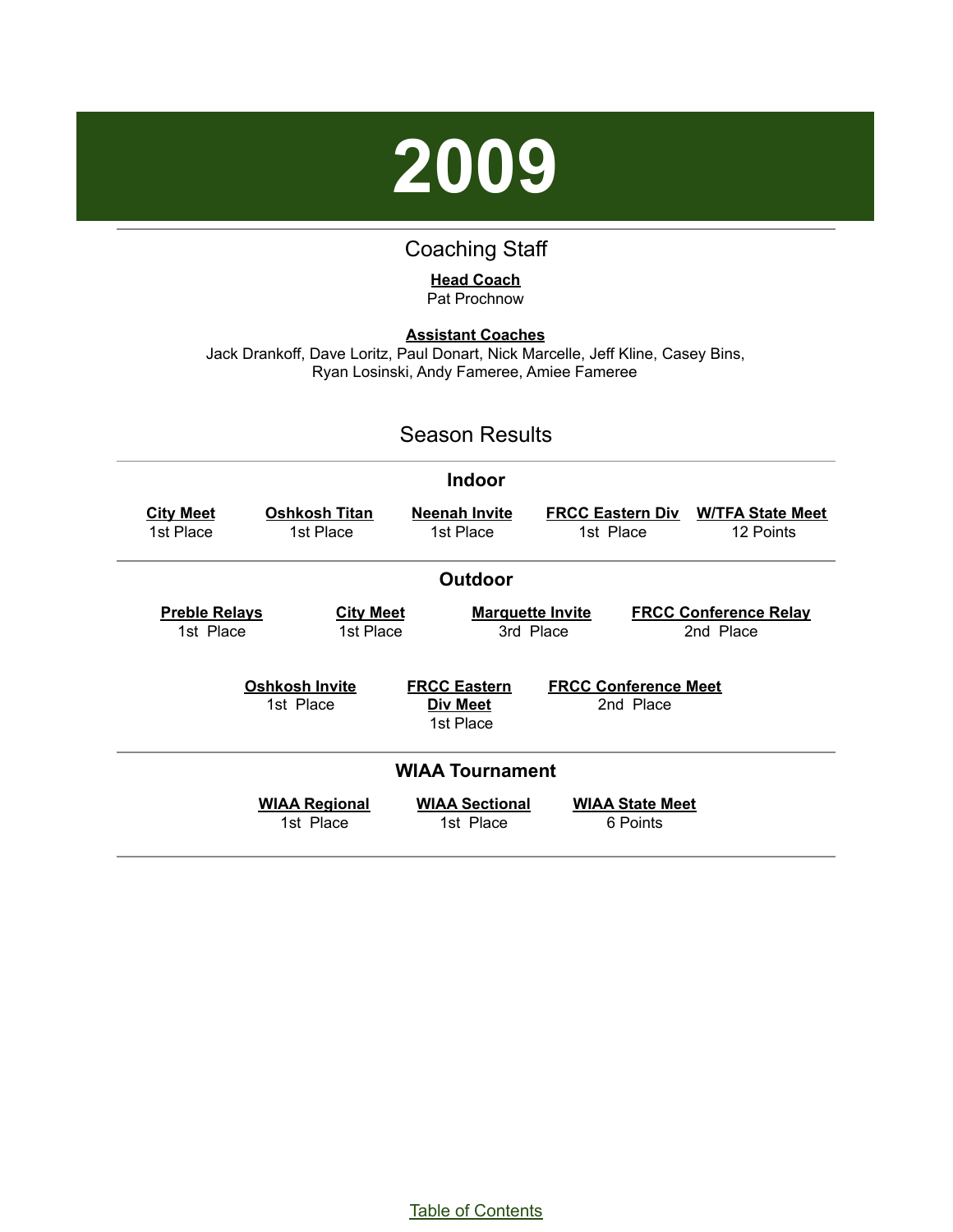#### Season Highlights

The Preble Men's Track and Field Team once again had a very successful season winning 10 meets Including both indoor and outdoor city meets, the WIAA Regional and WIAA Sectionals. The Hornets finished 2nd in both the FRCC Relays and the FRCC Conference Meet.

Individually the team was led by Greg Parent who was 2nd in the State Indoor Championships in the High Jump as well as 7th in the 55 m High Hurdles. James Zahn also placed at the Indoor State Meet with a 6th Place finish in the 800 m Run.

Outdoors the team was led by Ben Daniels who qualified for the WIAA State Meet in the 100 m Dash and as a member of the 4x100 m Relay. Luis Perez qualified in the Pole Vault, Taylor Pasterski in the 400 m Dash, Weston Malcore in the 300 m Intermediate Hurdles Mike Cullen in the Discus, and Brandon Mills in the Long Jump. At the State Meet Weston Malcore finished 5th in the 300 m Intermediate Hurdles and the relay team of Ben Daniels, Matt Pieschek, Dillon Larson, and Jesse VandenAvond finished in 6th Place.

One individual school record was set by Mike Servais in the 400 m Dash with a time of 50.11.

Other contributors to the team success were Matt VandeHei (distance), Mike Cullen (Shot & Discus), Stephan Hess (Pole Vault), and Mike Keim (Pole Vault),

#### Records Set

| Indoor  | <b>None</b>                                                                                                                                                                                                                                                                      |
|---------|----------------------------------------------------------------------------------------------------------------------------------------------------------------------------------------------------------------------------------------------------------------------------------|
| Outdoor | >Mike Servais - 400 m Dash (50.11)                                                                                                                                                                                                                                               |
| Relay   | >Matt Dobson, Weston Marcore, Alex Wouters, Greg Parent - 440 m High Hurdle Relay (1:03.3)<br>>Ben Daniels, Matt Pieschek, Dillon Larson, Jesse VandenAvond - 400 m Relay (43.19)<br>>Ben Daniels, Jesse VandenAvond, Matt Pieschek, Mike Servais - 800 m Medley Relay (1:37.26) |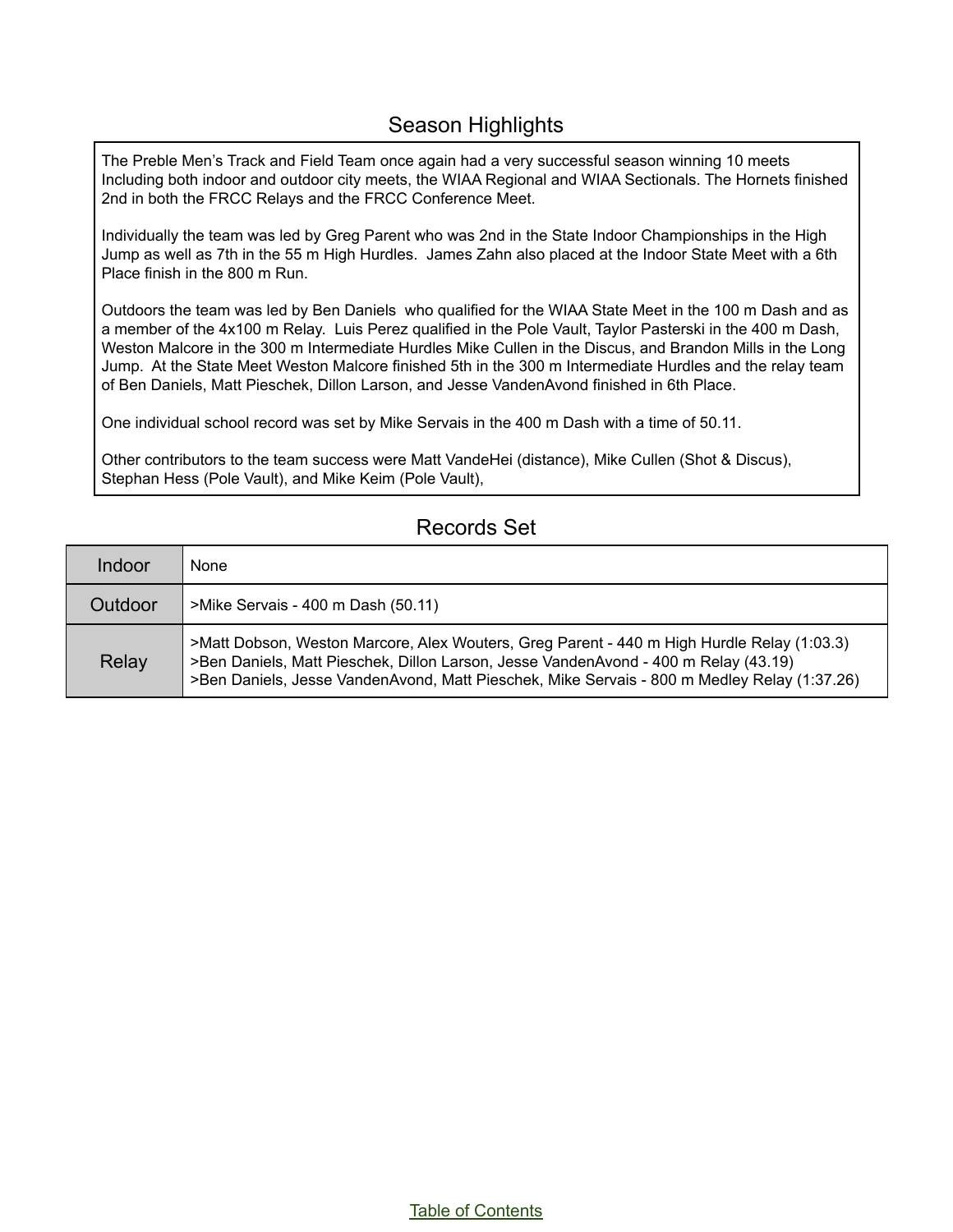#### City Meet - Indoor

**Team Place** | 1st Place

| <b>1st Place</b>                                                                                                                                                                                                                                                                                                        | 2nd Place                                                                                                                                                                                                                                       | 3rd Place                                                                                                                                                                                                              |
|-------------------------------------------------------------------------------------------------------------------------------------------------------------------------------------------------------------------------------------------------------------------------------------------------------------------------|-------------------------------------------------------------------------------------------------------------------------------------------------------------------------------------------------------------------------------------------------|------------------------------------------------------------------------------------------------------------------------------------------------------------------------------------------------------------------------|
| >Mike Cullen - Shot Put<br>>3200 m Relay - Servais, Bieda,<br>VandenAvond, Pfaff<br>>300 m Relay - Daniels, Larson,<br>Pieschek, Bloor<br>>Mike Servais - 400 m Dash<br>>4 Lap Relay - Daniels, Pieschek,<br>Larson, VandenAvond<br>>Greg Parent - Triple Jump<br>>Greg Parent - High Jump<br>>Ben Daniels - 200 m Dash | >Matt Pieschek - 45 m Dash<br>>Matt Dobson - 176 m I Hurdles<br>>Steve VandenAvond - 800 m Run<br>>Greg Parent - Long Jump<br>>Ryan Bloor - 200 m Dash<br>>Ben Overeem - 3200 m Run<br>>1600 m Relay - Dobson, Boex,<br>Bloor, VandenLangenberg | >Weston Malcore - 45 m H Hurdles<br>>Quinn Englebert - 1600 m Run<br>>Greg Boex - 400 m Dash<br>>Luke Smits - Pole Vault<br>>Jesse Pfaff - 800 m Run<br>>Taylor Pasterski - 200 m Dash<br>>lan Mosbrucker - 3200 m Run |

| 4th Place                                               | <b>5th Place</b>                                                                                                                                                                           |
|---------------------------------------------------------|--------------------------------------------------------------------------------------------------------------------------------------------------------------------------------------------|
| >Matt Tlachac - Pole Vault<br>>Luke Smits - Triple Jump | >Donny Daul - Shot Put<br>>Orrie VandenLangenberg - 400 m Dash<br>>Michael Verheyden - Pole Vault<br>>Mike Bieda - 800 m Run<br>>Jamel Robertson - Triple Jump<br>>Josh Haase - 3200 m Run |

## Oshkosh Invitational - Indoor

**Team Place** 1st Place

| <b>1st Place</b>           | 2nd Place                | <b>3rd Place</b>         |
|----------------------------|--------------------------|--------------------------|
| SGreg Parent - Triple Jump | >Greg Parent - High Jump | SGreg Parent - Long Jump |

| 4th Place                                                   | <b>5th Place</b>                                                                                     |
|-------------------------------------------------------------|------------------------------------------------------------------------------------------------------|
| >Greg Parent - 55 m H Hurdles<br>>Mike Servais - 400 m Dash | >Ben Daniels - 55 m Dash<br>>James Zahn - 800 m Run<br>>1600 m Relay - Zahn, Malcore, Servais, Bloor |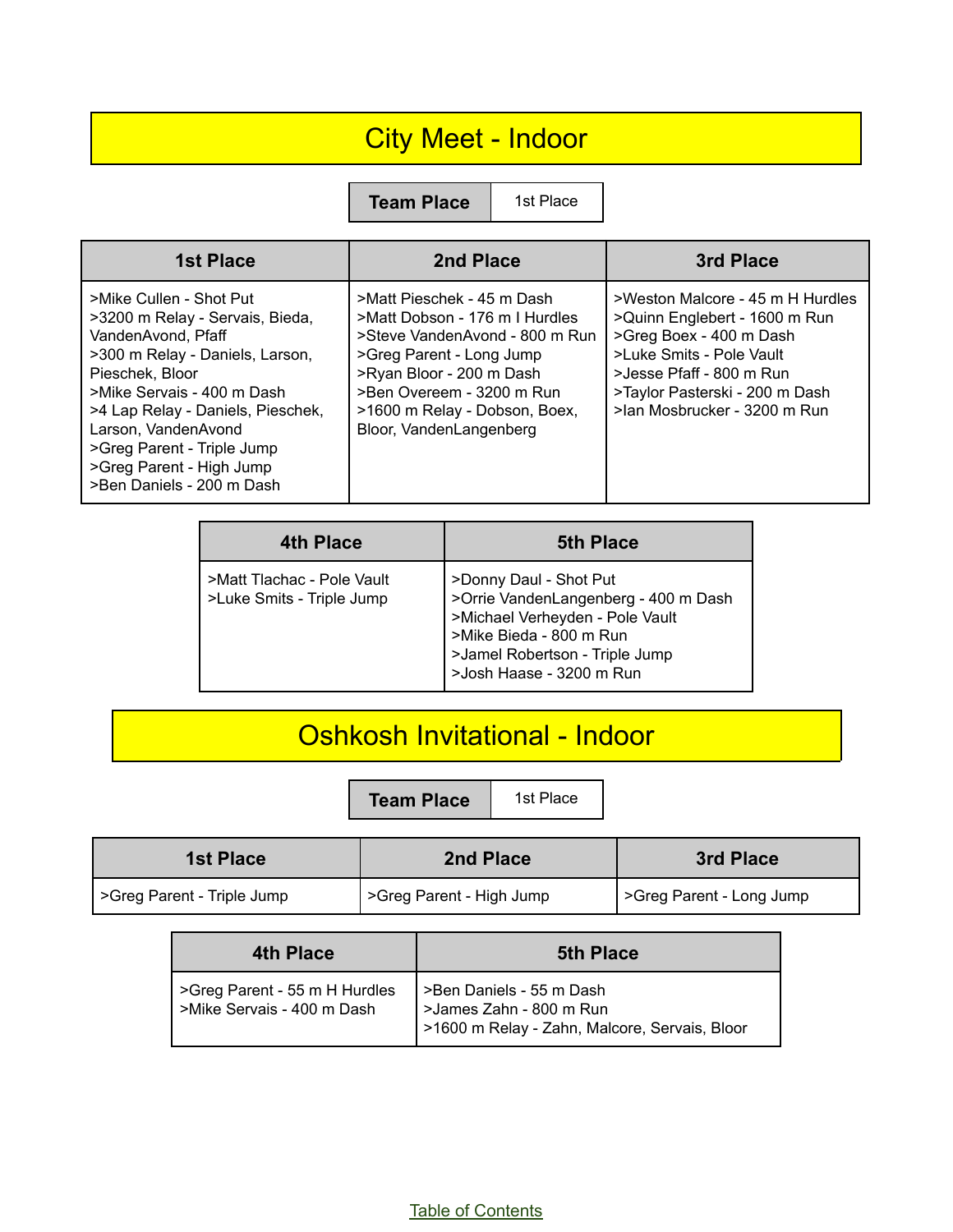#### Neenah Invitational - Indoor

**Team Place** | 1st Place

## FRCC Eastern Division - Indoor

**Team Place** 1st Place

| 1st Place                                                                                                                                                                                                                                                                                                                                                                                                                              | 2nd Place                                                                                                                                                                                                        |
|----------------------------------------------------------------------------------------------------------------------------------------------------------------------------------------------------------------------------------------------------------------------------------------------------------------------------------------------------------------------------------------------------------------------------------------|------------------------------------------------------------------------------------------------------------------------------------------------------------------------------------------------------------------|
| >4 Lap Relay - Daniels,<br>VandenAvond, Pieschek, Larson<br>>Greg Parent - 55 m H Hurdles<br>>Mike Servais - 400 m Dash<br>>6 Lap Relay - Dobson, Bloor,<br>Pieschek, Larson<br>>James Zahn - 800 m Run<br>>Ben Daniels - 200 m Dash<br>>3200 m Relay - Huempfner,<br>McCabe, Pfaff, S. VandenAvond<br>>1600 m Relay - Boex, Dobson,<br>Servais, Zahn<br>>Mike Cullen- Shot Put<br>>Mike Keim - Pole Vault<br>>Greg Parent - Long Jump | >Weston Malcore - 55 m H Hurdles<br>>Matt VandeHei - 1600 m Run<br>>Ryan Bloor - 200 m Dash<br>>Ben Overeem - 3200 m Run<br>>Greg Parent - Triple Jump<br>>Stephen Hess - Pole Vault<br>>Greg Parent - High Jump |

| 3rd Place                                                                                                                                                  | 4th Place                                                                             |
|------------------------------------------------------------------------------------------------------------------------------------------------------------|---------------------------------------------------------------------------------------|
| >Matt Dobson - 55 m H Hurdles<br>>Ben Daniels - 55 m Dash<br>>lan Mosbrucker - 1600 m Run<br>>Steve VandenAvond - 800 m Run<br>>Weston Malcore - Long Jump | >Jesse VandenAvond - 55 m Dash<br>>Greg Boex - 400 m Dash<br>>Josh Haase - 3200 m Run |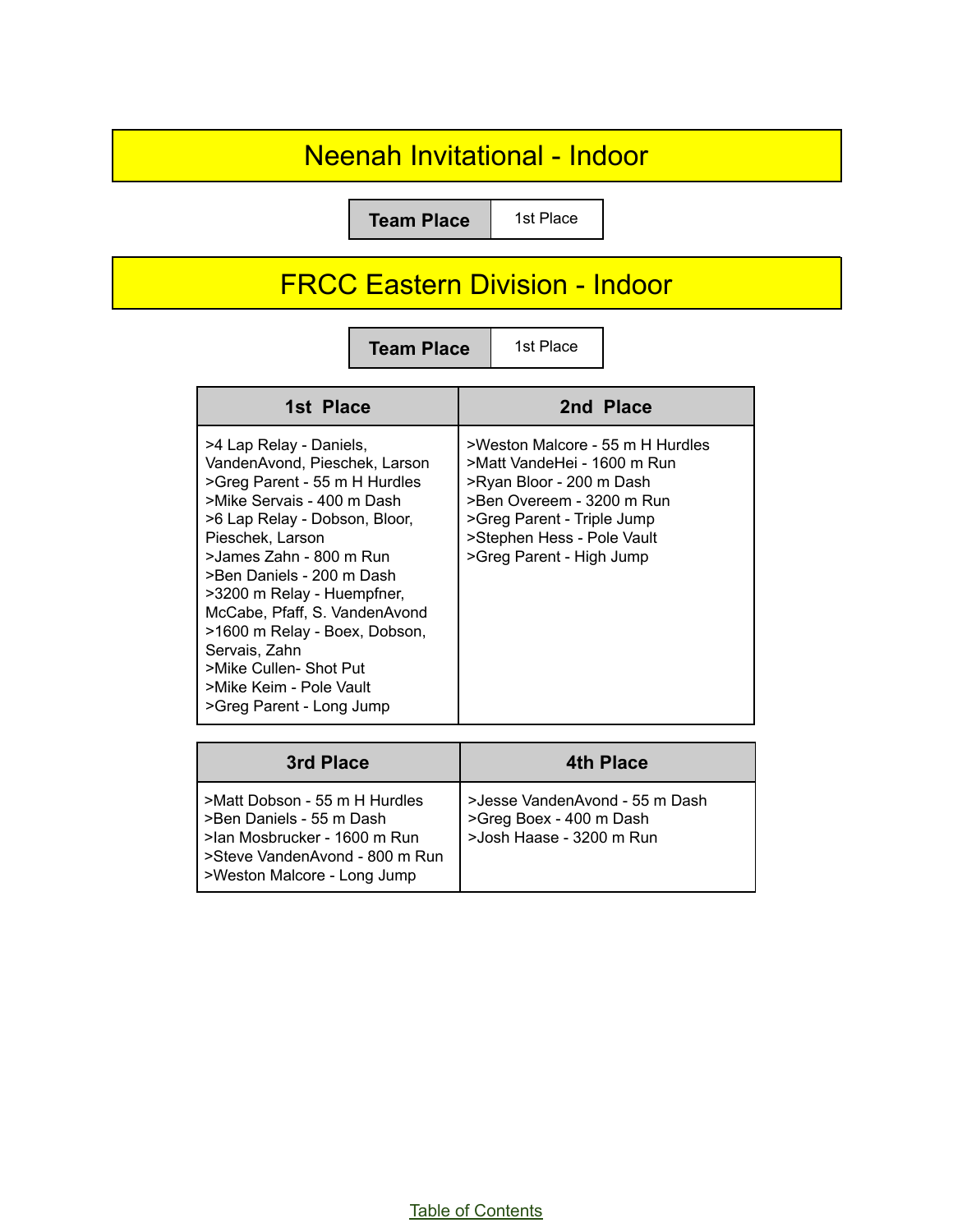#### W/TFA State Meet - Indoor

**Team Place** 13 Points

| 2nd Place                | 6th Place               | 7th Place                     |
|--------------------------|-------------------------|-------------------------------|
| SGreg Parent - High Jump | >James Zahn - 800 m Run | SGreg Parent - 55 m H Hurdles |

# Preble Relays - Outdoor

**Team Place** | 1st Place

| 1st Place                                                                                                                                                                                                                                                                                                                                                                                        | 2nd Place                                                                                                                                                                                                                                                                                                                                                   |
|--------------------------------------------------------------------------------------------------------------------------------------------------------------------------------------------------------------------------------------------------------------------------------------------------------------------------------------------------------------------------------------------------|-------------------------------------------------------------------------------------------------------------------------------------------------------------------------------------------------------------------------------------------------------------------------------------------------------------------------------------------------------------|
| >Distance Medley = S. VandenAvond, Servais, Zahn,<br>VandeHei<br>>440 m H Hurdles - Dobson, Malcore, Wouters, Parent<br>>6400 m Relay - Mosbrucker, Overeem, Molzahn, Englebert<br>>1600 m Medley - Servais, Pieschek, Larson, Zahn<br>>400 m Relay - Daniels, Pieschek, Larson,<br>J. VandenAvond<br>>3200 m Relay - VandenAvond, Pfaff, Englebert, VandeHei<br>>Pole Vault - Perez, Keim, Hess | >1600 m Relay - Smits, Pasterski, Boex, Bloor<br>>800 m Relay - J. VandenAvond, Bloor,<br>Pasterski, Daniels<br>>Discus Relay - D. Schneider, Olson, VanRite,<br>Cullen<br>>Long Jump Relay - Smits, Malcore,<br>Robertson, Parent<br>>Triple Jump Relay - Thomson, Smits,<br>Robertson, Parent<br>>High Jump Relay - Boockmeier, Parent,<br>Thomson, Perez |

| 3rd Place                                   | <b>5th Place</b>                                      |
|---------------------------------------------|-------------------------------------------------------|
| >900 m I Hurdles - Malcore, Dobson, Wouters | >Shot Put Relay - Framke, Olson, D. Schneider, Cullen |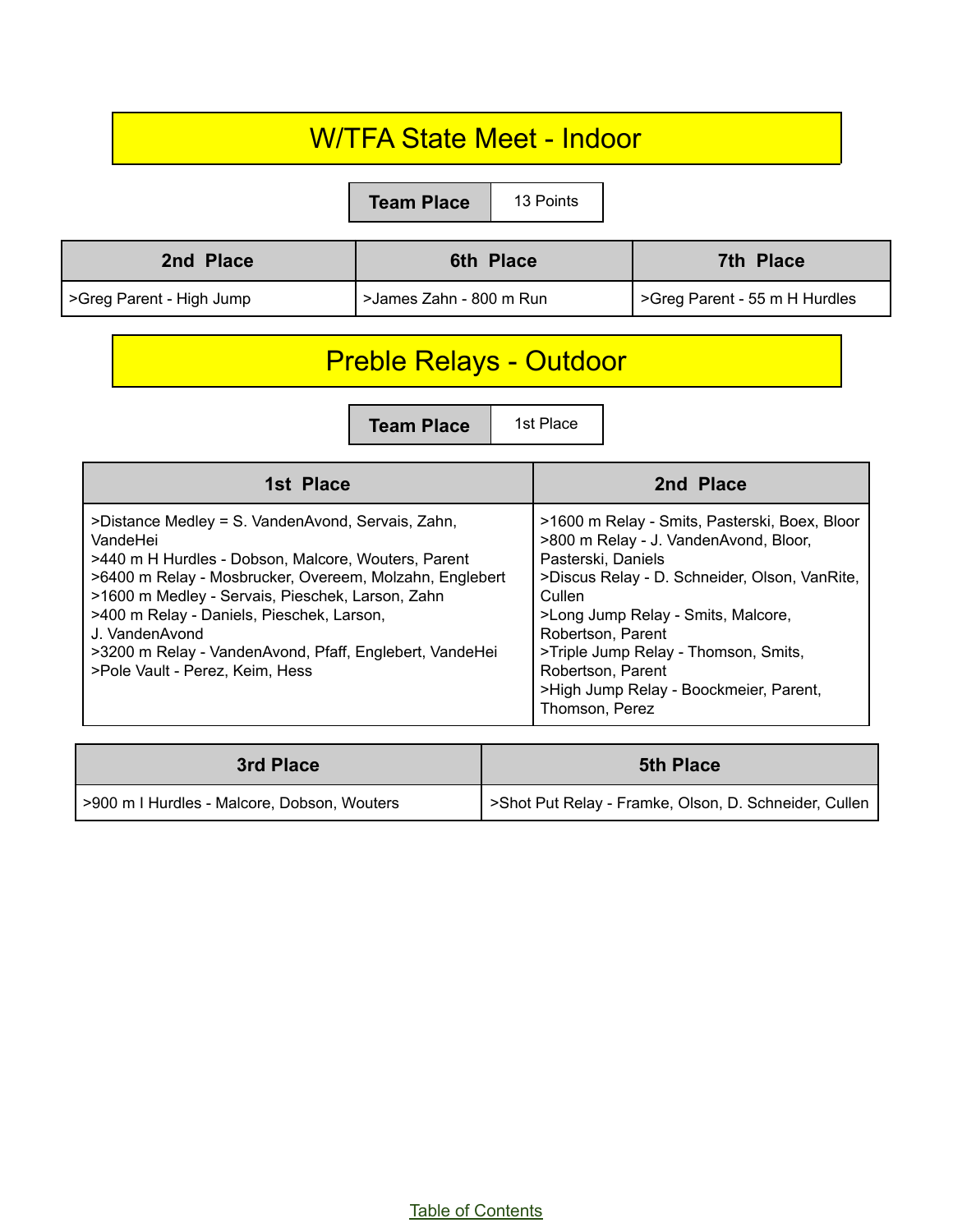## Green Bay City Meet - Outdoor

**Team Place** | 1st Place

| <b>1st Place</b>                                                                                                                                                                                                                                                                                                                                                              | 2nd Place                                                                                                                                           | 3rd Place                                                                                                                                                                                                                                |
|-------------------------------------------------------------------------------------------------------------------------------------------------------------------------------------------------------------------------------------------------------------------------------------------------------------------------------------------------------------------------------|-----------------------------------------------------------------------------------------------------------------------------------------------------|------------------------------------------------------------------------------------------------------------------------------------------------------------------------------------------------------------------------------------------|
| >3200 m Relay - Mosbrucker, Pfaff,<br>Zahn, Bieda<br>>Jesse VandenAvond - 100 m Dash<br>>Matt VandeHei - 1600 m Run<br>>800 m Relay - Larson, Pieschek,<br>Bloor, Daniels<br>>Mike Servais - 400 m Dash<br>>400 m Relay - Larson, Pieschek,<br>Bloor, Daniels<br>>Greg Parent - Triple Jump<br>>Mike Cullen - Discus<br>>Mike Cullen - Shot Put<br>>Stephan Hess - Pole Vault | >Greg Parent - 110 m H Hurdles<br>>Weston Malcore - 300 m I Hurdles<br>>Ben Overeem - 3200 m Run<br>>1600 m Relay - Smits, Servais,<br>Boex, Dobson | >Quinn Englebert - 1600 m Run<br>>Andrew Smits - 400 m Dash<br>>Matt VandeHei - 800 m Run<br>>Matt Pieschek - 200 m Dash<br>>Nick Molzahn - 3200 m Run<br>>Greg Parent - High Jump<br>>David Olson - Shot Put<br>>Mike Keim - Pole Vault |

| 4th Place                                                                                                                                                     | <b>5th Place</b>                                                                                                                                                                                                                         |
|---------------------------------------------------------------------------------------------------------------------------------------------------------------|------------------------------------------------------------------------------------------------------------------------------------------------------------------------------------------------------------------------------------------|
| >Weston Malcore - 110 m H Hurdles<br>>Matt Pieschek - 100 m Dash<br>>Steve VandenAvond - 800 m Run<br>>Jamel Robertson - Triple Jump<br>>David Olson - Discus | >Dillon Larson - 100 m Dash<br>>lan Mosbrucker - 1600 m Run<br>>Breg Boex - 400 m Dash<br>>Matt Dobson - 300 m I Hurdles<br>>Ryan Bloor - 200 m Dash<br>>Josh Haase - 3200 m Run<br>>Greg Parent - Long Jump<br>>Luis Perez - Pole Vault |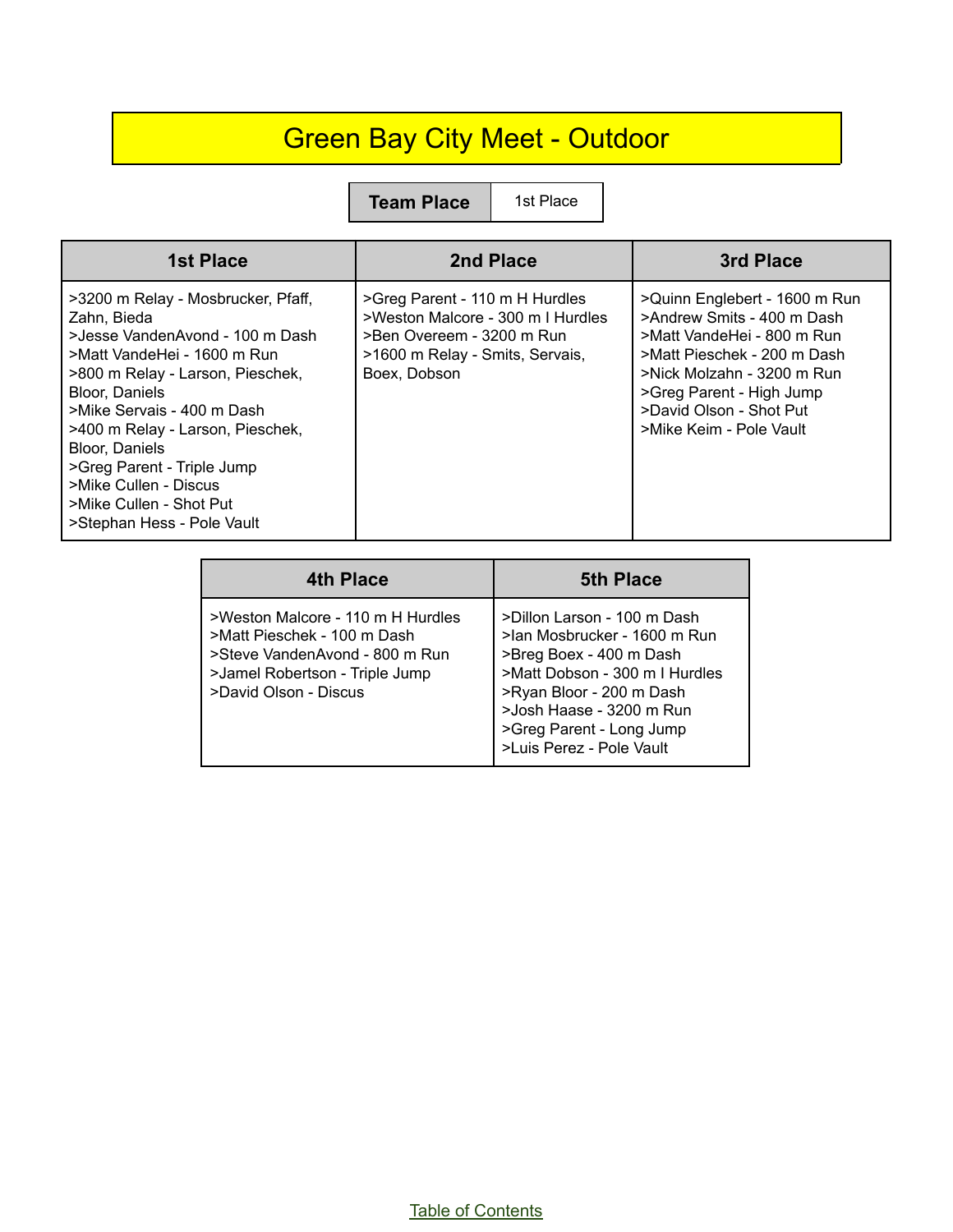## Marquette Invitational - Outdoor

**Team Place** 3rd Place

| 1st Place               | 2nd Place                                                  | 3rd Place                                                                                  |
|-------------------------|------------------------------------------------------------|--------------------------------------------------------------------------------------------|
| >Mike Cullen - Shot Put | >Greg Parent - 110 m H Hurdles<br>>Greg Parent - High Jump | >Matt VandeHei - 1600 m Run<br>>400 m Relay - Daniels, Pieschek,<br>Larson, J. VandenAvond |

| 4th Place                                                                                                         | <b>5th Place</b>                                                                                                                                            |
|-------------------------------------------------------------------------------------------------------------------|-------------------------------------------------------------------------------------------------------------------------------------------------------------|
| >800 m Relay - J. vandenAvond,<br>Pasterski, Bloor, Daniels<br>>3200 m Relay - Pfaff,<br>Huempfner, Bieda, McCabe | >Jesse VandenAvond - 100 m Dash<br>>Mike Servais - 400 m Dash<br>>Steve VandenAvond - 800 m Run<br>>Steve VandenAvond - 1000 m Run<br>>Mike Cullen - Discus |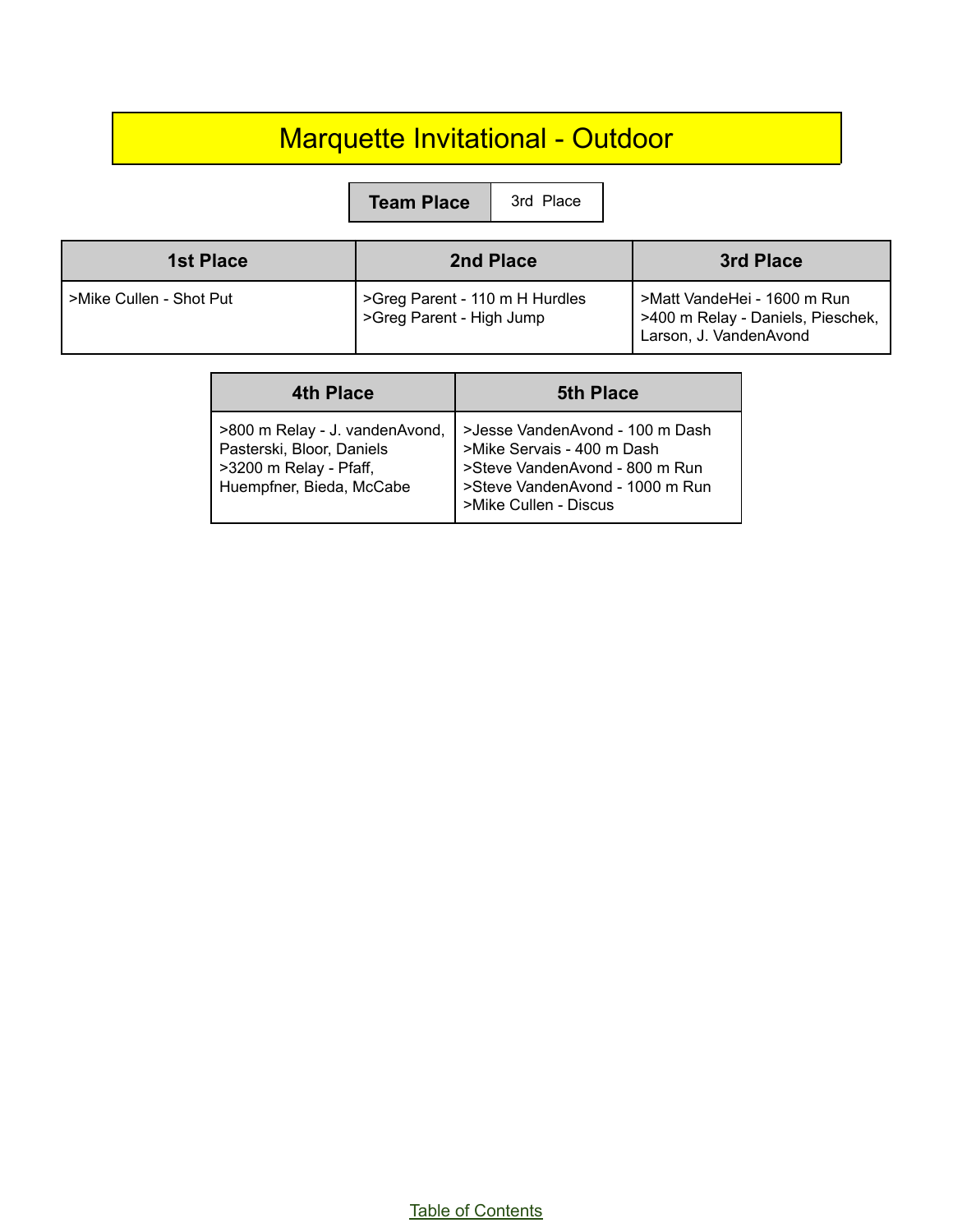## FRCC Conference Relay - Outdoor

**Team Place** 2nd Place

Lost by ½ Point

| 1st Place                                                  | 2nd Place                                        |
|------------------------------------------------------------|--------------------------------------------------|
| >400 m Relay - Larson, Pieschek, Bloor, Daniels            | >900 m I Hurdles - Dobson, Boex, Boochmeier      |
| >800 m Medley - Daniels, J. VandenAvond, Pieschek, Servais | >800 m Relay - Iarson, Pasterski, Bloor, Daniels |
| >Distance Medley - S. VandenAvond, Servais, Englebert,     | >1600 m Medley - Larson, Rascon, Pasterski,      |
| VandeHei                                                   | VandeHei                                         |
| S330 m H Hurdles - Parent, Wouters, Dobson                 | >Discus Relay - Cullen, D. Schneider, Olson      |

| 3rd Place                                                                                                                                                                                                                                                                                               | 4th Place                                    |
|---------------------------------------------------------------------------------------------------------------------------------------------------------------------------------------------------------------------------------------------------------------------------------------------------------|----------------------------------------------|
| >3200 m Relay - Mosbrucker, Pfaff, Overeem, Bieda<br>>1600 m Relay - Smits, Pfaff, Boex, Dobson<br>>6400 m Relay - Molzahn, Mosbrucker, Pfaff, Overeem<br>>Long Jump Relay - Parent, Robertson, Smits<br>>Triple Jump Relay - Parent, Robertson, Smits<br>>Shot Put Relay - Cullen, Olson, D. Schneider | >High Jump Relay - Parent, Perez, Boockmeier |

#### Oshkosh West Invite - Outdoor

**Team Place** 1st Place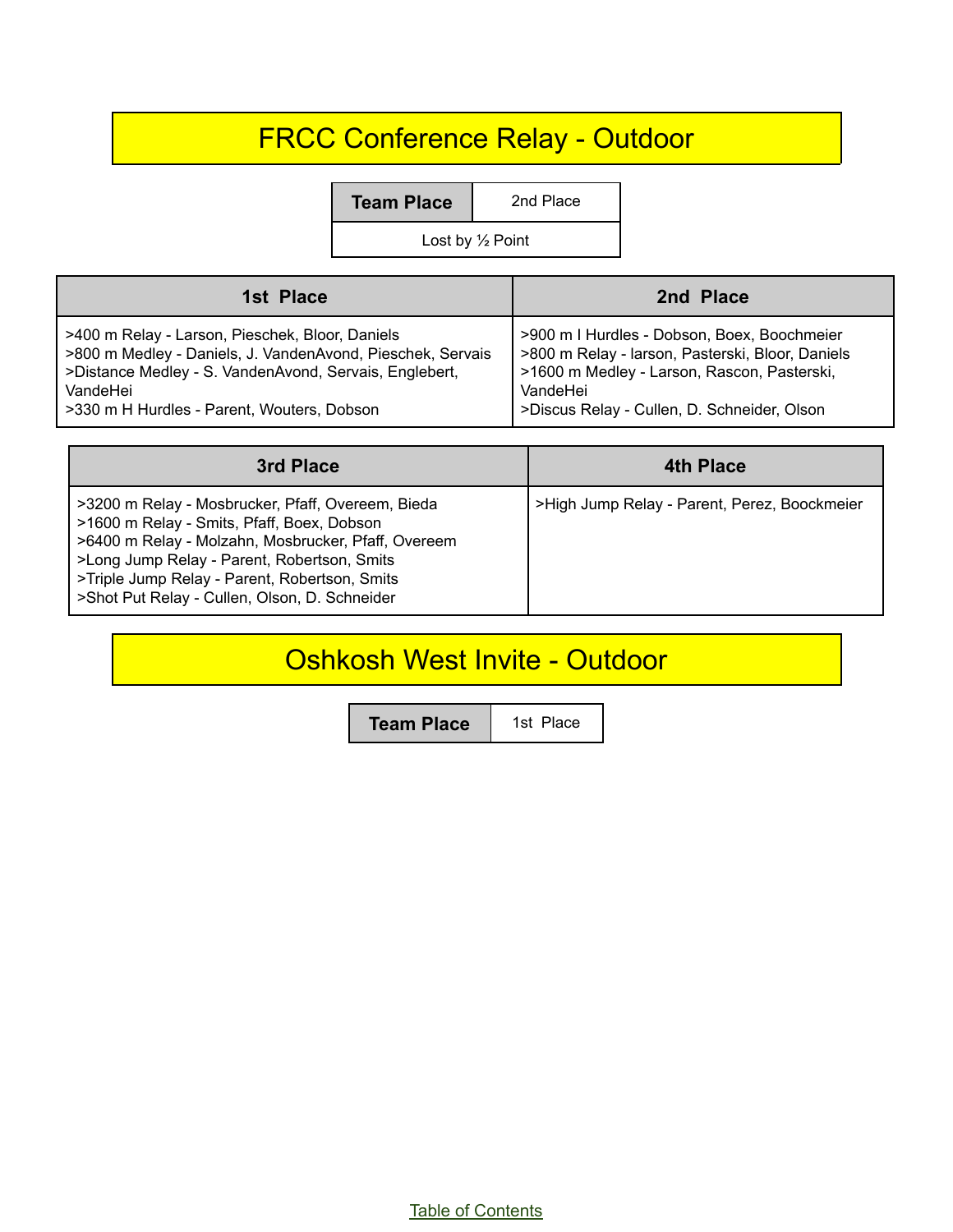#### FRCC Eastern Division Meet - Outdoor

**Team Place** 1st Place

| 1st Place                                                                                                                                                                                                                                                                                                                                                                              | 2nd Place                                                                                                                                                                           | 3rd Place                                                                                                                                                                     |
|----------------------------------------------------------------------------------------------------------------------------------------------------------------------------------------------------------------------------------------------------------------------------------------------------------------------------------------------------------------------------------------|-------------------------------------------------------------------------------------------------------------------------------------------------------------------------------------|-------------------------------------------------------------------------------------------------------------------------------------------------------------------------------|
| >Matt VandeHei - 1600 m Run<br>>Greg Parent - 110 m H Hurdles<br>>400 m Relay - Daniels, J. VandenAvond,<br>Bloor, Larson<br>>800 m Relay - Pasterski, Perez, Boex,<br>Dobson<br>>1600 m Relay - Servais, Pfaff, Dobson,<br>Servais<br>>3200 m Relay - S. VandenAvond,<br>Mosbrucker, Overeem, Pfaff<br>>Mike Cullen - Shot Put<br>>Mike Cullen - Discus<br>>Stephen Hess - Pole Vault | >Mike Servais - 400 m Dash<br>>Steve VandenAvond - 800 m Run<br>>Ben Overeem - 3200 m Run<br>>Greg Boex - 300 m I Hurdles<br>>Drew Schneider - Shot Put<br>>Luis Perez - Pole Vault | >Jesse Pfaff - 800 m Run<br>>lan Mosbrucker - 1600 Run<br>>Nick Molzahn - 3200 m Run<br>>Greg Parent - High Jump<br>>Greg Prent - Long Jump<br>>Jamel Robertson - Triple Jump |

| 4th Place                                                                                                       | <b>5th Place</b>                                                                               |
|-----------------------------------------------------------------------------------------------------------------|------------------------------------------------------------------------------------------------|
| >Ben Daniels - 100 m Dash<br>>Ben Daniels - 200 m Dash<br>>Andrew Smits - 400 m Dash<br>>Mike Bieda - 800 m Run | >Jesse VandenAvond - 100 m Dash<br>>Quinn Englebert - 3200 m Run<br>>Greg Parent - Triple Jump |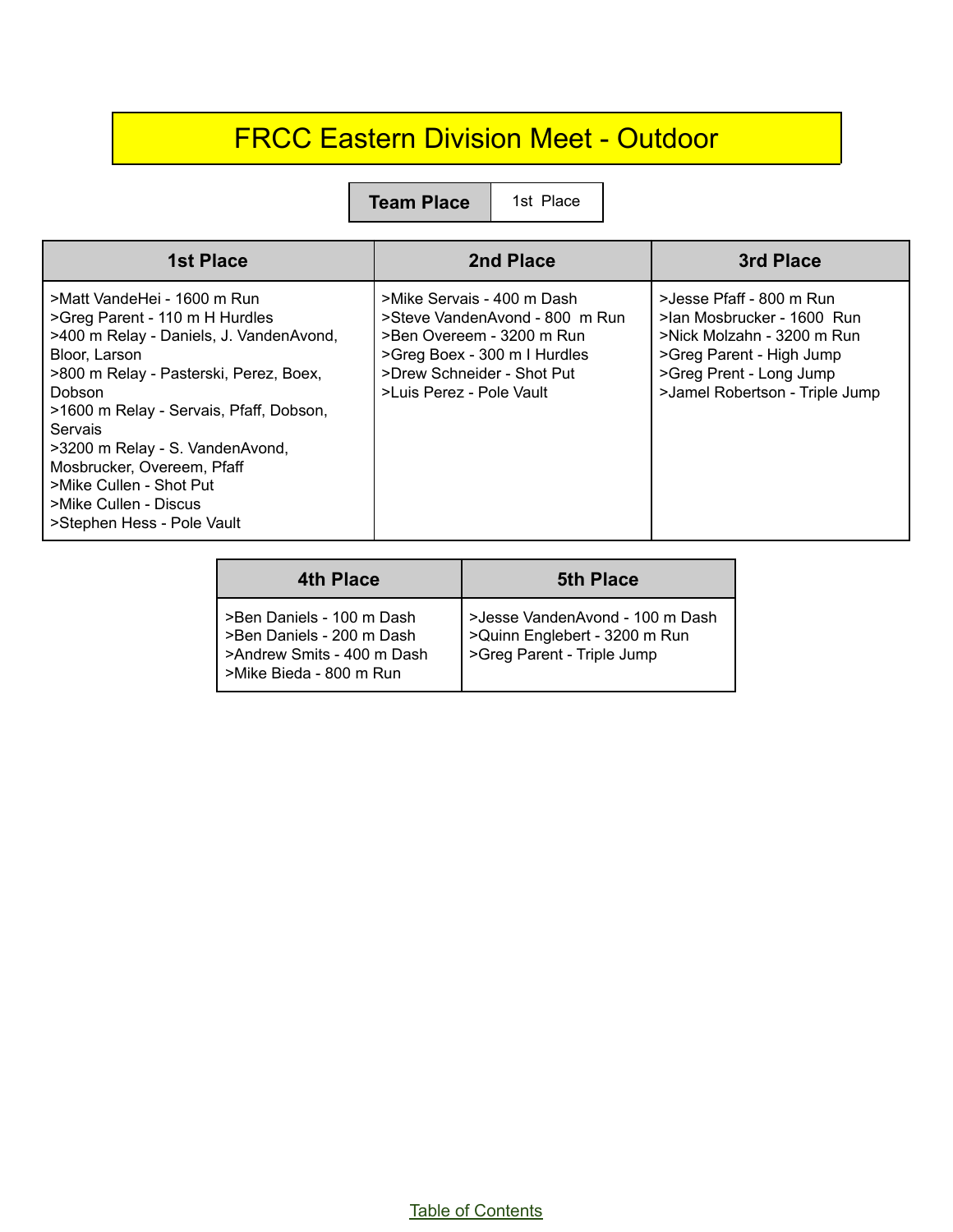#### FRCC Conference Meet - Outdoor

**Team Place** 2nd Place

| <b>1st Place</b>                                                                                                       | 2nd Place                                                 | 3rd Place                                                                                                                                                                                                                  |
|------------------------------------------------------------------------------------------------------------------------|-----------------------------------------------------------|----------------------------------------------------------------------------------------------------------------------------------------------------------------------------------------------------------------------------|
| >Matt VandeHei - 1600 m Run<br>>Luis Perez - Pole Vault<br>>400 m Relay - Daniels, Pieschek,<br>Larson, J. VandenAvond | >Greg Parent - 110 m H Hurdles<br>>Mike Cullen - Shot Put | >3200 m Relay - Pfaff, Bieda,<br>Huempfner, S. VandenAvond<br>>Ben Daniels - 100 m Dash<br>>Weston Malcore - 300 m I Hurdles<br>>Jesse VandenAvond - 200 m Dash<br>>Stephen Hess, Pole Vault<br>>Greg Parent - Triple Jump |

| <b>4th Place</b>                                                                                                                                                                | <b>5th Place</b>                |
|---------------------------------------------------------------------------------------------------------------------------------------------------------------------------------|---------------------------------|
| >taylor Pasterski - 400 m Dash<br>>Matt VandeHei - 3200 m Run<br>>1600 m Relay - Smits, Pasterski,<br>Dobson, Servais<br>>Greg Parent - High Jump<br>>Brandon Mills - Long Jump | >Jesse VandenAvond - 100 m Dash |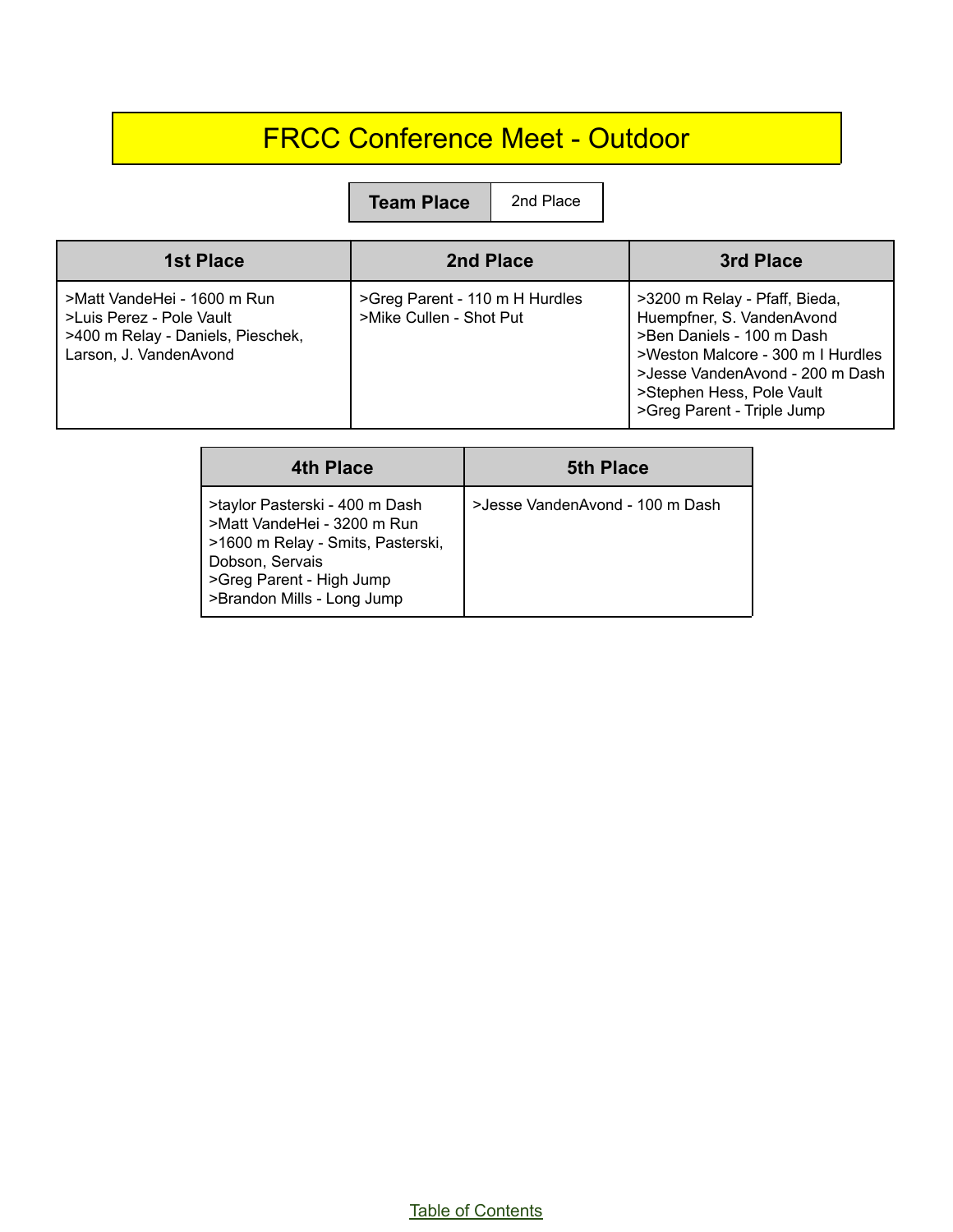#### WIAA Regional

Top 4 qualify for the Sectional Meet

**Team Place** 1st Place

| <b>1st Place</b>                                                                                                   | 2nd Place                                                                                                                                                                                   |
|--------------------------------------------------------------------------------------------------------------------|---------------------------------------------------------------------------------------------------------------------------------------------------------------------------------------------|
| <b>Sectional Qualifier</b>                                                                                         | <b>Sectional Qualifier</b>                                                                                                                                                                  |
| >Greg Parent - 110 m H Hurdles<br>>Matt VandeHei - 1600 m Run<br>>Mike Cullen - Discus<br>>Luis Perez - Pole Vault | >Ben Daniels - 100 m Dash<br>>800 m Relay - Daniels, Pasterski, Bloor, J.<br>VandenAvond<br>>Mike - Servais - 400 m Dash<br>>Weston Malcore - 300 m I Hurdles<br>>Greg Parent - Triple Jump |

| 3rd Place<br><b>Sectional Qualifier</b>                                                                                                                                                                                                                                  | 4th Place                                                                                                                                                                                       |
|--------------------------------------------------------------------------------------------------------------------------------------------------------------------------------------------------------------------------------------------------------------------------|-------------------------------------------------------------------------------------------------------------------------------------------------------------------------------------------------|
| >Greg Parent - High Jump (tie)<br>>Brandon Mills - Long Jump<br>>Taylor Pasterski - 400 m Dash<br>>Jesse VandenAvond - 200 m Dash<br>>1600 m Relay - Smits, Pasterski, Dobson,<br>Servais<br>>Mike Keim - Pole Vault<br>>3200 m Relay - Pfaff, Bieda, Zahn,<br>Huempfner | >Weston Malcore - 110 m H Hurdles<br>>Matt Pieschek - 100 m Dash<br>>400 m Relay - Daniels, Pieschek, Larson,<br>J. VandenAvond<br>>Steve VandenAvond - 800 m Run<br>>Stephen Hess - Pole Vault |